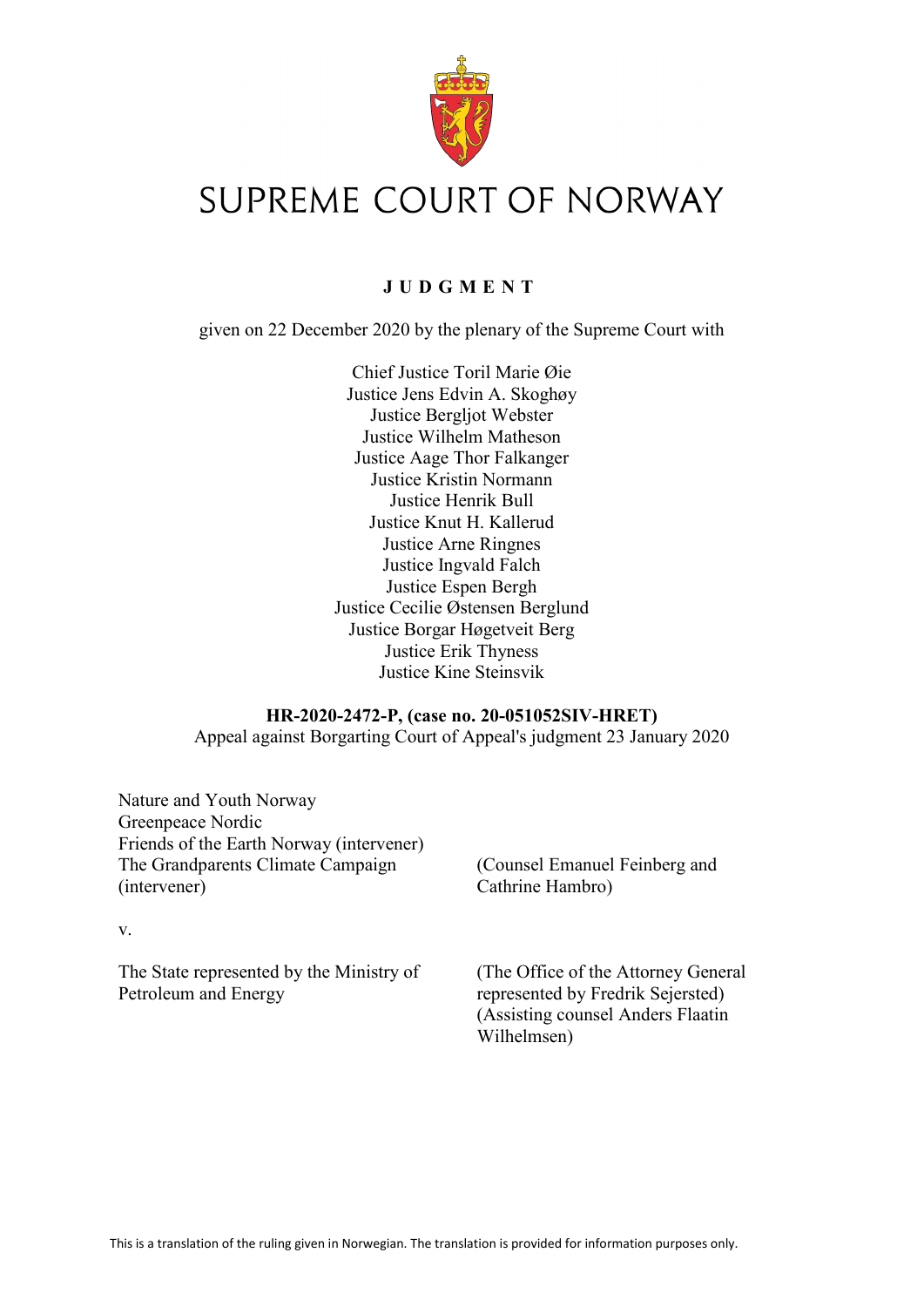#### (1) Justice **Høgetveit Berg:**

#### **Issues and background**

#### *Subject matter*

- (2) This case concerns the validity of a royal decree of 10 June 2016. The decree the decision concerns ten petroleum production licences awarded for a total of 40 blocks or parts of blocks on the Norwegian continental shelf in the marine areas referred to as the south Barents Sea South and the southeast Barents Sea – the  $23<sup>rd</sup>$  licensing round.
- (3) The decision has its legal basis in section 3-3 of the Petroleum Act. The key issue raised is the decision's compliance with Article 112 of the Constitution on the right to a healthy environment. The case also raises the issue of whether the decisions complies with Article 93 on the right to life or Article 102 on the right to respect for private and family life, and with the corresponding Articles 2 and 8 of the European Convention on Human Rights – ECHR – or whether the decision is otherwise invalid due to procedural errors. The crux of the matter is the interpretation of Article 112 of the Constitution and to which extent it confers substantive rights on individuals that may be asserted in court.
- (4) The parties agree that we are facing major challenges related to climate change, that at least a considerable share of the last century's temperature increase on earth is due to greenhouse gas emissions, and that these emissions must be reduced to halt, and hopefully reverse, the trend.
- (5) The overall constitutional issue is which role the courts are to play in the environmental work. The case touches upon the principle of separation of powers and the tripartite system of the legislature, the executive and the judiciary.

## *The court proceedings*

- (6) On 18 October 2016, Nature and Youth Norway and Greenpeace Nordic brought an action in Oslo District Court against the State represented by the Ministry of Petroleum and Energy, contesting the validity of the decision of 10 June 2016 to award the ten production licences. The claimants argued that the decision is a violation of Article 112 of the Constitution, and entirely or partially invalid because it breaches section 3-3, cf. section 3-1, of the Petroleum Act interpreted in the light of Article 112. In the alternative, it was argued that the decision was invalid due to a number of procedural errors.
- (7) The 13 companies that were awarded the licences are not parties to the case. In the writ of summons, the claimants referred to the Supreme Court judgment Rt-2015-641. Here, it is assumed that although a judgment on the validity of an administrative decision is only aimed at the State, and thus has no legal implications for private parties having benefited from the decision, the public administration may – if invalidity is declared – be forced to consider revoking it. Against this background, it is not disputed that the claimants had, and still have, a legal interest in the action.
- (8) The Grandparents' Climate Campaign acted as intervener for the claimants in the District Court. Friends of the Earth Norway joined the case as intervener in the Court of Appeal. The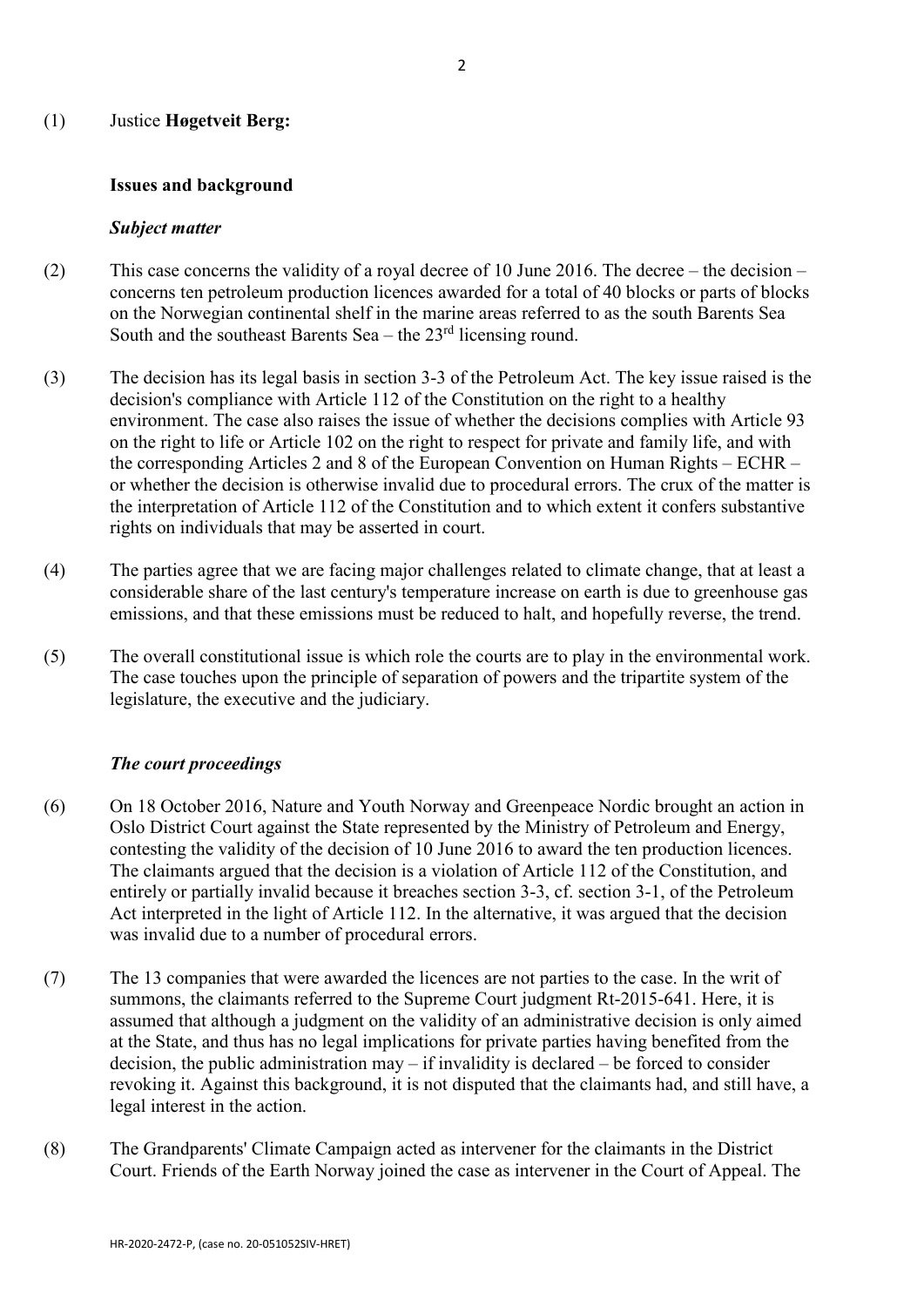two organisations act as interveners also in the Supreme Court. The appellants and the interveners will from now on be referred to as "the environmental groups".

- (9) On 4 January 2018, Oslo District Court ruled as follows:
	- "1. The District Court finds in favour of the State represented by the Ministry of Petroleum and Energy.
	- 2. Greenpeace Nordic, Nature and Youth Norway and the Grandparents Climate Campaign will jointly within  $2 - two - weeks$ , pay costs of NOK 580 000 – fivehundredandeightythousand – to the State represented by the Ministry of Petroleum and Energy."
- (10) The District Court found that [Article 112 of the Constitution i](https://lovdata.no/pro#reference/lov/1814-05-17/%C2%A7112)s a "rights provision", conferring rights on individuals that may be asserted in court if the State fails to take measures under Article 112 subsection 3. The District Court also found that Article 112 applies to local environmental damage and greenhouse gas emissions in Norway, but not to emissions and combustion taking place abroad. The District Court concluded that the decision was not a violation of Article 112, since the risk of environmental harm and climate deterioration was limited, and the mitigating measures were adequate. Finally, the District Court found no procedural errors that could invalidate the decision.
- (11) Nature and Youth Norway and Greenpeace Nordic appealed to Borgarting Court of Appeal. As new and alternative grounds for invalidity, they claimed that the decision was a violation of Article 93 of the Constitution and Article 2 ECHR on the right to life, and of Article 102 of the Constitution and Article 8 ECHR on the right to respect for private and family life. The contentions relating to section 3-3, cf. section 3-1, of the Petroleum Act were abandoned. Otherwise, the environmental groups maintained the invalidity grounds in the Court of Appeal.
- (12) On 23 January 2020, Borgarting Court of Appeal ruled as follows:
	- "1. The appeal is dismissed.
	- 2. Costs are not awarded, neither in the District Court nor in the Court of Appeal."
- (13) The Court of Appeal found, like the District Court, that [Article 112 of the Constitution](https://lovdata.no/pro#reference/lov/1814-05-17/%C2%A7112)  confers rights on individuals that may be asserted in court. The Court of Appeal also found that the provision applies to all environmental harm asserted in the case at hand, local damage as well as greenhouse gas emissions; the latter created by the petroleum extraction itself and the combustion abroad. At the same time, the Court of Appeal stated that environmental harm must be balanced against the measures that are being taken. It found that the threshold for invalidating the decision had to be high – and that it had not been exceeded. It also found that the decision could not be invalidated under Article 2 or 8 ECHR, or the corresponding provisions in Articles 93 and 102 of the Constitution. Finally, the Court of Appeal found no procedural errors to invalidate the decision.
- (14) Nature and Youth Norway and Greenpeace Nordic have appealed the judgment to the Supreme Court. The appeal challenges the Court of Appeal's application of the law and findings of fact with regard to Article 112 of the Constitution. The appeal against the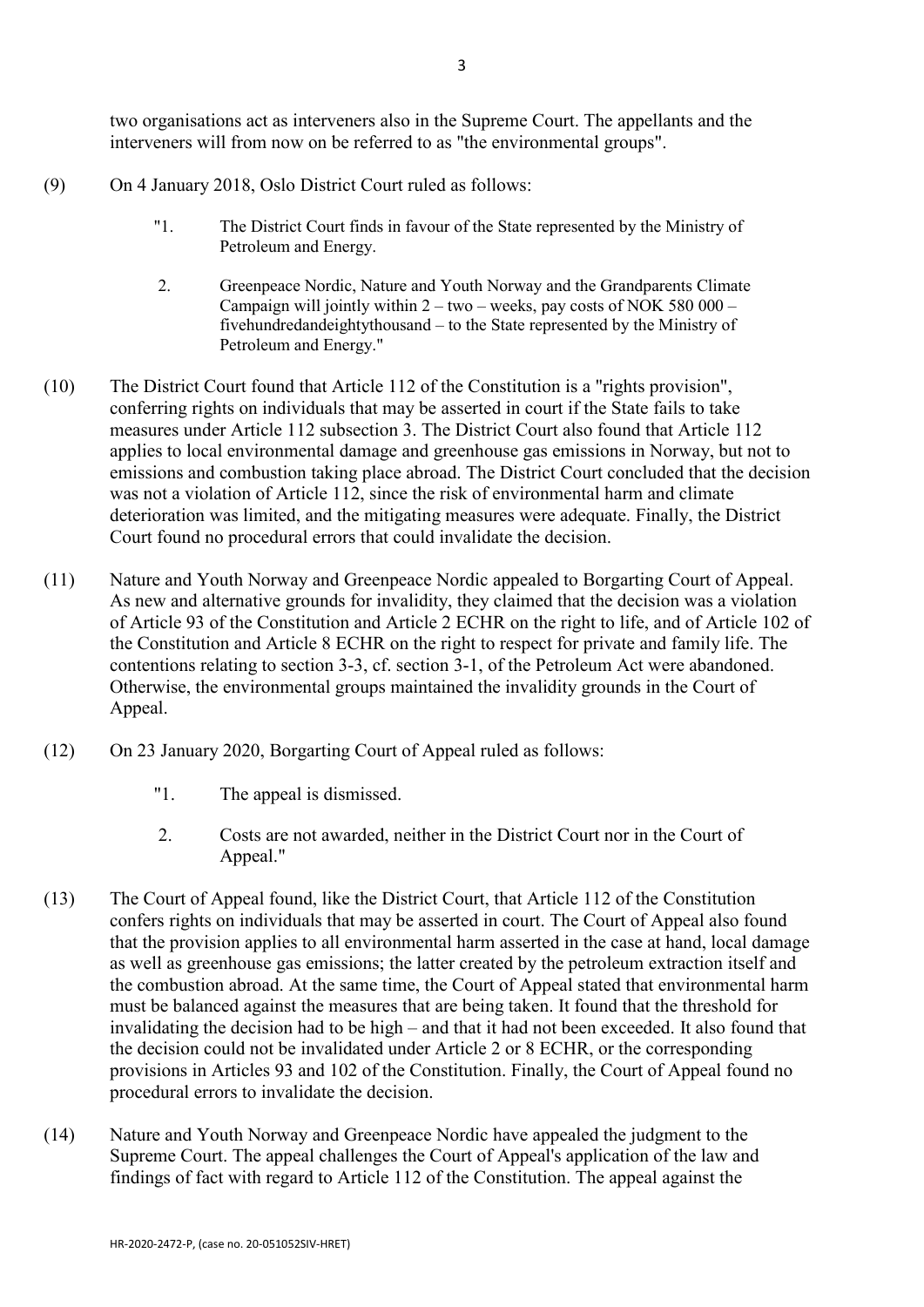procedure is currently limited to the licences awarded in the southeast Barents Sea. A reservation was made in the appeal to invoke Articles 2 and 8 of the ECHR, and Articles 93 and 102 of the Constitution as special legal bases, and this was done during the hearing.

- (15) The Supreme Court's Appeals Selection Committee granted leave to appeal on 20 April 2020. On the same day, the Chief Justice decided in HR-2020-846-J to refer the case to the plenary, see section 5 subsection 4 and section 6 subsection 2 of the Courts of Justice Act.
- (16) Three of the justices Arntzen, Indreberg and Noer had to withdraw due to possible bias in the Supreme Court's order 28 October 2020, see HR-2020-2079-P. Justice Bergsjø was also absent, as he is currently on study leave. Justice Matningsdal participated in the hearing, but was absent during the voting due to sickness.
- (17) The Supreme Court has received six written submissions pursuant to section 15-8 of the Dispute Act that are to highlight public interests. These are from the Environmental Law Alliance Worldwide (ELAW), the Allard K. Lowenstein International Human Rights Clinic of Yale Law School, Center for International Environmental Law (CIEL), the UN Special Rapporteur on human rights and the environment, the Norwegian National Human Rights Institution and the Climate Realists. The three first-mentioned also provided submissions in the District Court and the Court of Appeal. The submissions form part of the basis for the decision, see section 15-8 subsection 2 third sentence of the Dispute Act.
- (18) One area in the south Barents Sea and two in the southeast Barents Sea have been returned. For the production licence remaining in the southeast Barents Sea, the operator has applied for a return of 62 percent of the area. The parties agree that a legal interest still exists, also for the part concerning the southeast Barents Sea. I agree.
- (19) A memorandum dated 8 March 2013 from the Norwegian Petroleum Directorate on the valuation of undiscovered petroleum resources the southeast Barents Sea, has been presented as a new document to the Supreme Court. The evidence of two witnesses has been taken, and some other documents related to the memorandum have been presented. Apart from that, the case stands as it did in the Court of Appeal.

# **The parties' contentions**

## *The appellants*

- (20) The appellants *Nature and Youth Norway and Greenpeace Nordic* contend:
- (21) The decision to award production licences the  $23<sup>rd</sup>$  licensing round is invalid because it amounts to a violation of [Article 112 of the Constitution.](https://lovdata.no/pro#reference/lov/1814-05-17/%C2%A7112)
- (22) [Article 112 of the Constitution](https://lovdata.no/pro#reference/lov/1814-05-17/%C2%A7112) must be read as a provision that confers rights on individuals as a safeguard against unacceptable encroachments on the natural environment, and that may be asserted in court. This follows from the wording of the provision and from the preparatory works to the former Article 110 b of the Constitution and the current Article 112. Policy considerations and legal literature support this interpretation.
- (23) As for the content of Article 112 of the Constitution, the provision lays down both an absolute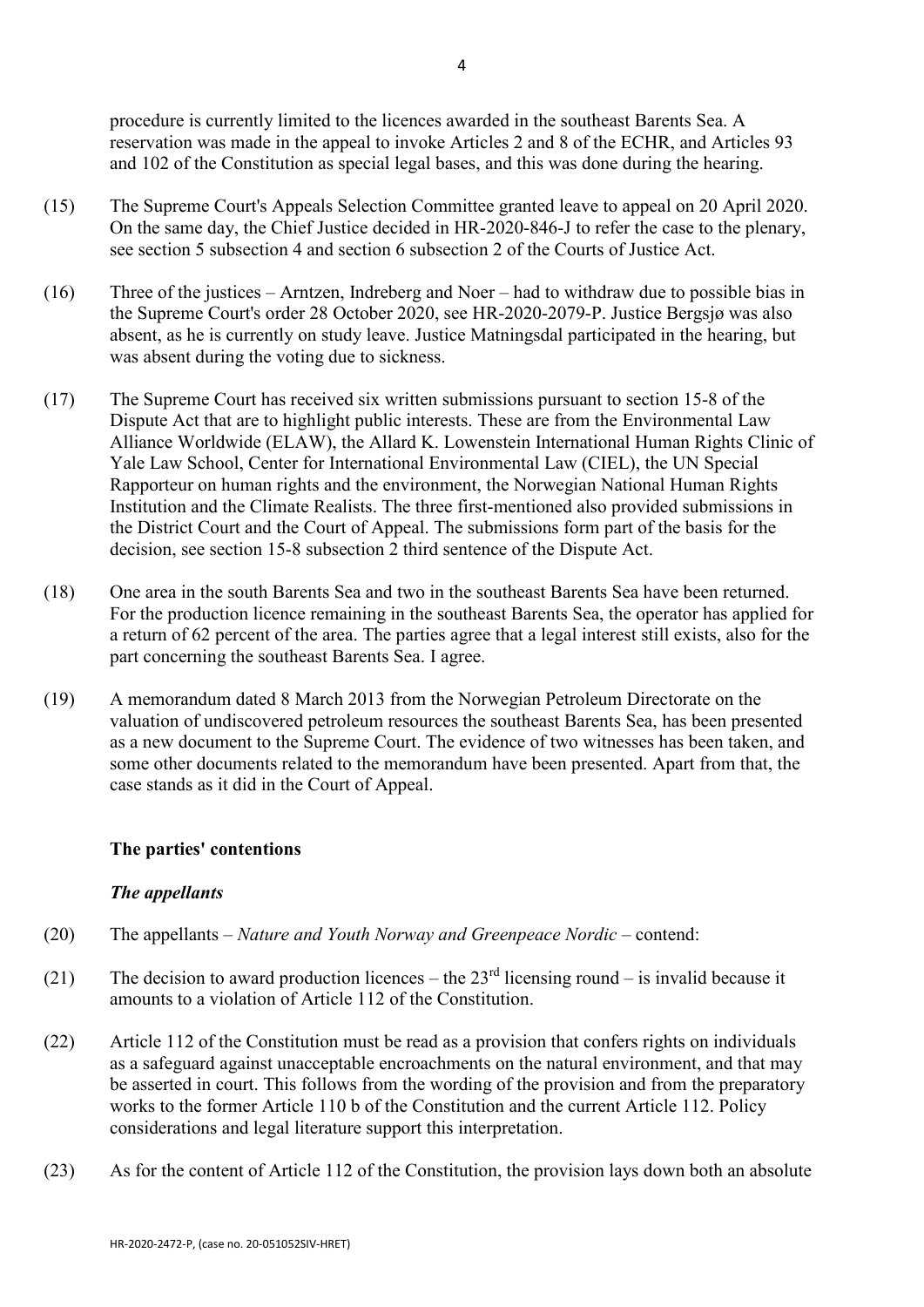and a relative threshold. The provision is dynamic and must be adjusted to the climate crisis. The assessment is not limited to the harmful effects of the individual decision, as this would entail a marginalisation contrary to the purpose of the provision. If emissions are considered in isolation, the targets will never be reached. The measures taken by the State under Article 112 subsection 3 must be adequate and sufficient. Subsection 3 also lays down a duty to abstain from making decisions that will infringe the right under subsection 1.

- (24) The environmental harm must be assessed as a whole. Based on the purpose of Article 112, both the risk of traditional environmental harm and of damaging effects of greenhouse gas emissions from extraction and subsequent combustion of petroleum, also abroad, must be relevant.
- (25) The consequences of global warming will be catastrophic if drastic measures are not taken with urgency. Norway is already emitting too much  $CO<sub>2</sub>$ , and cannot hold the petroleum production at its current level. In such a situation, no further production licences can be granted for new fields without existing infrastructures if it may lead to petroleum production in 2030 and onwards. This applies at least until the State has established an appropriate national tolerance limit and a framework to handle it safely. Any production licences must be adjustable to this.
- (26) The fossil resources that may be exploited globally in order to comply with the Paris Agreement have already been found. The emission cuts have not yet started in Norway. Our national targets are in any case too modest, and the aggregate national contribution under the Paris Agreement will not be sufficient to meet the 1.5-degree target. Norway's responsibility must be assessed based on Norway's status as a large oil exporter with resources to restructure. Norway must take a proportionally larger share of the climate cuts, both because we have produced oil and gas resulting in major emissions, and because we have the economic capacity to do so. Norway must therefore cut at least 60 percent of the greenhouse gas emissions within 2030.
- (27) No decisive weight can be attached to the Storting's general position in climate and petroleum matters, as Article 112 of the Constitution is intended to give the court a right of review. If [Article 112](https://lovdata.no/pro#reference/lov/1814-05-17/%C2%A7112) is to have significance, extraction cannot be justified by possible socio-economic profitability alone. Stopping the process is not a real possibility for instance in connection with approval of a plan for development and operation (PDO). The production licence is awarded for a particularly vulnerable and valuable area connected to the polar front and the ice edge, which must also be given weight.
- (28) The decision is consequently invalid under both the absolute and the relative threshold in Article 112 subsection 1 of the Constitution. The decision is also invalid under Article 112 subsection 3 because the duty to take measures is not complied with.
- (29) In the alternative, the appellants contend that the decision is invalid because it amounts to a violation of [Article 93 of the Constitution](https://lovdata.no/pro#reference/lov/1814-05-17/%C2%A793) and Article 2 of the ECHR on the right to life, and of Article 102 of the Constitution and Article 8 of the ECHR on the right to respect for private and family life. The ECHR protects such rights as are asserted in the action at hand. This forms the basis of, among others, the Dutch Supreme Court's judgment 20 December 2019 in the Urgenda case. The climate crisis affects and will affect persons in Norway, and there is without a doubt a "real and imminent threat".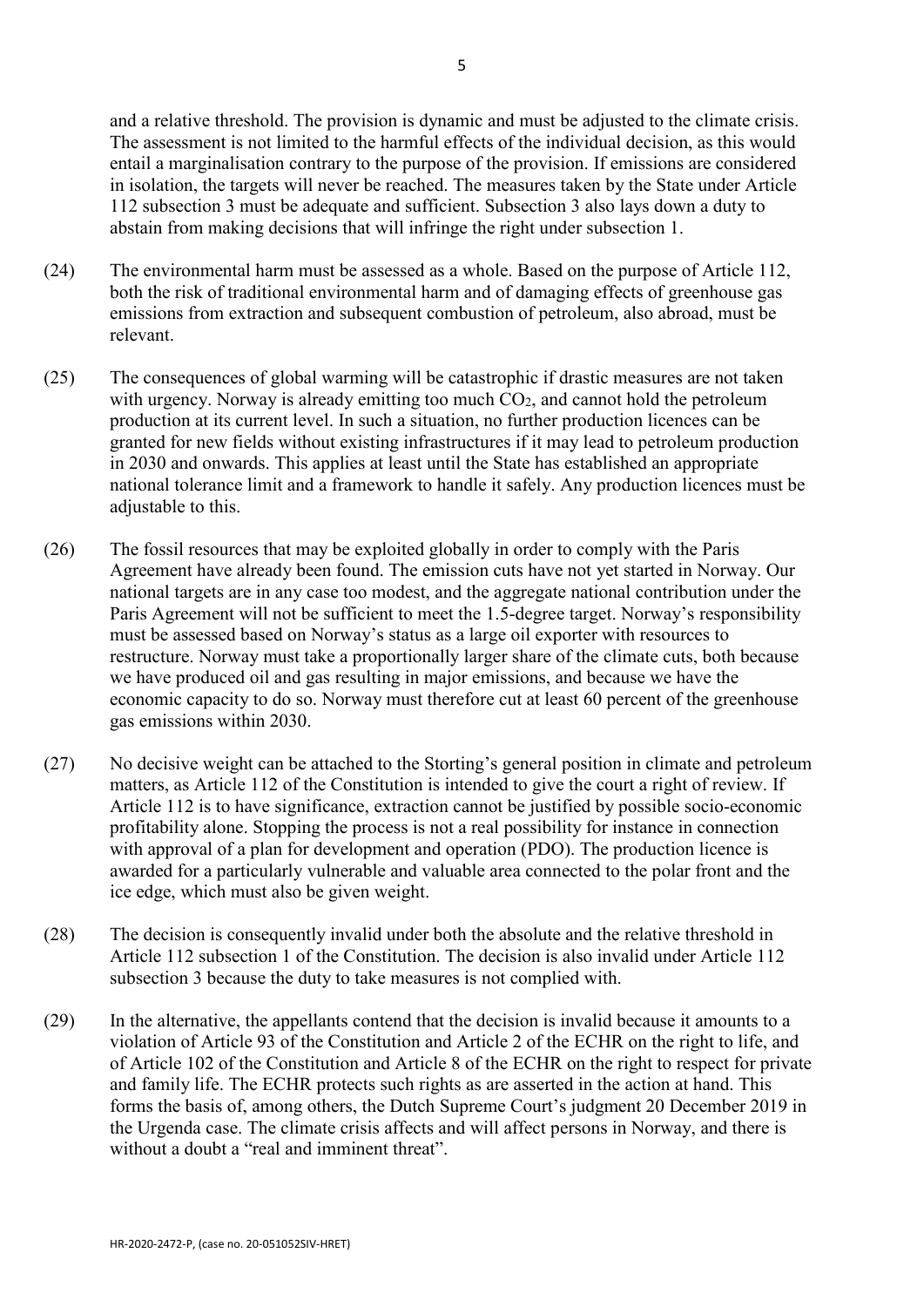- (30) In the second alternative, the appellants contend that the part of the decision concerning the southeast Barents Sea is invalid due to procedural errors.
- (31) [Article 112 of the Constitution](https://lovdata.no/pro#reference/lov/1814-05-17/%C2%A7112) complements the procedural rules in the Petroleum Act. This is particularly relevant to the awarding of the production licences, since there an impact assessment is not required at this stage.
- (32) The Supreme Court must give a preliminary ruling on whether the Storting's opening of the southeast Barents Sea for petroleum production is valid. If that is not the case, the royal decree will also be invalid.
- (33) The factors that according to the appellants invalidate the decision should in any case have been assessed and justified. This concerns above all global greenhouse gas emissions. Furthermore, there was a failure in the socio-economic analysis prior to the opening, as the stated income to the State was not discounted. If one applies the correct method, the societal calculation becomes negative. Finally, there are errors in the assessment of the effects related to employment and  $CO<sub>2</sub>$  costs. The appellants also contend that the oil price dropped so dramatically from the opening decision until the production licence that a new assessment of the economy should have been carried out. These errors imply that the decision is based on incorrect information – which may have affected its content. The decision must therefore be ruled invalid.
- (34) Nature and Youth Norway and Greenpeace Nordic request the Supreme Court to rule as follows:
	- "1. The royal decree of 10 June 2016 to award production licences on the Norwegian continental shelf – the ' $23<sup>rd</sup>$  licence round' – is invalid.
	- 2. Greenpeace Nordic, Nature and Youth Norway, the Grandparents Climate Campaign and Friends of the Earth Norway are awarded costs in the Court of Appeal and the District Court."

## *The interveners*

- (35) The interveners *The Grandparents Climate Campaign and Friends of the Earth Norway*  fully support the grounds of appeal submitted by the appellants and request the Supreme Court to issue the same ruling.
- (36) When I herein refer to "the environmental groups", this includes the interveners.

## *The respondent*

- (37) The respondent *The State represented by the Ministry of Petroleum and Energy –* contends:
- (38) The royal decree is valid. The decision is invalidated by neither Article 112 of the Constitution, Article 2 or Article 8 of the ECHR, nor by Articles 93 and 102 of the Constitution. Nor have procedural errors been committed that partially invalidate the decision.
- (39) Article 112 subsection 1 of the Constitution does not confer substantive rights that private parties may assert in court. Although the provision lays down duties in subsection 3, it does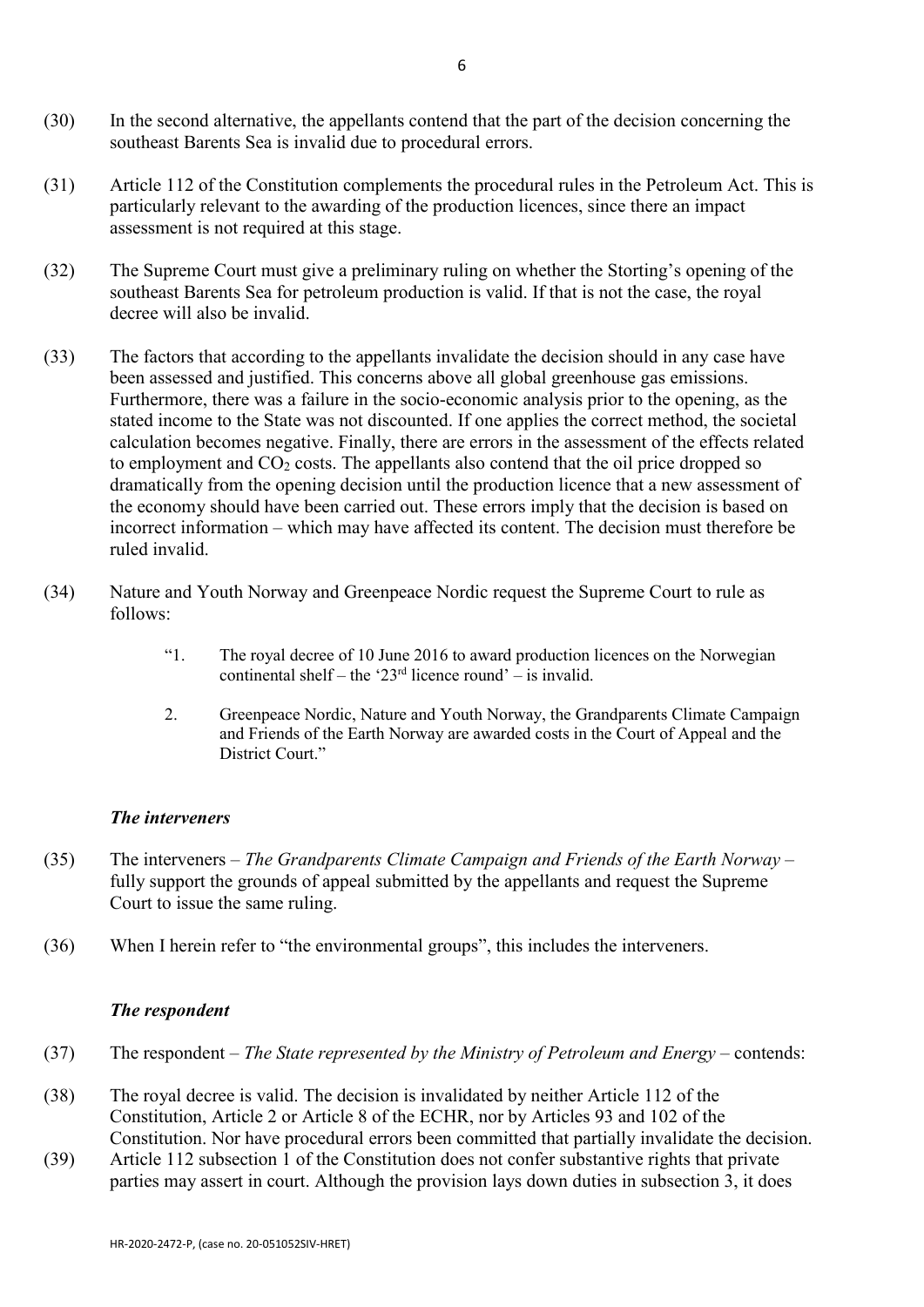not confer corresponding rights on individuals or organisations. This follows already from the wording. The preparatory works and prehistory do not sufficiently support that the intention was to confer to rights on individuals, and the former provision in Article 110 b was also not interpreted as a rights provision. In addition, there is no sufficient basis for claiming that the provision changed its character during the constitutional revision in 2014. The considerations of separation of powers and democracy, of which issues are suited to be reviewed in court and of a legally manageable and foreseeable rule, clearly suggest the same.

- (40) Article 112 subsection 3 of the Constitution imposes a duty on the State to take measures, but this duty only concerns positive measures and cannot entail a duty to abstain from making a decision. It follows from the preparatory works that the courts cannot review the Storting's decisions. A breach of the duty to take measures may not in any case invalidate individual decisions.
- (41) If Article 112 of the Constitution confers rights, a number of interpretative issues arise, including whether the provision contains a threshold for measures in connection with validity challenges. With regard to climate emissions, the provision raises a number of issues beyond that. The provision is not suited to regulate greenhouse-gas emissions – and may not in any case be interpreted as a limit for Norwegian petroleum expert. The emissions from combustion of Norwegian petroleum occur outside of Norway, and both international and national climate policy builds on the principle that each state is responsible for its own national emissions.
- (42) In the alternative, the respondent contends that the decision is not a violation of [Article 112,](https://lovdata.no/pro#reference/lov/1814-05-17/%C2%A7112) irrespective of whether the right in subsection 1 is independent or must be read in context with the State's duty to take measures in subsection 3. The greenhouse gas emissions from the extractions will not give any increase in net emissions, since these are included in the EU's emissions trading system. Emissions from the  $23<sup>rd</sup>$  licence round are in any case uncertain – and will be marginal. Moreover, a number of measures have been taken under subsection 3, and further measures can be taken if profitable discoveries are made. The emissions from combustion after export are also uncertain, and will in any case be globally marginal. The relevant issue would be the effect on the climate in Norway. The net effect of reducing Norwegian export of oil and gas is unclear and subject to debate. Also, measures are implemented under subsection 3 related to global emissions. Local environmental damage is not present, and the risk of such damage is minimal.
- (43) The environmental groups cannot invoke the ECHR, since they are not a "victim" under the Convention. Neither Article 2 nor Article 8 of the ECHR has been violated, among other things due to the requirements of causality. Article 93 and Article 102 of the Constitution have also not been violated.
- (44) No procedural errors have been committed in either in connection with the opening of the southeast Barents Sea or in connection with the decision to award the production licences.
- (45) The opening was a result of an extensive process, where also environmental concerns were assessed. The non-discounting of the estimated income to the State was not an error. Future income is in any case highly uncertain at this stage.
- (46) At the licensing stage, there is no requirement of an impact assessment, nor is it serviceable, since it is uncertain whether profitable discoveries will be made. Section 4-2 of the Petroleum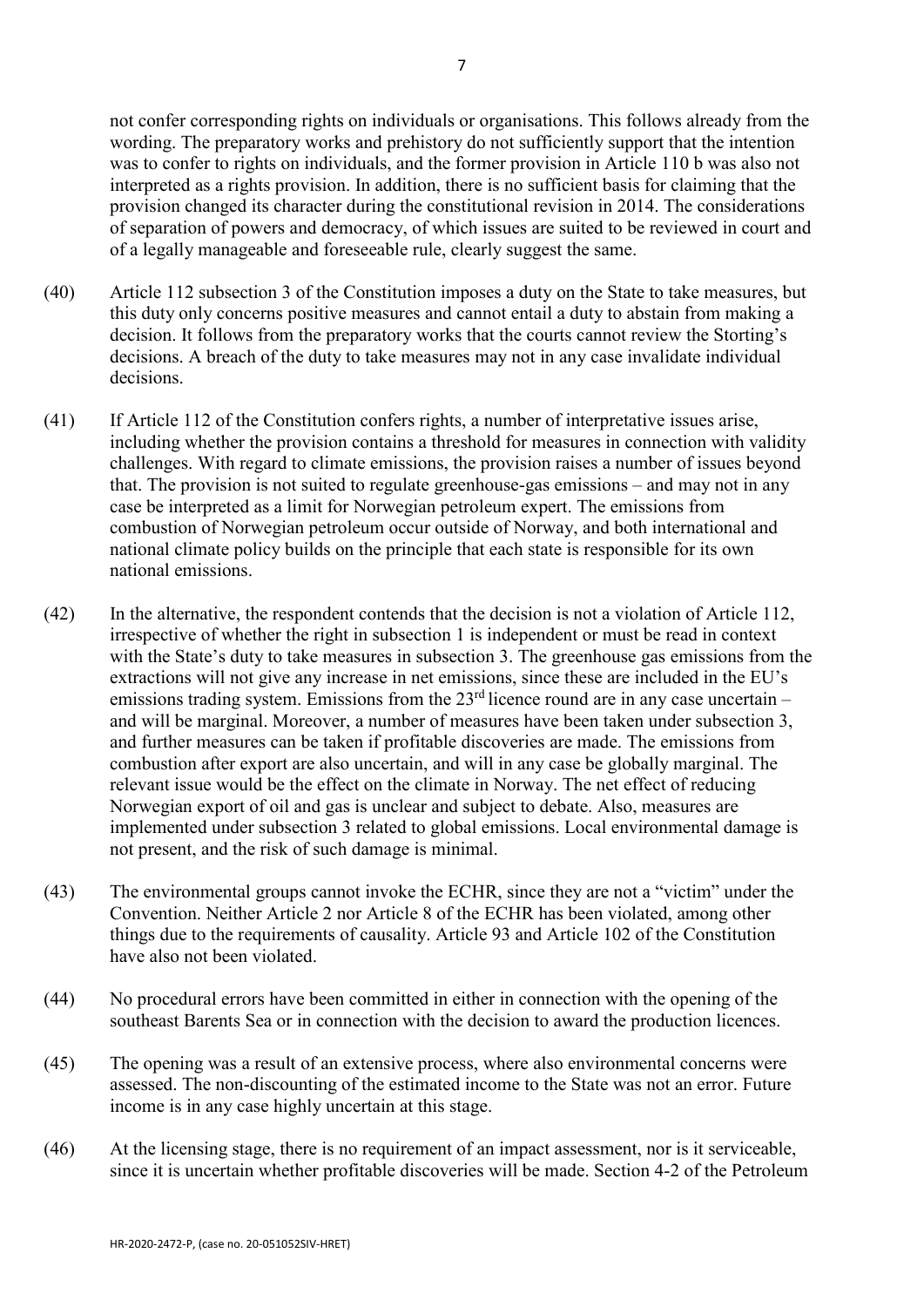Act on requirements for approval of PDOs, provides sufficient room for maintaining environmental and socio-economic considerations in connection with profitable discoveries. The climatic effect of national emissions are assessed at a superior level, and the effect of combustion of Norwegian petroleum is considered on a regular basis in the political debate.

- (47) In the alternative, the State contends that possible errors have not at any level influenced the decision. The Storting has upheld the decisions after having considered all objections that by far coincide with those currently asserted by the appellants.
- (48) The State represented by the Ministry of Petroleum and Energy requests the Supreme Court to rule as follows:

"The appeal is dismissed."

# **My opinion**

# *The climate challenges*

# *Global warming and climate*

- (49) There is broad national and international consensus that the climate is changing due to greenhouse gas emissions, and that these changes may have serious consequences for life on Earth.
- (50) In December 2018, the Climate Risk Commission presented the report *Climate risk and the Norwegian economy*, NOU 2018: 17. Here, the Commission presents climate-related risk factors and their relevance for the Norwegian economy. The report also contains a description of the climate challenges globally and in Norway. The report is primarily a compilation of knowledge provided by the UN's Intergovernmental Panel on Climate Change (IPCC) – including its Fifth Assessment Report from 2014 ("IPCC AR5") and the special report on 1.5 degrees of warming from 2018 ("IPCC 1.5C"). The IPCC is a scientific body whose primary task is to carry out regular assessments and comparisons of applicable knowledge on climate and climate change. It was established in 1988 by the UN Environmental Programme (UNEP) and the World Meteorological Organization (WMO). Its reports are considered the most important and best scientific basis for knowledge on climate change. What I state in the following has been obtained from the Climate Risk Commission's report, NOU 2018: 17, chapter 3, pages 31–53:
- (51) The global mean temperature has risen by around  $1^{\circ}$ C since pre-industrial times. The effects of this warming are currently observed on all continents and in all oceans. Although the climate on Earth exhibits natural variations, what we know today suggests that there is a 95– 100 percent probability that emissions from human activities are the dominant cause of the observed warming. The risk posed by the climate changes increases significantly along with increased future emissions, directly or indirectly affecting nearly all natural and anthropogenic systems. The IPCC has estimated that global temperatures will rise by 1.5 °C around 2040, and reach 3–4 °C towards the end of this century, unless adjustments are made to climate policies around the world. A stabilisation of global warming between 1.5 and 2 °C in the second half of this century is considered the best possible achievement given the current circumstances. For all practical purposes, the effects of global warming will be irreversible in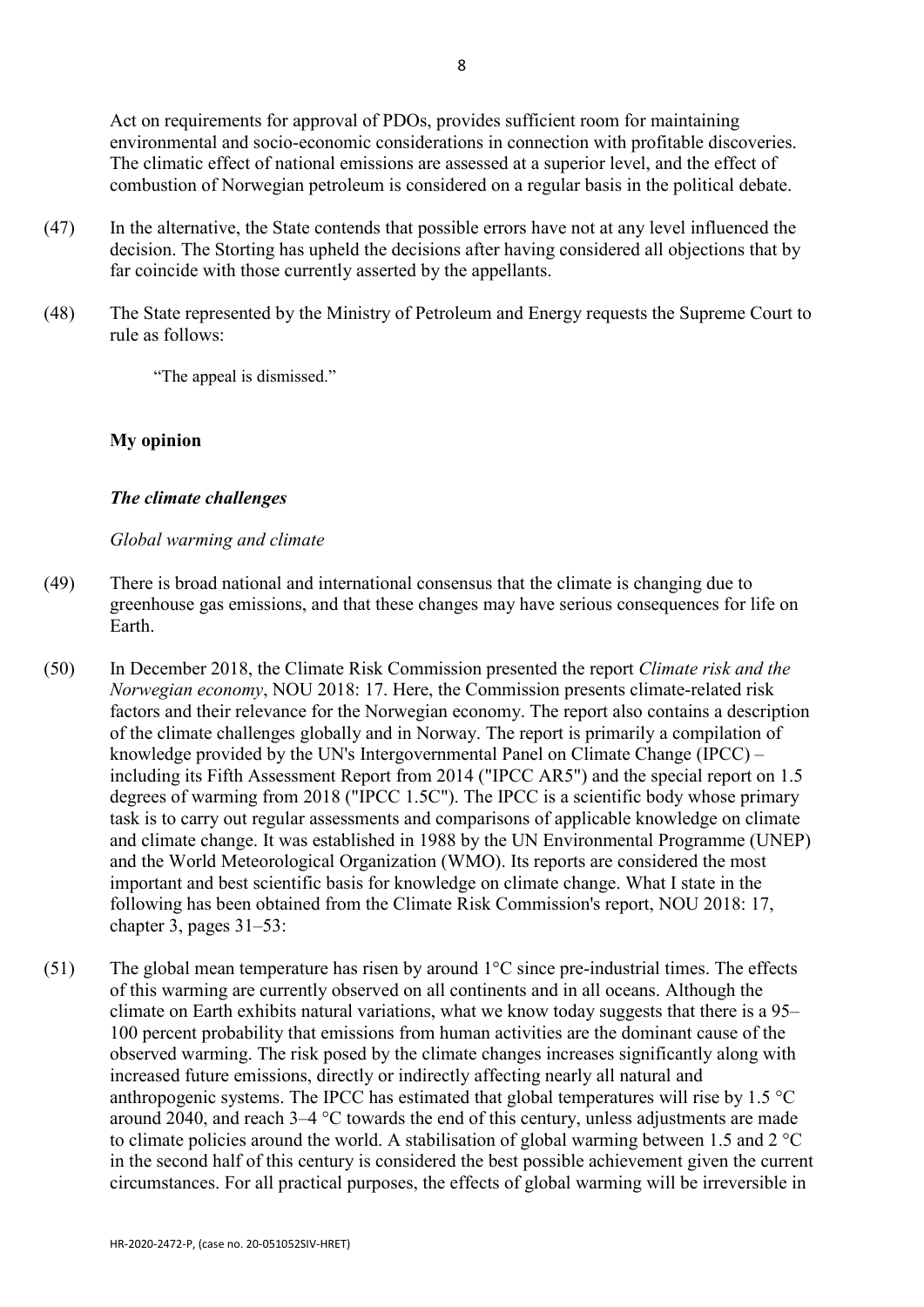the current social perspective, and greenhouse gas emissions that have already occurred will affect the climate for centuries to come.

- (52) The global risk picture with a temperature rise of  $2^{\circ}$ C includes extreme heat, draught, sea level rise, ocean acidification, floods and extreme weather. The climate changes will alter the conditions of life for many species and ecosystems. Hundreds of millions of people will be exposed to serious effects, and some ecosystems and cultures are particularly vulnerable. The most exposed groups are the poor, indigenous peoples and local communities depending on agriculture and small-scale fishing along the coast. For the Arctic, the difference between 1.5 and 2 degrees of global warming will be immense.
- (53) Temperatures rising beyond 2 °C creates a genuine risk of several critical tipping points being be crossed. Extreme weather without historic precedent is likely to follow, and the changes will have an enormous impact on marine life and the possibilities of producing food.
- (54) Like elsewhere in the world, the climate in Norway has changed notably during the last century. The annual average temperature has increased by 1 °C from 1900, and large parts of the country have experienced warmer summers, milder winters, more rain, shrinking glaciers and higher sea levels.
- (55) Analyses of possible effects for Norway are often based on a high-emission scenario, involving a global temperature rise of 4.3 °C towards the end of the century compared to the reference period 1971–2000, and an increase of the mean temperature in Norway by up to 5.5 °C above pre-industrial levels. In Arctic regions and parts of the county of Finnmark, the warming will be even greater. The risk picture for Norway includes more drought, higher treelines and increased forest fire hazard. The distribution of snow will change, glaciers will continue to shrink and the ocean will be warmer and more acid. The latter factor will be detrimental to marine species and eco systems. The sea level will rise, and the consequences of storm surges will be greater. A study cited in the report from the Climate Risk Commission maintains that Norway is particularly exposed to storm surges. It is expected that the weather pattern will stabilise for longer periods, which will give longer high-pressure periods with not weather and weeks of little rain, alternatively large amounts of precipitation and cold and longer winter periods.

## *The Paris Agreement*

- (56) The international treaty on climate change the Paris Agreement was adopted at the UN's climate summit on 12 December 2015 and is the most recent protocol to the UN Framework Convention on Climate Change. Norway ratified the Paris Agreement on 20 June 2016, see Proposition to the Storting 115 (2015–2016) and Recommendation to the Storting 407 (2015– 2016). The Paris Agreement entered into force on 4 November 2016. The royal decree that is being challenged in the case at hand was issued six months after the Paris Agreement was signed, but ten days before Norway ratified it and some five months before it entered into force.
- (57) The purpose of the Paris Agreement is to hold the increase in the global average temperature to well below 2 °C above pre-industrial levels and to pursue efforts to limit the temperature increase to 1.5 °C above the same levels, see Article 2 (1).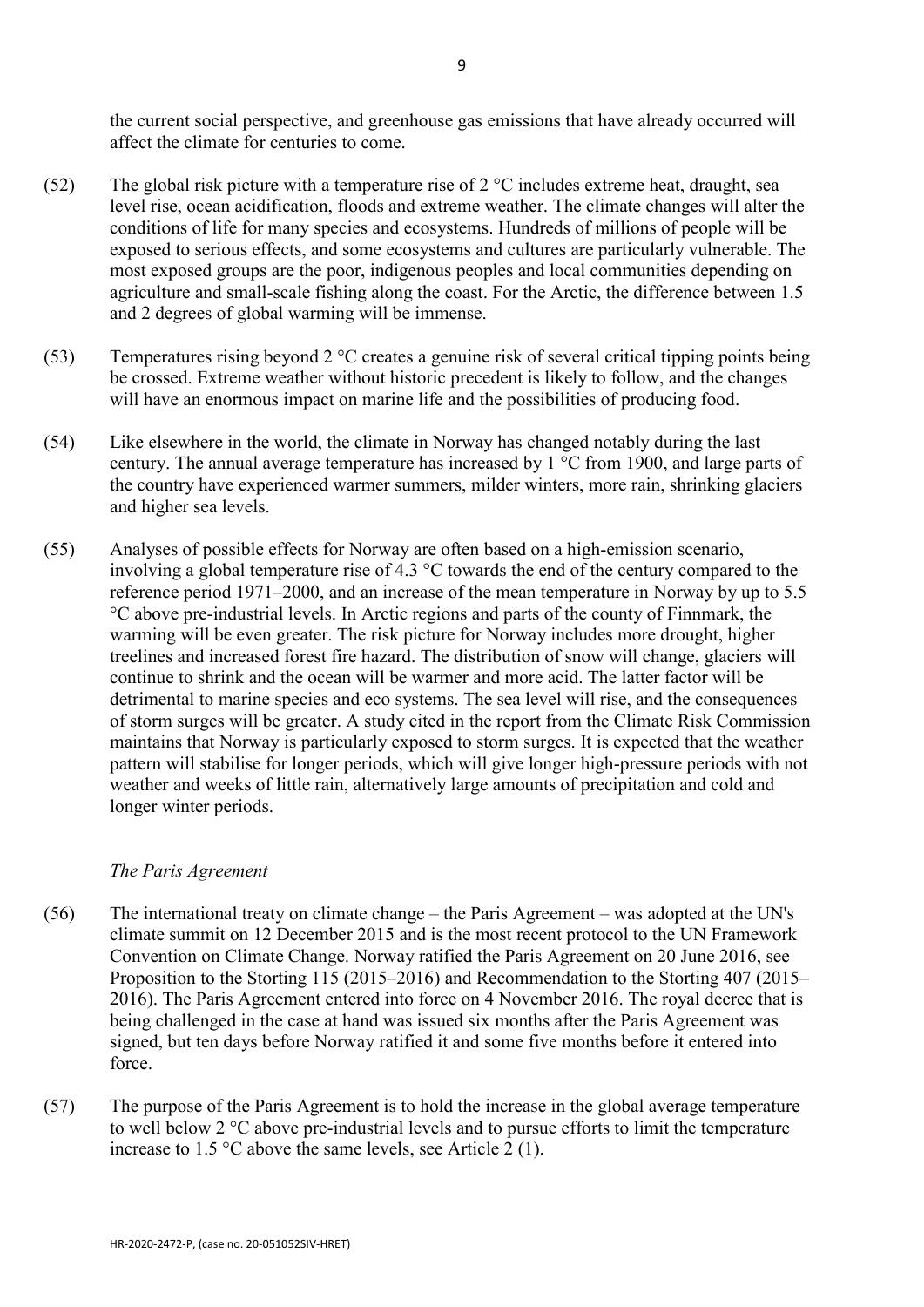- (58) The principle of common but differentiated responsibilities in Article 2 (2) implies that affluent countries, such as Norway, carry a larger responsibility. According to Article 3, cf. Article 4, each party is to undertake and communicate "ambitious efforts", which in aggregate will "represent a progression over time". In other words, it is not a matter of even distribution; all parties are to do their best.
- (59) In 2015, Norway communicated to the UN an obligation to reduce emissions by at least 40 percent from 1990, see Report to the Storting 13 (2014–2015) and Recommendation to the Storting 211 (2014–2015). The total emission target communicated at the time of the Climate Risk Commission's report were, according to the Commission, far from enough to comply with the Paris Agreement, see Norwegian Official Report 2018: 17 page 46. Norway communicated in February 2020 an increased goal of 50 percent, with a cap of 55 percent, see Report to the Storting 2 (2019–2020) page 69.
- (60) Through the EEA Agreement, Norway participates in the EU Emissions Trading System. In June 2019, the Storting consented to the incorporation of legislative acts for reaching emissions goal for 2030 jointly with the EU into EEA Agreement, see Proposition to the Storting (Bill) no. 94 (2018–2019) and Recommendation to the Storting 401 (2018–2019).

# *Norwegian climate legislation*

- (61) Act relating to Norway's climate targets the Climate Change Act was adopted in 2017. The Act is to promote the implementation of Norway's climate targets as part of its process of transformation to a low-emission society by 2050, see section 1 subsection. One of the targets is for greenhouse gas emissions to be reduced by at least 40 percent by 2030 compared with the reference year 1990, see section 3. The target for 2050 is that Norway is a low-emission society with emissions reduced by 80 to 95 percent from the reference year 1990. The effect of Norway's participation in the EU Emissions Trading System is to be taken into account in assessing the progress towards this target, see section 4. To promote the transformation, the Government shall every fifth year submit updated and as far as possible quantitative and measurable climate targets to the Storting, see section 5. In addition, the Government shall provide an annual account of how these targets may be achieved and of how Norway otherwise is preparing for and adapting to climate change, see section 6.
- (62) The Climate Change Act is aimed at the highest decision-making bodies in society; that is, the Storting and the Government. The Act does not lay down rights or obligations for citizens that may be enforced through legal action, see Proposition to the Storting (Bill) no. 77 (2016– 2017) pages 34 and 53. The preparatory works also specify that Norway's contribution under the Paris Agreement, see section 2 of the Climate Change Act, "is an 'economy wide' target for reduced emissions. It covers, in this respect, all greenhouse gas emissions from Norwegian territories, including Svalbard and Jan Mayen, and from the activities on the Norwegian continental shelf", see the Proposition page 53.
- (63) The Norwegian Act relating to greenhouse gas emission allowance trading and the duty to return emission allowances – the Greenhouse Gas Emission Trading Act – was adopted in 2004. The purpose of this Act is to limit the greenhouse gas emissions in a cost-efficient manner by means of a duty to surrender greenhouse gas emission allowances and freely transferable emission allowances, see section 1 subsection 1.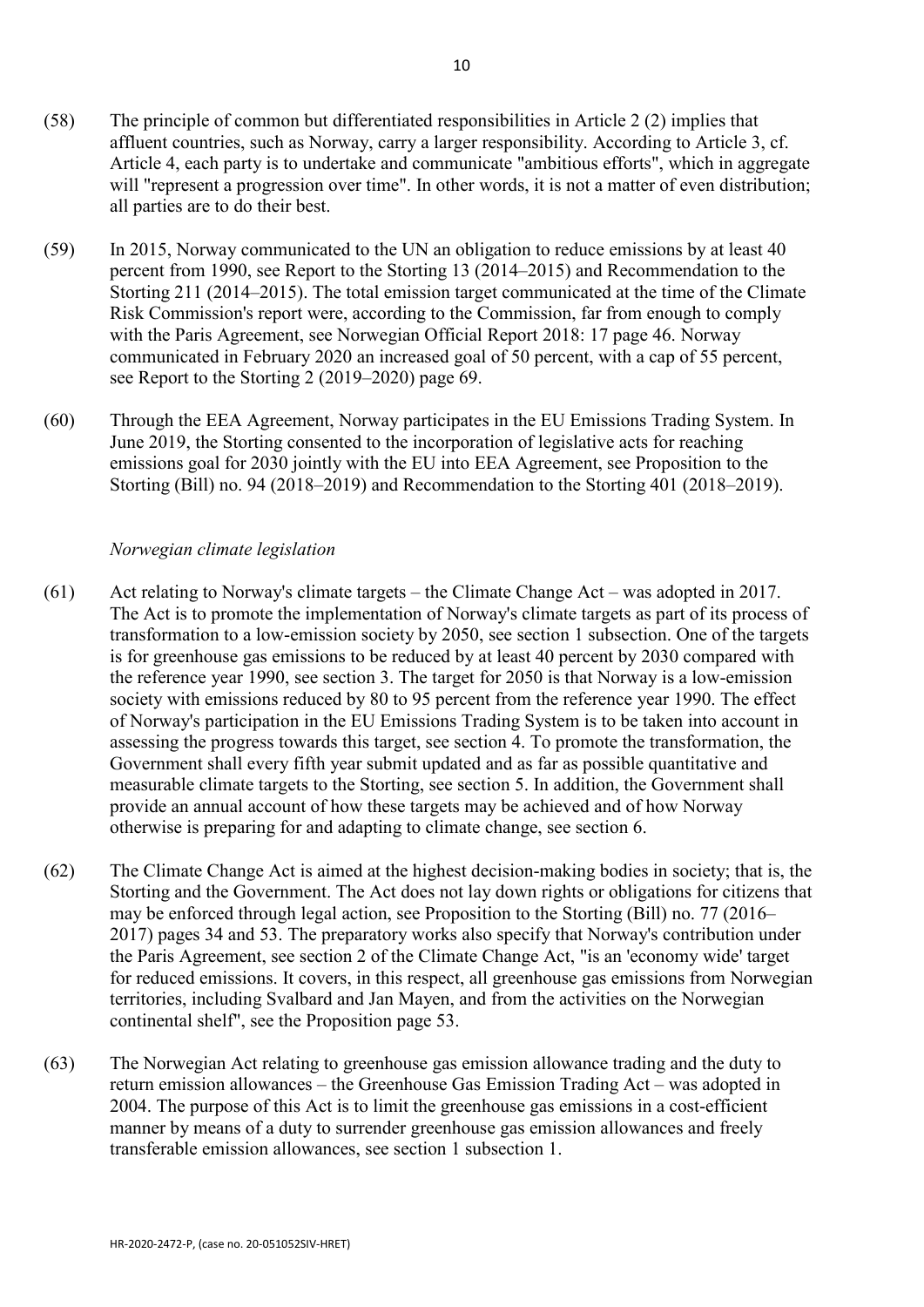(64) Norway has several other climate-related Acts, including the Environmental Information Act, the Nature Diversity Act, the Pollution Control Act, the Petroleum Act and the  $CO<sub>2</sub>$  Tax Act. In addition, Norway has a large number of regulations for protecting the environment and ensuring petroleum production safety. Management plans are being prepared for the marine areas. Petroleum production must be carried out in accordance with plans for the designated area. There was previously a separate management plan for the Barents Sea and the marine areas off Lofoten islands. The most recent management plans, from April 2020, are compiled in Report to the Storting 20 (2019–2020).

#### *Petroleum activities in Norway*

#### *Regulation until production*

- (65) The regulation of Norwegian petroleum activities may be roughly divided into three phases: the opening of a field, the exploration phase and the production phase. Before each phase, reports and assessments are made in accordance with the rules applicable to the relevant phase. For the opening phase, the main question is whether it is appropriate and desirable to open the area for petroleum activities in the light of an overall balancing of advantages and disadvantages. Before a production licence is awarded, the assessment is primarily related to which blocks should be announced, based on the likelihood of discovery. A block is a defined geographic area. Public consultation rounds are held, involving the Storting at several stages. Before extraction and production, the actual consequences of the extraction are assessed in more detail.
- (66) Marine areas must be opened for petroleum activities before a production licence can be awarded. The opening procedure is regulated in [section 3-1 of the Petroleum Act:](https://lovdata.no/pro#reference/lov/1996-11-29-72/%C2%A73-1)

"Prior to the opening of new areas with a view to awarding production licences, an evaluation shall be undertaken of the various interests involved in the relevant area. In this evaluation, an assessment shall be made of the commercial and environmental impact of the petroleum activities and possible risk of pollution, as well as the economic and social effects that petroleum activities may have.

The question of opening of new areas shall be put before the local public authorities and key interest organisations that may be presumed to be particularly interested in the matter.

It should be made known through public announcement which parts are planned opened for petroleum activities, and the nature and extent of the activities in question. Interested parties shall be given a time limit of no less than three months to present their views.

The Ministry is to decide on the administrative procedure to be followed in each individual case."

- (67) According to the preparatory works, the legislature has assessed these rules against the former Article 110 b subsection 2 of the Constitution, see Proposition to the Odelsting no. 43 (1995– 1996) page 33. In section 6 d of the Petroleum Regulations, it is stated that any opening of a new area under section 3-1 of the Petroleum Act must be presented to the Storting.
- (68) During the opening process, the Ministry of Petroleum and Energy is to carry out an impact assessment for the area on the continental shelf that is being considered opened, see chapter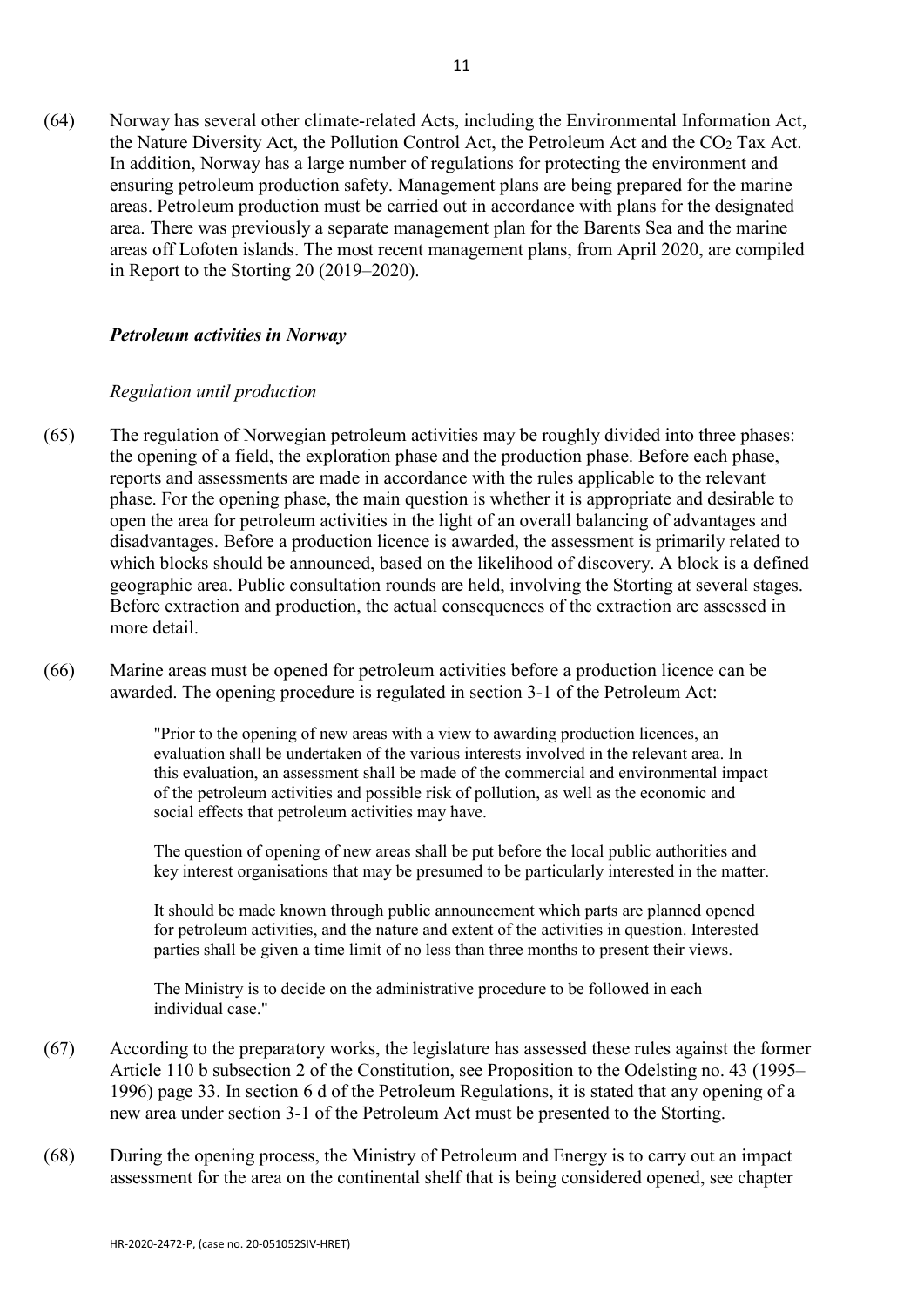2 a of the Petroleum Regulations. The impact on the environment and the climate is among the factors to be clarified, see section 6 c subsection 1 (b) and (e) of the Regulations. The Storting considers possible opening of an area based on the impact assessment.

- (69) A production licence gives the licensee an exclusive right to perform investigations, exploration drilling and extraction of petroleum deposits within the geographical area stated in the licence, but not a right to initiate development and production until further licences are awarded. The licensee becomes the owner of the oil and gas that is produced, see section 3-3 subsection 3 of the Petroleum Act. The procedure for announcing and granting a production licence is provided in section 3-5 of the Petroleum Act and chapter 3 of the Petroleum Regulations. The Regulations contain several requirements for the application on the part of the applicant, but during this phase, the State does not have a statutory obligation to carry out an impact assessment.
- (70) If profitable discoveries are made under a production licence, a process is initiated until the actual exploitation of the specific discovery. This process is regulated in chapter 4 of the Petroleum Act and in chapter 4 of the Petroleum Regulations. Among other things, the licensee must apply for and obtain approval of a plan for development and operation (PDO), based on an impact assessment, before development and operation may be initiated, see [section 4-2 of the Petroleum Act](https://lovdata.no/pro#reference/lov/1996-11-29-72/%C2%A74-2) and sections 22 to 22 c of the Petroleum Regulations. I will return to this.

# *Factual circumstances – particularly the 23rd licensing round*

- (71) The first licensing round on the Norwegian continental shelf was announced in 1965, when 22 production licences were awarded for 78 blocks. The first major discovery was the Ekofisk field in 1969, where production commenced in 1971. A field comprises production from several blocks. Many great discoveries have since been made on the Norwegian continental shelf; a total of 3 196 blocks have been awarded. Today, there is activity on 88 fields.
- (72) Of these 3 196 blocks, 663 have been awarded in the Barents Sea. The south Barents Sea was opened for exploration drilling in 1989, and has currently two fields in operation: Snøhvit and Goliat.
- (73) The Barents Sea is particularly rich in species diversity and an important reproduction area for large fish stocks. Along the ice edge, there is a unique ecology, with a considerable production of plankton in the spring. The polar front, were cold waters from the Arctic Ocean meet warmer waters from the Atlantic Ocean, also has a unique ecology.
- (74) Both the ice edge and the polar front are particularly vulnerable to oil spill. The ice edge is constantly in movement and varies from year to year. Climate changes generally cause the ice edge and the polar front to move towards the north. In addition to the risk of oil spill, the area is particularly vulnerable to soot emissions, which intensifies the ice melting.
- (75) After the entry into force of the delimitation agreement between Norway and Russia entered in the summer of 2011, an impact assessment was initiated immediately for the southeast Barents Sea. The impact assessment was presented as an appendix to Report to the Storting 36 (2012–2013). The assessment included 24 professional studies, of which around a third related to environment and climate. In the summer of 2003, the Storting consented to the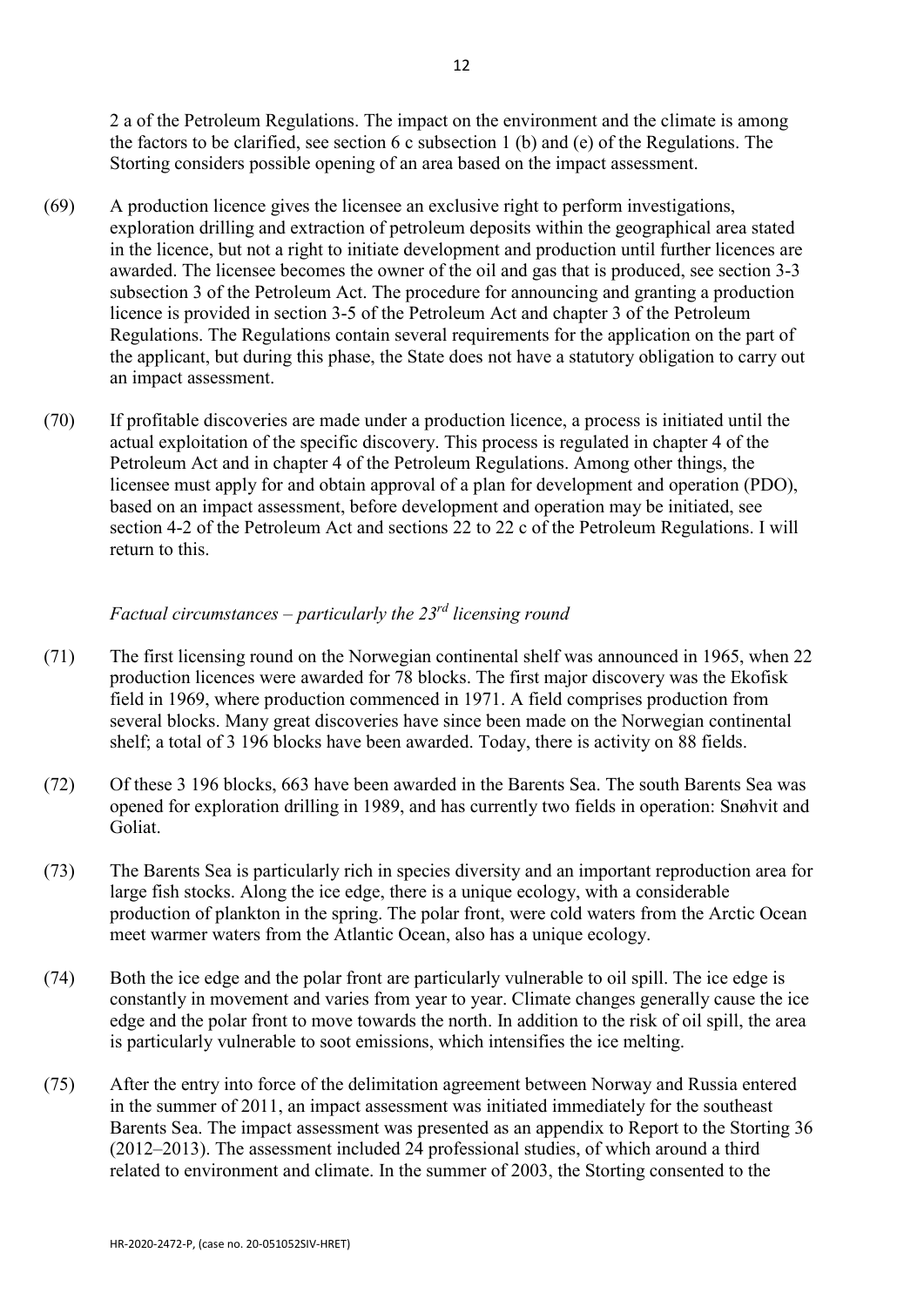opening of the southeast Barents Sea, see [Recommendation to the Storting](https://lovdata.no/pro#reference/forarbeid/inns-433-s-201011) 495 (2012–2013).

- (76) Seven of the production licences in the  $23<sup>rd</sup>$  licensing round (14 blocks) apply to the south Barents Sea, while three licences (26 blocks) apply to the southeast Barents Sea. All blocks lie north of the mainland between  $71^{\circ}$  30' and  $74^{\circ}$  30' north latitude, and 20° 40' east longitude, towards the Russian delimitation line.
- (77) On the blocks from the  $23<sup>rd</sup>$  licensing round, seven exploration wells have been drilled to this point, three in the south Barents Sea and four in the southeast. One area from this round in the south Barents Sea and two in the southeast have been returned – in total 20 blocks or parts of blocks. Under the only remaining licence in the southeast Barents Sea (seven blocks), the operator has applied for a return of 62 percent of the area. The background for the returns is that there have been no profitable discoveries.

# *Does Article 112 of the Constitution confer rights on individuals that may be asserted in court?*

*The issue*

- (78) It is essential for an action alleging violation of Article 112 of the Constitution to succeed that the provisions may be invoked in court at all as a substantive impediment for the authorities.
- (79) Some provisions in the Constitution, for instance Article 100 on the freedom of expression, clearly confer rights that may be asserted in court. The right may be positive and give a legal claim to something, or negative and give individuals or groups freedom from interference. Such rights are likely to correspond with the duties for the authorities. Other constitutional provisions are mere "manifestos" imposing duties on the authorities, but from which one cannot derive specific rights that may be asserted in court. We also find constitutional provisions expressing something in between. These provisions are intermediate solutions where certain rights may be asserted in court, but where the duties of the authorities are more extensive. What type of constitutional requirement one is dealing with depends on interpretation, where the wording of the provision determines to which extent it is binding how it is to be enforced.
- (80) If a constitutional provision confers rights that may be asserted in court, but which are not as extensive as the duties of the authorities, it is a question of how far-reaching the rights are. The answer may vary, depending on whether it is a legislative decision or an individual decision and on which body has made it.
- (81) The issue at hand is whether Article 112 of the Constitution may be invoked in court as a legal basis for claiming that an individual decision, in the form of a royal decree based on the Storting's consent, is invalid under section 3-3 of the Petroleum Act. It is true that the Storting has not consented to the individual decision specifically. However, it is based on opening decisions in 1989 and 2013 to which the Storting did consent, and which are in fact key in this context. Furthermore, it is a crucial premise for the individual decision that several bills to stop the 23<sup>rd</sup> licensing round were rejected by the Storting with a broad political majority during the period before it was issued. Therefore, the starting point for my assessment will be that a decision has been made conclusively based on the Storting's consent. The fact that we are formally dealing with an individual decision issued by the Government, is therefore less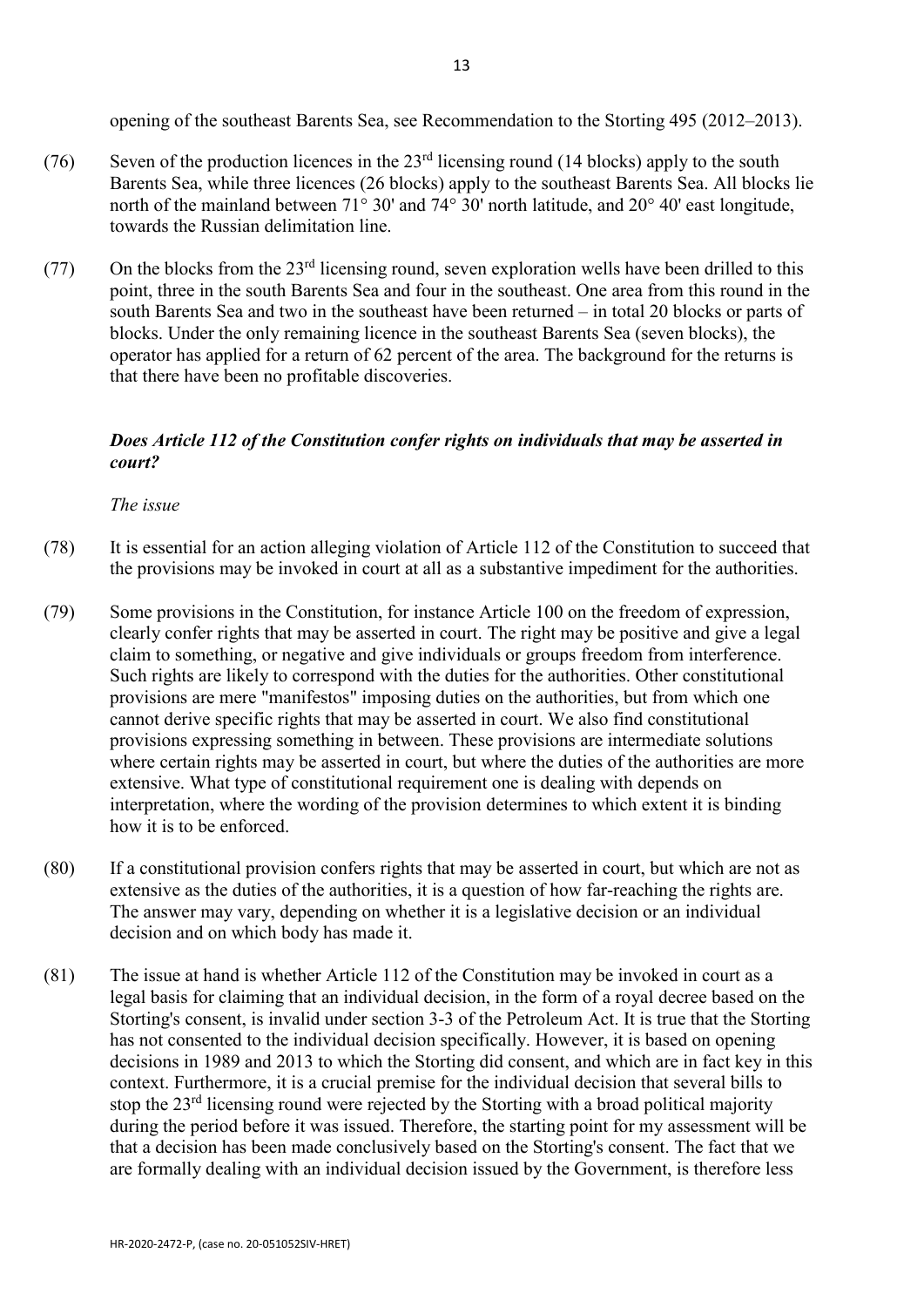important.

- (82) The environmental groups claim that Article 112 subsection 1 of the Constitution confers an entirely general right that coincides with the duties for the authorities and that may be asserted in court. In the alternative, they claim that such a substantive right follows from subsections 1 and 2 read in context with subsection 3.
- (83) The State, on the other hand, claims that Article 112 subsection 1 confers no rights, either in itself or read in context with subsection 3, that coincide with the duties for the authorities. However, the State finds that Article 112 *does have* a legal content as (i) a guideline for the Storting's legislative function, (ii) a guideline for administrative discretion, (iii) a principle of interpretation and (iv) as a legal impediment when the Storting has overlooked an environmental issue. In addition, the State contends that (v) the measures requirement in Article 112 subsection 3 entails legal duties, but without corresponding rights. Possible violation of these duties may only be brought before the Court of Impeachment, as the State views it.

# *The wording in Article 112 of the Constitution*

- (84) Constitutional provisions must as a starting point be interpreted in the same way as other legal rules. Yet, they are distinct in the way that they tend to be more general and discretionary than ordinary laws and regulations. The wording of a constitutional provision is often not suited to give the full understanding of the nature and the scope of the provision. The genre is brief and refined, and may thus differ from ordinary statutory provisions and other written norms. However, the judicial method is the same: the starting point is the wording.
- (85) The provisions currently found in Article 112 of the Constitution were adopted in 1992 then as Article 110 b. In 1992, the Constitution was divided into five parts. Article 110 b was placed in Part E "General Provisions". When the Constitution was revised in 2014, a number of new provisions were added. The Constitution had a new style of language – both in Nynorsk and Bokmål. Many provisions were gathered in Part E, that was renamed "Human Rights". In addition, the order of the Articles was partially changed. The former Article 110 b became the current Article 112 and placed in Part E, which now covers human rights.
- (86) Article 112 of the Constitution reads:

"Every person has the right to an environment that is conducive to health and to a natural environment whose productivity and diversity are maintained. Natural resources shall be managed on the basis of comprehensive long-term considerations which will safeguard this right for future generations as well.

In order to safeguard their right in accordance with the foregoing paragraph, citizens are entitled to information on the state of the natural environment and on the effects of any encroachment on nature that is planned or carried out.

The authorities of the state shall take measures for the implementation of these principles."

(87) The Article imposes clear duties on the authorities both in subsection 1 second sentence, that the authorities shall manage the resources on the basis of comprehensive long-term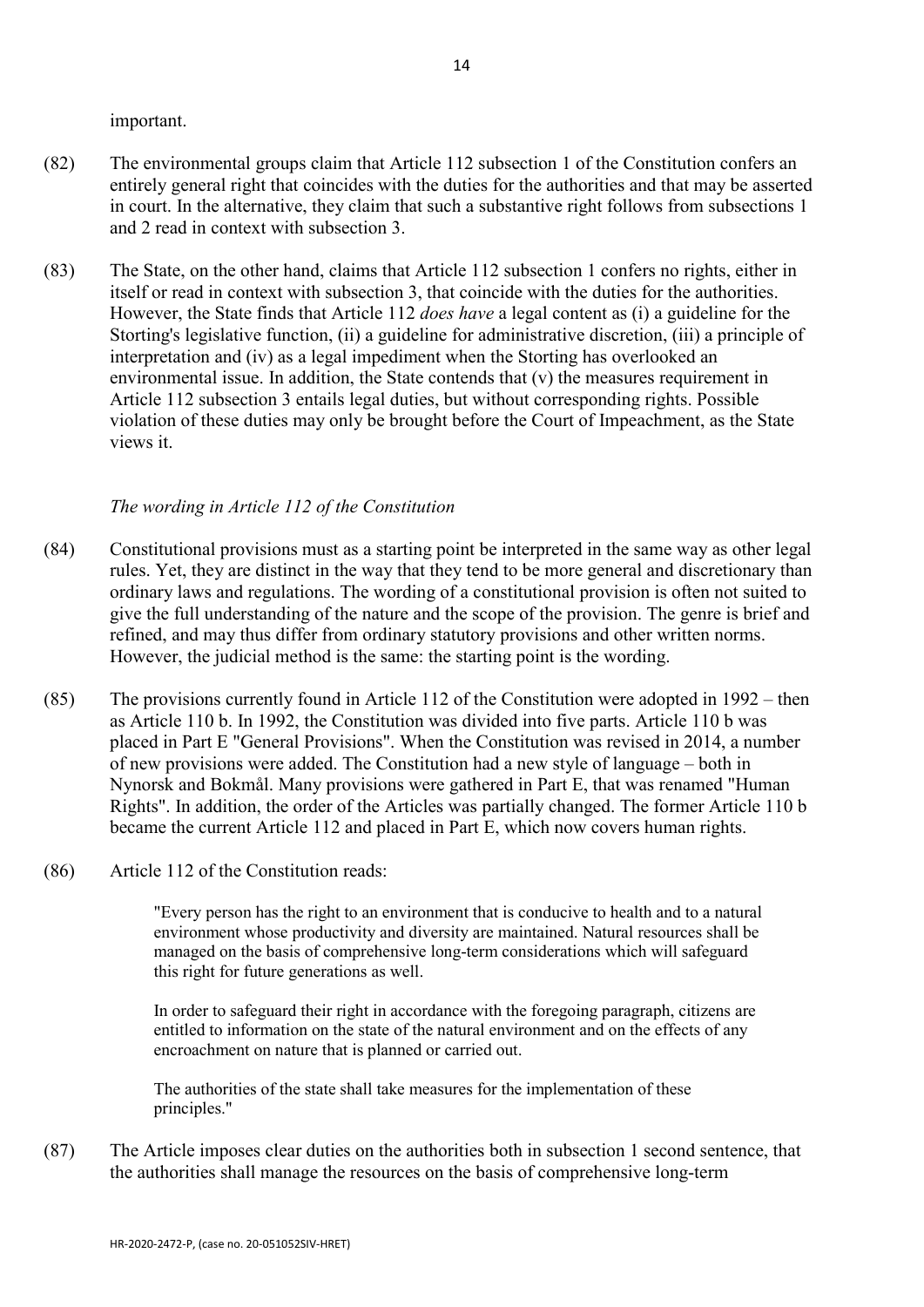- (88) Read in a contemporary linguistic light, the wording in Article 112 subsection 1 considered in isolation implies that it concerns rights that may be asserted in court. However, the expression may also be interpreted as a form of principle or norm without a corresponding right to assert the principle or norm in court.
- (89) Article 112 subsection 2 of the Constitution gives the citizens a right to information and impact assessments to safeguard their right under subsection 1. The content is more specific than in subsection 1. When including subsection 2 in the overall interpretation, it suggests that it generally concerns rights of individuals.
- (90) The wording "these principles" in Article 112 subsection 3 refers to the rights mentioned in subsections 1 and 2. From a purely linguistic perspective, "principle" is naturally interpreted as something other than a "right". A principle is closer to a norm or an axiom – and nothing on which one may base a legal claim.
- (91) Against this background, the wording may be interpreted in several ways and gives no clear answer to whether, and possibly to which extent, the provision confers rights that may be asserted in court. In my view, however, the rather wide and general wording – as well as the use of "principles" – clearly suggests that a possible right is at least not as extensive as the duties for the authorities, which means that the category is somewhere in-between.
- (92) As mentioned, Article 112 of the Constitution is placed in chapter E on human rights, but this label is not very helpful in the interpretation. The right to a healthy environment is often characterised as a third-generation human right, see Erik Møse, *Mennskerettigheter* (human rights), 2002, page 90. As opposed to the first- and second-generation rights in the ECHR and in UN human rights conventions, Article 112 of the Constitution – and the former Article 110 b – are not modelled on a binding rule of international law. No individual right to relating to environment or climate is established by any convention. Thus, this interpretation has no support in the wording of such sources.

## *The background to the former Article 110 b in the Constitution*

(93) Before the adoption of Article 110 b of the Constitution, the predecessor of Article 112, several proposals were made by members of the Storting to incorporate the right to a healthy environment. A summary of these proposals is given in Recommendation to the Storting 163 (1991–1992) page 2–3:

> "In 1972, the representative Helge Seip put forward a bill (Bill no. 13 in Document no. 13 for 1971–72) on the inclusion of a new subsection 1 in Article 110 of the Constitution, imposing the State to protect the natural environment and natural resources, to ensure access for everyone to clean air and water, and access to recreational and free areas, and so as to secure the production base in the soil, the forest and water was for the posterity.

The bill was discussed in the Storting in 1976 (Recommendation to the Storting 207 for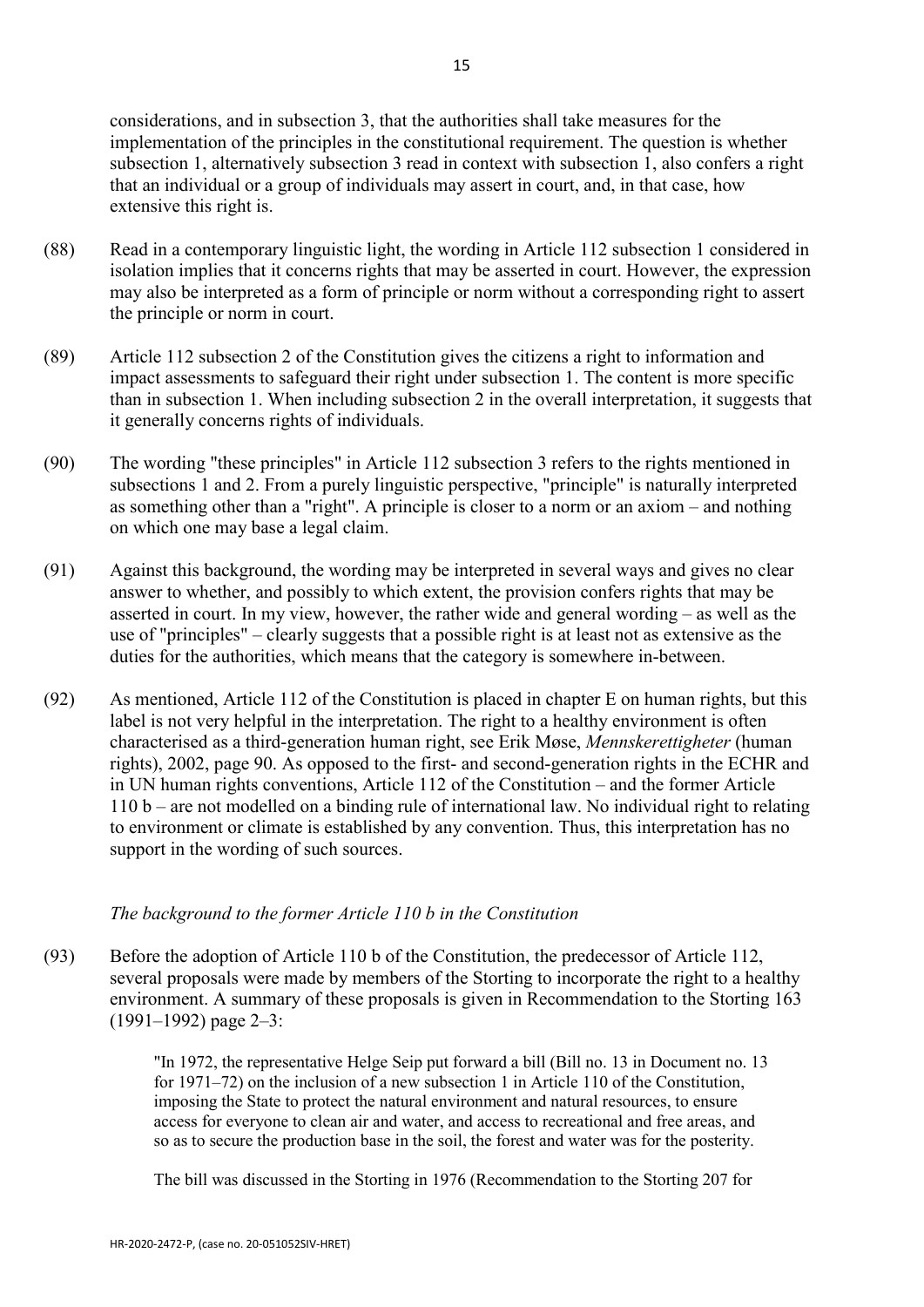1975–76) and rejected by all except one. The Standing Committee on Foreign and Constitutional Affairs stated with regard to the bill that one should be on guard against the increased tendency of including declarations of principle without legal significance in the Constitution, although the content of these declarations are solid enough in themselves. The Committee agreed that the State has a duty to protect the environment to secure the access to clean air and clean water, but did not consider the present bills expedient.

In 1984, the Storting discussed two bills to constitutionalise the protection of the environment (Bills nos. 9 and 13 in Document no. 13 for 1979–80). The idea in one of the bills from Nils Christie, cleared for submission by Anne-Lise Bakken and Ingrid Eidem, was to add a new Article 82 in the Constitution, stating that significant encroachments on the environment could only be carried out with a two-third, alternatively a three-fourth, majority. In other words, the bill would give local governments and county authorities a right to appeal against an individual decision on encroachment on the environment to the Storting (see Recommendation to the Storting 163 for 1983–84). The bill was unanimously rejected by the Storting.

The second bill put forward by Øyvind Bjorvatn was identical to that from Helge Seip in 1972. This bill, too, was unanimously rejected by the Storting. (Recommendation to the Storting 164 for 1983–84)."

- (94) Nonetheless, the rejection of the latter proposition had the effect that the Standing Committee on Foreign and Constitutional Affairs asked the Ministry to initiate an assessment to provide a basis for considering possible constitutionalisation of the protection of natural resources, see Recommendation to the Storting 164 (1983–1984) page 2. This assignment was given to former Professor Inge Lorange Backer. I will return to this assessment.
- (95) In Recommendation to the Storting no. 163 (1991–1992) page 3, the Committee further explains that the Storting, in 1988, discussed a constitutional bill from Eva Funder Fleischer, presented by Osmund Faremo, regarding encroachments on the natural environment, see Proposition no. 12 in Document no. 10 (1983–1984):

"Everyone has a right to clean air, clean soil and clean water. Any individual or group of individuals has a right to have determined in court whether an acceptable level of cleanliness had been exceeded."

- (96) The bill was drafted as a substantive right to clean air, clean soil and clean water by declaring that all individuals or groups of individuals had a right to have the courts determine whether an acceptable level of cleanliness had been exceeded. The majority of the Committee found that the rights conferred on the legal entities under this constitutional bill were so unclear that they were suited to cause uncertainty and disputes in a disproportionate scope, see Recommendation to the Storting no. 95 (1987–1988) page 4.
- (97) The constitutional bill from Eva Funder Fleischer was repeated by Kjellbjørg Lunde and Theo Koritzinsky during the following Storting period, and rejected simultaneously with the adoption of Article 110 b of the Constitution.
- (98) In other words, when the work leading to Article 110 b was commenced, the Storting wanted neither a declaration of principle without legal significance nor a pure rights provision with extensive rights that could be asserted in court. In my view, this prelude – which has also been highlighted in subsequent preparatory works – must be emphasised when interpreting the former Article 110 b and the current Article 112.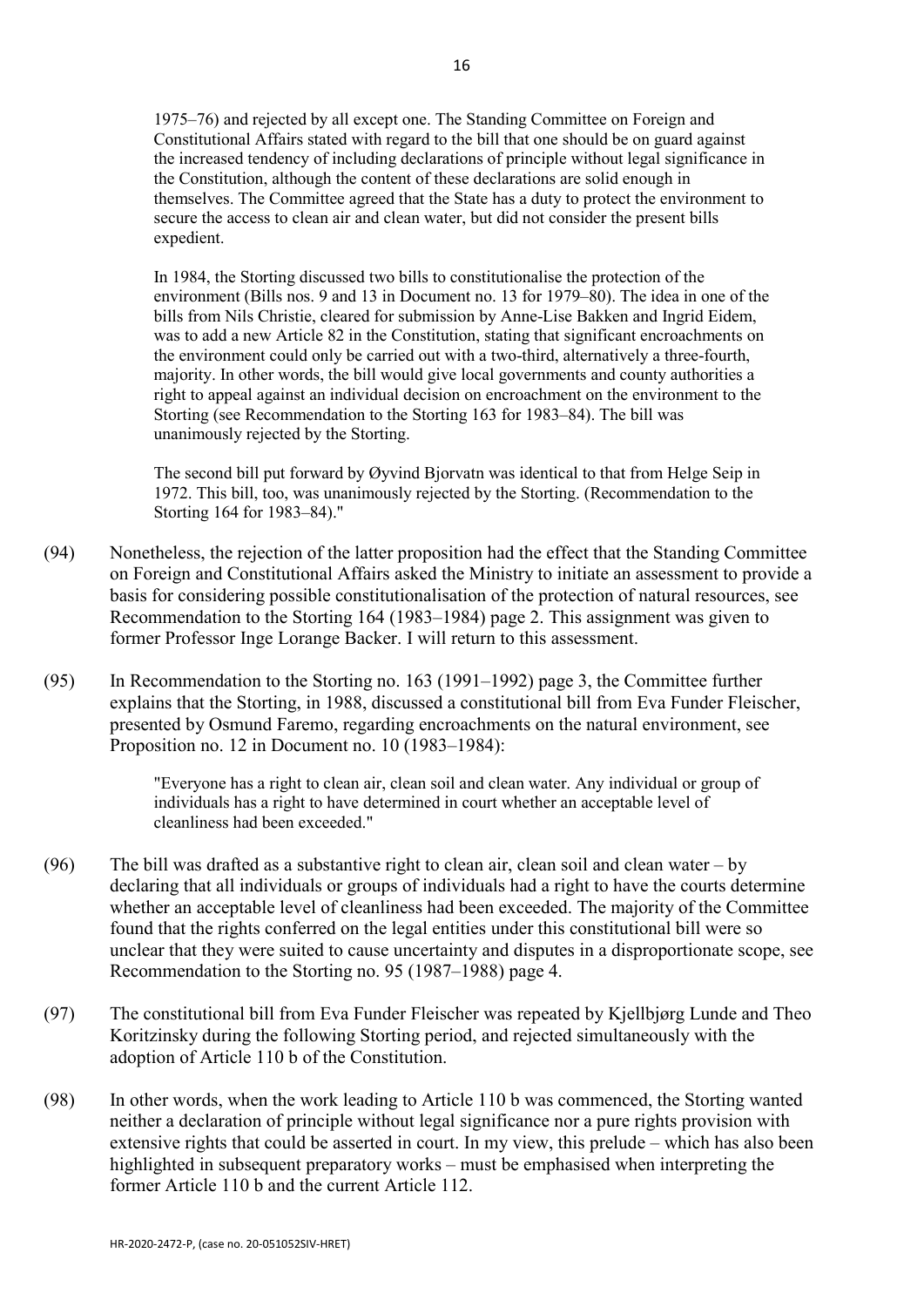(99) Professor Backer's report on the constitutionalisation of environmental law principles was submitted to the Ministry of Environment on 20 March 1988. The report has later been published in Institute for Public Law's publications no. 6/1990. Backer initially discusses what may be considered environmental law principles. He also mentions the former constitutional bills on environmental protection. Backer remarks that the Constitution is *lex superior*, and that any provision therein will take precedence over ordinary legislation in the event of conflict. He then refers to the key considerations, for instance on page 27–28:

> "From an environmental protection perspective it is desirable to a constitutional provision that is a binding as possible, at least as long as one avoids a gap between the provision and the factual reality that may be realised. On the other hand, an extensive and binding emphasis on environmental considerations may conflict with other societal objectives. Although the environment sets limits for human activities in order to secure human existence with a reasonable quality of life, it is not so that environmental considerations imply that any strain on the environment must be avoided. Often, it is the overall strain that becomes detrimental to the environment, and not one specific activity. The extent to which environmental considerations clash with other societal objectives often depends on whether the environment is to be improved by one stroke, or over a certain period of time making room for adjustment of other socially useful activities."

- (100) Here, Backer points out that the consideration of other societal interests and the necessity of an overall perspective suggest that we are not dealing with a binding constitutional provision.
- (101) On the following pages, Back does not favour giving individuals a general substantive right to a certain environmental quality that may be asserted in court. He points out that the courts are not as suited to consider such questions as the popularly elected bodies, the necessity of coordinating measures in several fields and ensuring supply of public resources, the overall impact, considerations for other societal interests and the overall perspective.
- (102) However, the statement from Backer contains "a constitutional alternative providing substantive legal protection for the environment, but without being as binding and giving the courts such a superior position as mentioned above", see page 30. In other words, he favoured an intermediary solution, a right that *may* be asserted in court, but not a right corresponding to the duty of the authorities. Backer supported an alternative that was very similar to that subsequently adopted by the Storting.
- (103) Backer based himself on a principle on the right to a certain environmental quality, such that the Storting was to regulate by statute how the principle should be implemented. He assumed that once legal rules were enacted, they had to take precedence over the constitutional provision. Next, Backer gave examples of how constitutional provisions also where legal rules are given, may have legal significance: as a guideline for the Storting, as an interpretive principle and as a guideline for administrative discretion. In addition, the principle must be used to solve environmental issues that the legislature has not considered. Here, Backer emphasised that the use should be left to the courts. Backer summarised it as follows on page 30:

"Accordingly, it may be said that this alternative gives popularly elected bodies the opportunity to play the main role in ensuring satisfactory environmental quality, and that it gives the courts a more withdrawn role without excluding them."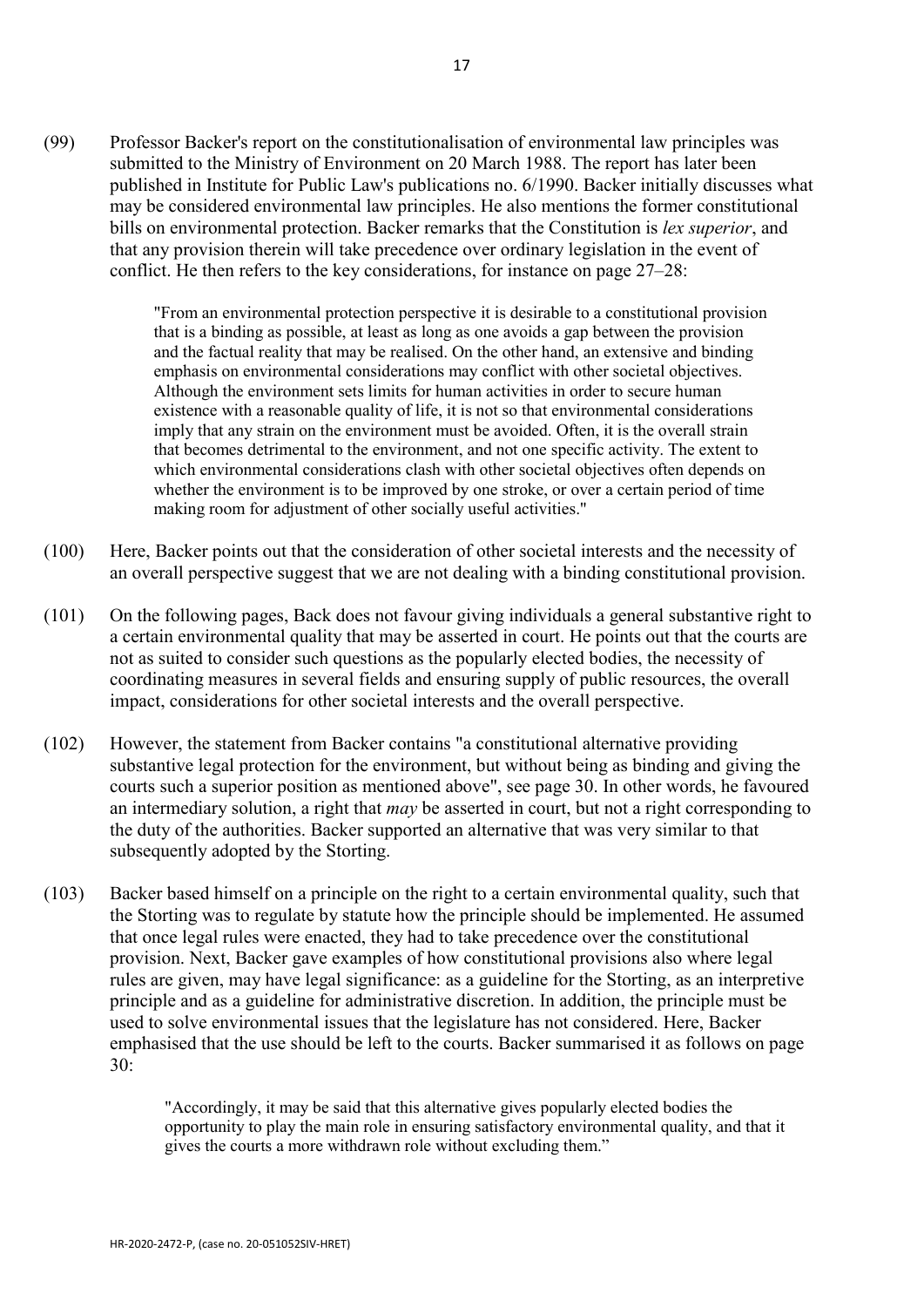(104) Read in context, I interpret this to mean is that individuals or groups could freely bring the case to court, directly based on the constitutional provision when the legislature has failed to consider an environmental issue.

*The content of the former Article 110 b* 

(105) Article 110 b of the Constitution was given the following wording:

"Every person has the right to an environment that is conducive to health and to a natural environment whose productivity and diversity are maintained. Natural resources shall be managed on the basis of a comprehensive long-term consideration that will safeguard this right for future generations as well.

In order to safeguard their right in accordance with the foregoing paragraph, citizens are entitled to information on the state of the natural environment and on the effects of any encroachment on nature that is planned or carried out.

The authorities of the state shall issue further provisions for the implementation of these principles."

- (106) Article110 b was adopted in 1992 following a bill put forward the Storting members Liv Aasen and Einar Førde, see Document no. 12 (1987–1988), bill no. 15. This bill did not explicitly mention Professor Backer's report. However, Backer's report presented four variants of constitutionalisation: one that conferred clear rights on individuals, one that only imposed duties on the State, one that was merely a "manifesto" and one that was something in between. Considering the similarities with the wording of the bill from Aasen and Førde that was adopted, there is every reason to believe that this was based on the latter option.
- (107) Aasen and Førde justified the bill by the fact that several previous proposals to include an provision in the Constitution had been dismissed "either because they [had] been mere declarations of principle without legal significance, or because too extensive rights [had] been conferred on the citizens that may be directly asserted in court with reference to [the](https://lovdata.no/pro#reference/lov/1814-05-17)  [Constitution"](https://lovdata.no/pro#reference/lov/1814-05-17), see [Document no. 12 \(1987–1988\)](https://lovdata.no/pro#reference/forarbeid/dok12-198788) page 34. Aasen and Førde pointed out that they had considered this in their bill. Against this background alone, it must be clear that Aasen and Førde aimed at something in between these two extremities; that is, a provision that *neither* conferred extensive rights on the citizens that could be enforced through legal proceedings, *nor* functioned as a declaration of principle without legal significance.
- (108) It is then stated in [Document no. 12 \(1987–1988\)](https://lovdata.no/pro#reference/forarbeid/dok12-198788) page 34–35:

"Constitutional provisions will have legal significance in several manners[. The](https://lovdata.no/pro#reference/lov/1814-05-17)  [Constitution](https://lovdata.no/pro#reference/lov/1814-05-17) takes precedence over other legislation in the event of conflict. It will also carry great weight in the interpretation of ordinary legislation. A provision on environmental protection will also be instructive for administrative practice.

All three options entail a duty for the authorities to issue further provisions necessary for implementing principles in the constitutional provision. The further content and the scope of the principles that we propose constitutionalised, must be specified through rules laid down by the authorities. The provisions entail a duty for the authorities to ensure that environmental considerations are incorporated in the set of rules in all areas of society where this is relevant. The term 'the State's authorities' primarily aims at the Storting as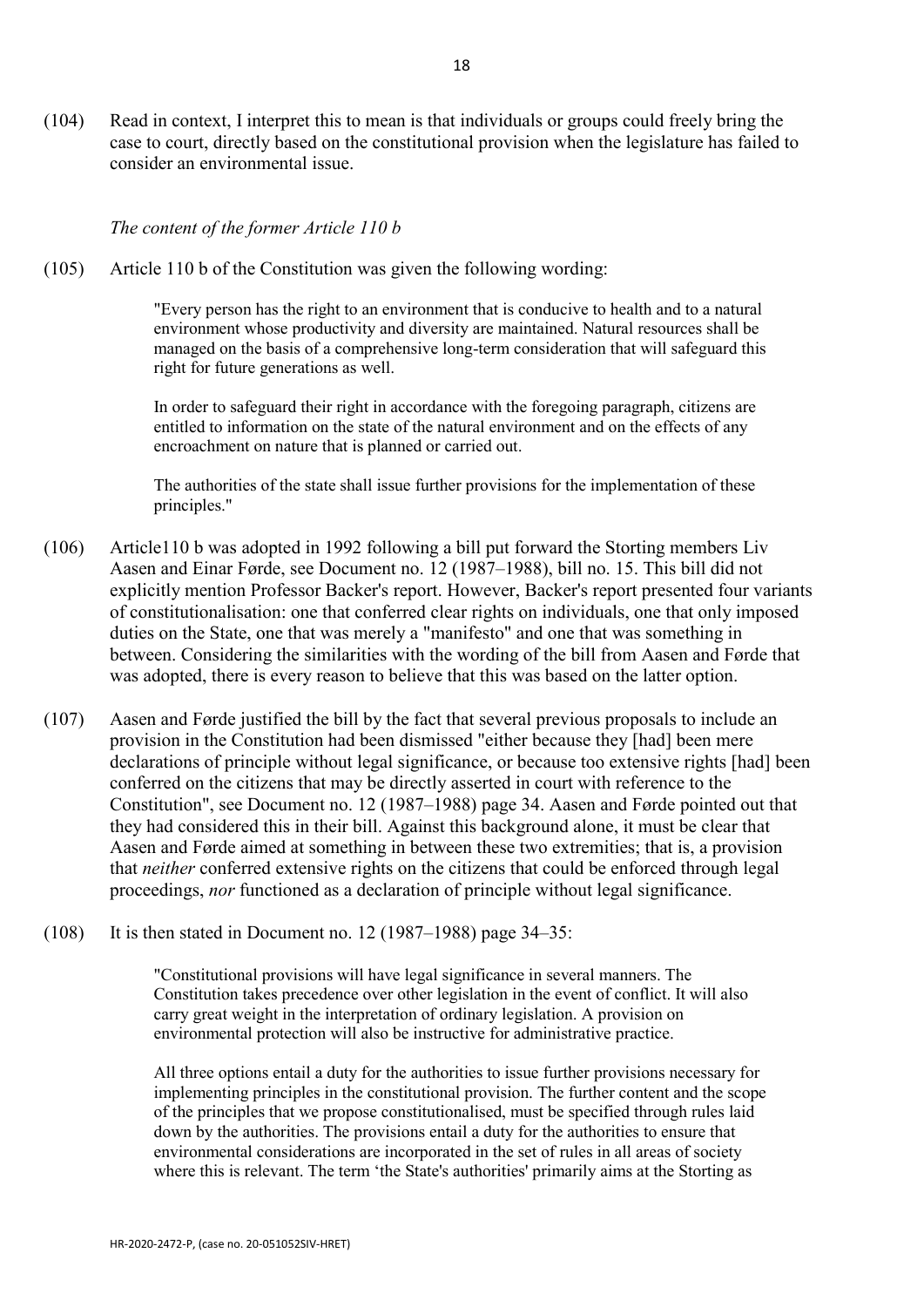the legislative power. Further rules may nonetheless also be provided through other Storting decisions dealing with environmental considerations, including regulations issued by the Government or another administrative body with a basis in the law. Therefore, where rules are provided, it is the Storting's interpretation of constitutional provisions that normally takes precedence when determining the rights of the citizens.

In cases where environmental considerations are not incorporated into legislation, one should nonetheless allow private individuals or organisations with a legal interest under ordinary procedural rules, to assert their rights in court directly based on [the Constitution.](https://lovdata.no/pro#reference/lov/1814-05-17) …"

- (109) This largely coincides with what Professor Backer wrote regarding the legal consequences of his proposition.
- (110) The Standing Committee on Foreign and Constitutional Affairs discussed the bill in [Recommendation to the Storting no. 163 \(1991–1992\).](https://lovdata.no/pro#reference/forarbeid/inns-s-163-199192/s6) As I have cited, the Committee referenced the former constitutional bill with Backer's assessments and proposals as a clear starting point. Here, it is stated that the legal implication of constitutionalisation "is that a constitutional provision will take precedence over ordinary legislation in the event of conflict", see page 5. The alternative proposed by the Storting, which was adopted, was very similar to that recommended by Backer. The difference was that in Backer's proposal, the sentence on the authorities' duty was last in subsection 1, before the provision on the right to information.
- (111) The Storting Committee's own remarks are provided in Recommendation to the Storting no. 163 (1991–1992) page 5–6. The Committee mentioned initially that the Storting, among other things through Backer's report, had obtained "a solid basis for assessing possible constitutionalisation of environmental protection". The Committee then pointed out that constitutionalisation would be an important signal both nationally and internationally, that it would function as a political guideline to facilitate promotion of environmental protection measures and as a message to the private sector that the Storting emphasises environmental protection. The Committee also mentioned that rights in this area that may asserted in court should be regulated by statute to obtain the necessary level of precision. Finally, the Committee stressed that it was a matter of constitutionalising principles that were partially already laid down in Norwegian law, including "the principles on the right to a certain environmental quality" and the duty to avoid adverse environmental deterioration and damage.
- (112) The Standing Committee on Foreign and Constitutional Affairs made many similar remarks to the legal effect of the bill, see Recommendation to the Storting no. 163 (1991–1992) page 6.

"*The Committee* points out that the principles in subsections 1 and 2 of the constitutional bill will have legal significance in many ways. They will function as a constitutional guideline for the Storting's legislative authority in this area, and an important factor when interpreting regulations adopted or approved by the Storting itself. The principles will also restrain public administration by being normative for an administrative body's discretionary exercise of power. The principles will also be applicable to environmental issues that the legislature has not considered.

Subsection 3 of the constitutional bill implies that the authorities adopt further provisions to implement the principles in subsections 1 and 2. *The Committee* mentions that this implies that further substantive requirements for environment measures will be laid down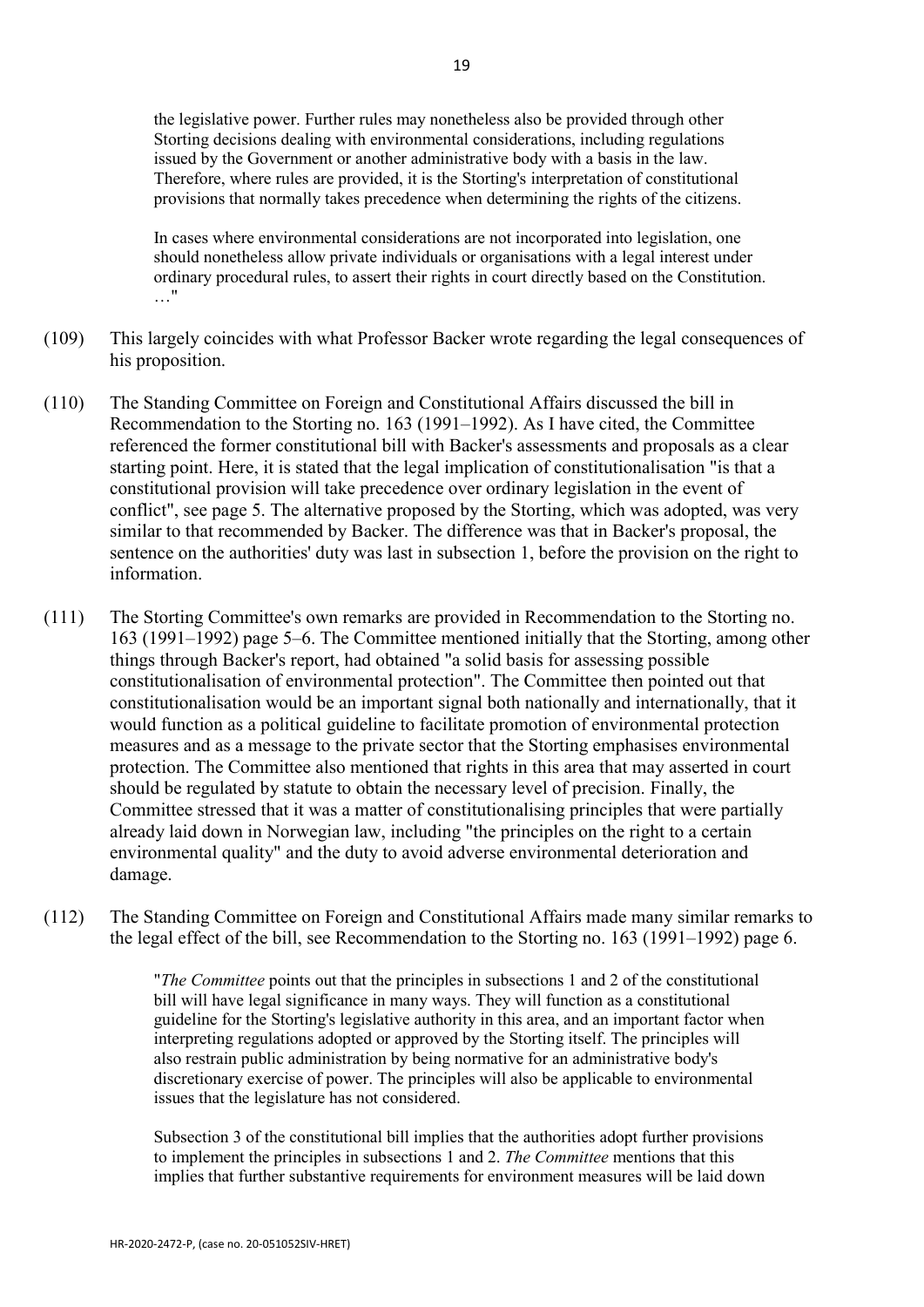through the Storting's legislation and other regulation.

…

*The Committee* would like to stress that where the Storting has provided such rules, these are the ones to apply in possible court cases."

- (113) In other words, the Storting assumed, in the same manner as Backer and the proposers Aasen and Førde, that the constitutional provision was to have several legal effects. The provision was to function as a constitutional guideline for the legislative work, in addition to a factor in the interpretation of the law and a mandatory consideration for administrative discretion. Finally, the principles were to apply to environmental issues that the Storting had not considered.
- (114) The Committee mentioned specifically the right to have one's rights reviewed by a court, but that this may be done only *once* – and that legal rules must form the basis for the court's assessment when such rules exist. In my view, it is natural to interpret this in line with the proposers – as a right to a review by a court directly based on the Constitution, primarily when environmental considerations *are not* incorporated in legislation.
- (115) I note that nothing else was said in the Storting debate with relevance to the issue at hand. The spokesperson emphasised the Committee's statement that Article 110 b subsection 1 is to apply to environmental issues that the legislature has not considered. The reason for specifying this was that the spokesperson found that the special comment from the Progress Party seemed to assume that the bill was only a declaration of principle, see Storting Documents (1991–1992) pages 3736–3737.
- (116) I agree with the State that based on the preparatory works to Article 110 b of the Constitution, it is clear that the provision did not establish a *general* substantive right, as the environmental groups argue. On the same day as Article 110 b was adopted, the Storting rejected a constitutional bill from Eva Funder Fleischer, submitted by Osmund Faremo two Storting periods earlier, and submitted anew by Kjellbjørg Lunde and Theo Koritzinsky in the preceding period, stating that everyone is entitled to a court's assessment of whether a reasonable cleanness level has been crossed.
- (117) Based on the background and the preparatory works to the former [Article 110 b,](https://lovdata.no/pro#reference/lov/1814-05-17/%C2%A7110b) it must, as I see it, be assumed that the provision in any case may be invoked directly in court both with regard to the right to information under Article 110 b subsection 2 and the area in which no "further provisions" existed, see subsection 3. Where substantive rules *did* exist*,* these were to form the basis for the assessment. The courts were not to have the possibility review the measures chosen by the legislature for environment protection purposes.
- (118) The question is whether Article 110 b subsection 3 of the Constitution also functioned as a safety valve against serious violations of the principles in subsection 1 – since the Constitution is *lex superior* and therefore takes precedence over other legislation in the event of conflict.
- (119) As mentioned, it was emphasised several places in the preparatory works that constitutional provisions take precedence before ordinary legislation in the event of conflict. However, the further implications of this are uncertain. The principle of rank is not expressly discussed in the Storting Committee's own comments to Article 110 b, but are, as mentioned, noted by the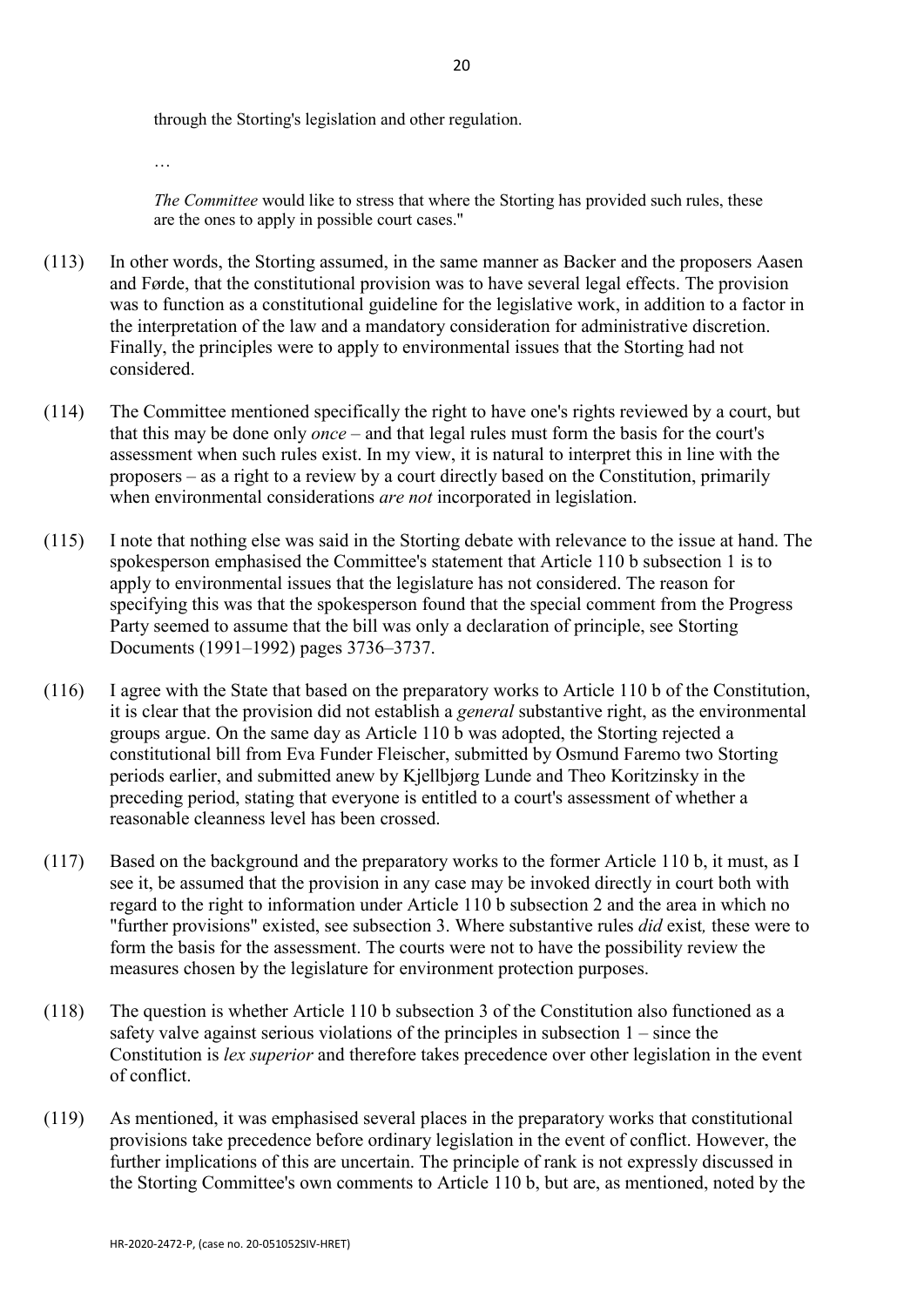Committee in its discussion of the bill, see Recommendation to the Storting no. 163 (1991– 1992) page 5. The Committee was thus aware of the principle.

- (120) It was emphasised that Article 110 b was a constitutional guideline for the Storting's legislative power. Although the starting point was that the Storting should determine which measures to implement, it is just as much a question whether the Storting should be *completely free* to issue statutory provisions clearly in conflict with the protection Article 110 b of the Constitution was intended to give.
- (121) In a judicial study of Article 110 b of the Constitution, Ole Kristian Fauchald summarised this as follows in *Forfatning and miljøvern – en analyse av Grunnloven § 110 b* [Constitution and protection of the environment – an analysis of Article 110 b], in *Tidsskrift for Rettsvitenskap*, 2007 as follows on page 35:

"Against this background one must conclude that setting aside Storting decisions based on Article 110 b is only exceptionally feasible. It may be done where the Storting's decisions entail a direct and serious deterioration or undermining of the environmental standards prescribed in Article 110 b."

(122) Similar views were expressed by Inge Lorange Backer in *Innføring i naturressurs- and miljørett* [Introduction to the law of natural resources and environment], 2012, page 60:

> "One may say that the constitutional provision leaves it to the Storting to choose which path to take to protect the environment. However, should the development be the opposite, a general deconstruction of environmental safety, the courts may have legitimate cause to interpret Article 110 b as a limitation."

- (123) As I see it, the background and preparatory works to the former Article 110 b do not substantiate such views. However, the views have – at least to a large extent – support in superior norms: Should the Storting be free to set aside its duties without the courts interfering at any level, it would be contrary to general rule of law principles. That would be alien to our democracy based on the rule of law, and the Storting had no reason, when adopting Article 110 b of the Constitution, to address this issue.
- (124) On the other hand, I cannot see that the mentioned sources of law give any reason for the courts to monitor more closely that the duties in the provision are complied with in connection with decisions made or endorsed by the Storting, as the environmental groups argue. I mention in particular that rights were to be implemented by statute, that one did not wish to leave wide assessments to the courts, and that one did not wish to confer extensive individual rights that could be asserted in court.

## *The preparatory works to Article 112 of the Constitution*

- (125) Before the constitutional revision in 2014, the Storting's presidency appointed a commission to assess constitutionalisation of human rights. The Commission was headed by Inge Lønning. The report from the Storting's Human Rights Committee (the Lønning Commission) was presented to the Storting as [Document 16 \(2011–2012\).](https://lovdata.no/pro#reference/forarbeid/dok16-2-111213)
- (126) Based on the report from the Lønning Commission, Article 110 b of the Constitution was moved to Article 112. The language in subsections 1 and 2 was modernised, but no express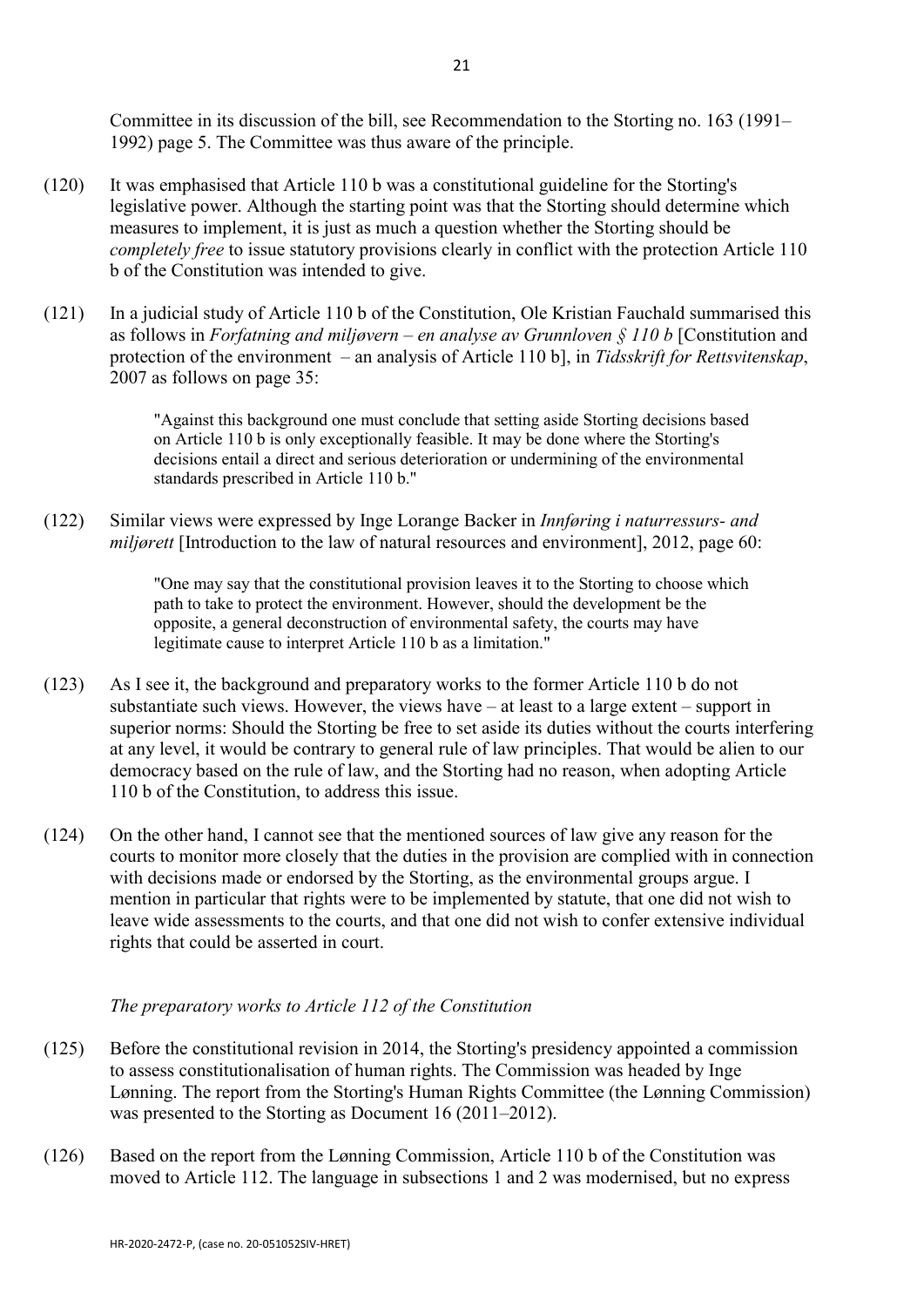substantive changes were made. The content of subsection 3 was, however, slightly amended. Instead of "shall issue", it now says "shall take measures". Also the scope of the duty was expanded from "further provisions"; that is, legislation, to "measures". This is a wider and more general term. The question is which effect the amendments, and the preparatory works, have for the interpretation of the current Article 112.

- (127) The adoption of Article 112 of the Constitution was a step in a broad reformation process. The parts of the preparatory works concerning Article 112 are nonetheless rather brief.
- (128) The right to a healthy environment is dealt with in chapter 40 of the report from the Lønning Commission. The Commission opens its discussion of Article 110 by stating that it has examined the provision "with a view to whether and possibly how environmental rights may be strengthened in the Constitution", see [Document 16 \(2011–2012\)](https://lovdata.no/pro#reference/forarbeid/dok16-2-111213) page 243. Following a short introduction, the Commission describes what it found to be applicable law, i.e. The understanding of the then Article 110 b. The Committee writes the following on page 243:

"It is clear that this provision from the Storting was meant to be a legally binding provision and not merely a manifesto."

- (129) The Lønning Commission also refers to Recommendation to the Storting no. 163 (1991– 1992) page 5, which I have cited, that a constitutional provision will take precedence over ordinary legislation in the event of conflict. The Commission then points out what I have also cited from [page](https://lovdata.no/pro#reference/forarbeid/inns-s-163-199192/s6) 6 that the principles "will be legally significant in many ways". From references in footnotes, it appears that the Lønning Commission was thinking of situations where the legislature had not taken a stand. The Commission concludes that private citizens and organisations could invoke Article 110 b of the Constitution in court, but stresses that it is unclear in which situations such direct claims could be made. To this point, this is nothing new to me.
- (130) In Document 16 (2011–2012) page 244, the Lønning Commission stresses that the Storting cannot be more or less free, and refers to statements in the preparatory works to Article 110 b of the Constitution on provisions being *lex superior* and a guideline for the legislature as well. The Commission then concludes that Article 110 b must be read as a rights provision.
- (131) Even so, it is unclear what the Commission actually read into this right, and at which level one could build law directly on Article 110 b of the Constitution, outside the "legal void", and thus set legislation aside in cases before the court. However, the statement that the Storting cannot be more or less free in the legislative process implies that the Commission found that the right could be asserted to a certain extent. As mentioned with regard to the sources of Article 110 b, I find that there was a basis for claiming that certain minimum requirements should be laid down for the Storting's environmental legislation and measures. In my view, there is nothing fundamentally new to this, either. But it strengthens a principle that already existed in the sources.
- (132) After a brief look at the constitutions of some other countries, the Commission's own assessments and draft are made in Document 16 (2011–2012) page 245–246:

"To the Commission, the question is whether the right to a healthy environment should be strengthened in the Constitution, and, if yes, how this may be done. The background to the question is that humanity will be facing large environmental challenges in the future, both globally and nationally. Some of these environmental problems are undoubtedly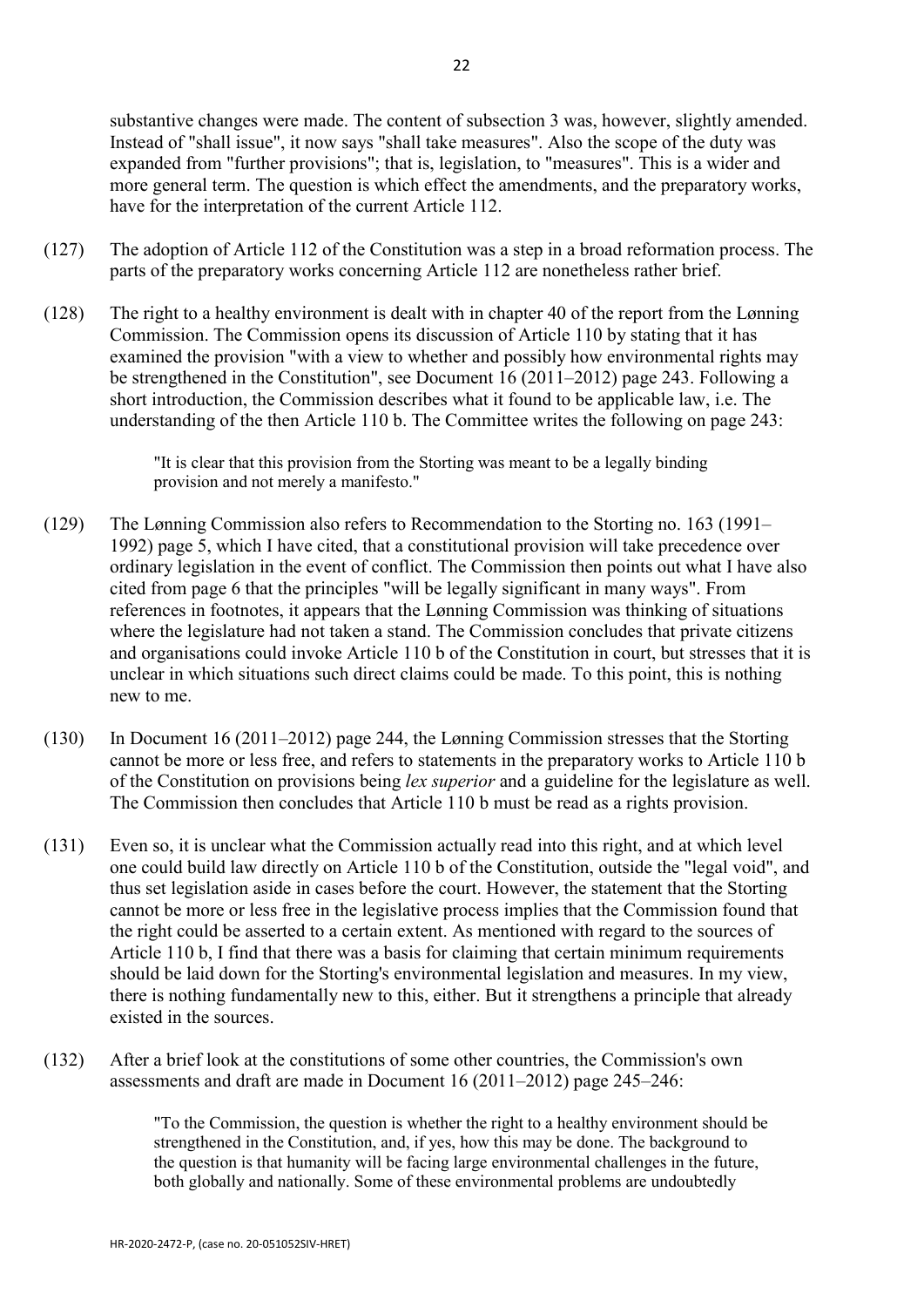man-made. For other environmental challenges, such as climate change, there is some disagreement as to how many of these problems are caused by human activity. However, it is clear that environmental challenges may have serious effects such as desertification, extreme weather etc. These effects may in turn lead to extinction of species, shortage of water and food, migration, spread of epidemics etc.

Against this background, it must be questioned whether the right to a healthy environment is not just as important for the individual's existence and self-realisation as other human rights that are naturally incorporated in the Constitution, and whether this constitutional protection should be further strengthened.

In the Commission's opinion, the wording of Article 110 b subsection 1 of the Constitution is satisfactory. It is in accordance with the World Commission's recommendations on 'legal principles for environmental protection and sustainable development'. The Storting's intent is that the provision should represent a legal impediment for the authorities, while being founded on human rights at the same time.

The Commission therefore believes that the wording of Article 110 b subsection 1 should be upheld.

The Commission has no comments to the provisions in subsection 2.

However, the Commission has considered whether subsection 3 of the provision should be given a more fitting wording, primarily to clarify the authorities' duties under subsection 1 on implementing adequate and necessary measures to protect the environment. This is presumed to be the primary motivation for the provision, as it currently reads. Nonetheless, the provision could have been more precise with regard to the authorities' duty to follow up the right to a healthy environment. Subsection 3 might for instance read:

> 'The State authorities shall have the authority to implement measures to enforce these principles.'

An alternative would be to repeal subsection 3 without replacing it with any new wording.

The Commission recommends replacing subsection 3 by a statement that the State authorities have a duty to implement measures for implementation of Article 110 b subsections 1 and 2 of the Constitution. This will clarify the authorities' active duty to protect the environment through various forms of measures. There will still be a large room for political discretion as to which measures to implement at which time. However, it is set out in the preparatory works (Recommendation to the Storting [no. 163 (1991– 1992)] page 4) that a part of the principal objective of the current constitutional provision was to attach legal effects to the fundamental environmental principles once formulated by the Brundtland Commission. This condition was also repeated during the Storting's discussions. In line with this and case law from the European Court of Human Rights, the authorities cannot be passive witnesses to major environmental damage, but must implement measures that may contribute to securing a healthy environment for current and future generations. This should be more clearly expressed in the Constitution.

In line with the Commission's proposal to include a separate human rights chapter in the Constitution's part E, Article 110 b is proposed moved to the new Article 112."

(133) Here, the Lønning Commission raises the issue of strengthening the constitutional protection, but without expressly concluding. The Commission presents subsection 1 as a legal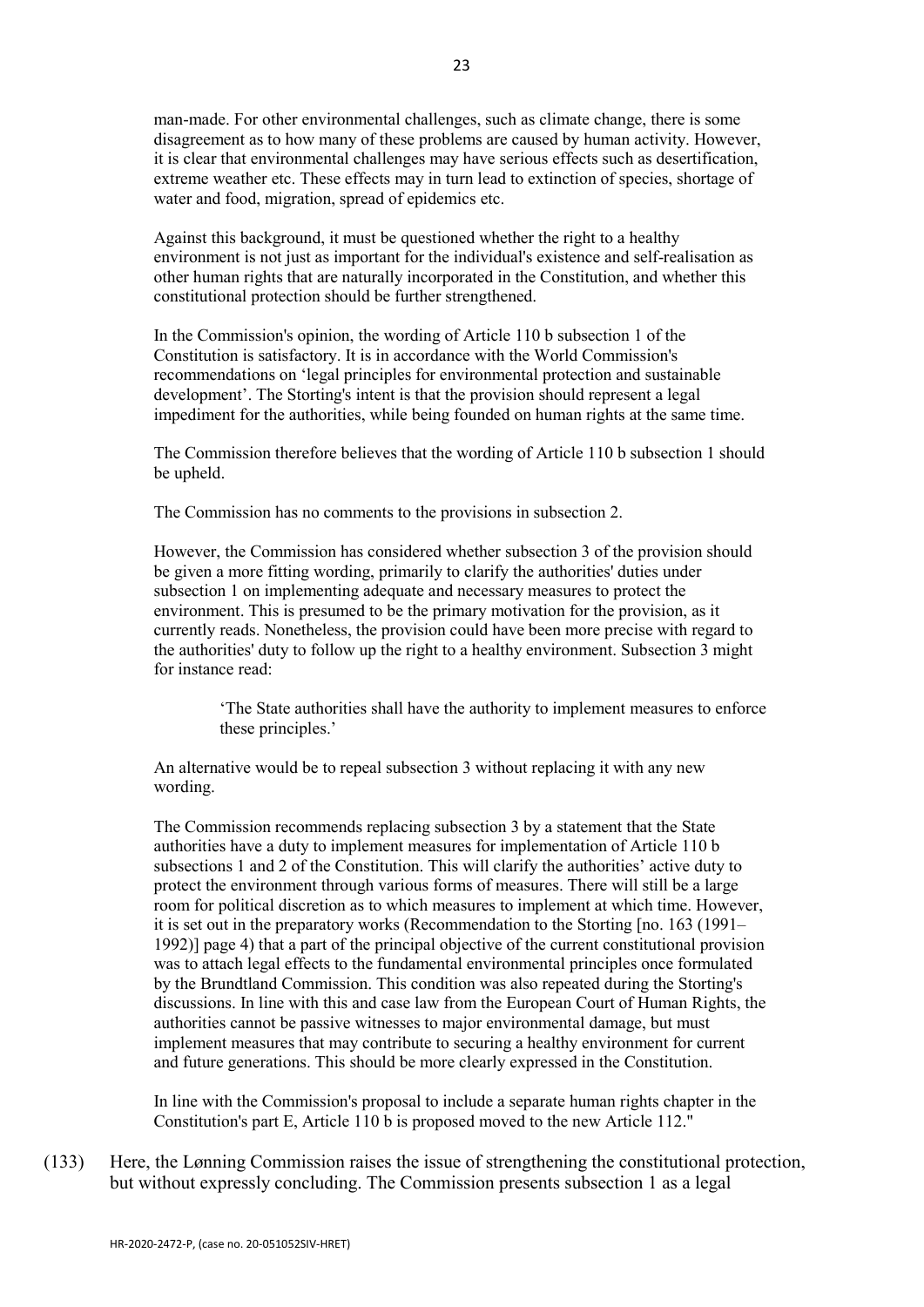impediment, but does mention rights for the individual. The Commission proposes to amend subsection 3 to "clarify" the duty, but does not say whether this involves a strengthening. The Commission also refers to this as a duty to implement "adequate and necessary measures", but without further explaining the implications.

- (134) My overall perception is that *the duty* of the authorities is the principal motivation for the provision as it currently reads in Article 112 subsection 3. The Commission proposed a specification and expansion of the wording, to express more clearly that the authorities have a duty to secure the right to a healthy environment, either through legislation or other general provisions, or by authorising other administrative bodies to determine individual measures. The Commission emphasised the Storting's active duty to protect the environment through various actions. The emphasis on discretion as to which measures to implement, and when, suggests all the same that the Commission found that the Storting should not operate completely on its own.
- (135) In Constitutional Bill 31 (2011–2012), amendments to the Constitution were proposed based on the Commission's report. Here, the draft Article 112 is cited without further discussion; the intention was to deal with it after the next parliamentary election, as prescribed in Article 121, previously Article 112, of the Constitution.
- (136) After the new Storting had been elected, the Standing Committee on Scrutiny and Constitutional Affairs addressed the bill to a certain degree in Recommendation to the Storting 187 (2013–2014) pages 25–26. The draft bill is referred to as a continuation of Article 110 b. The Committee also writes that Article 110 b must be interpreted as a "legally binding provision", and that it takes precedence over ordinary legislation. Next, the Committee states:

"*The majority* finds that there is a need to clarify the authorities' duty to comply with the principles in subsection 1 on implementation of adequate and necessary measures to protect the environment. The draft bill below must be read as an active duty for the authorities to implement measures to protect the environment. Which measures will be up to each Storting."

(137) Again, the clarification of the duty to implement adequate and necessary measures is emphasised. The duty is active, but it is up to the authorities to choose the measures.

#### *Summary and conclusion*

- (138) Article 112 subsection 1 of the Constitution is undoubtedly important for the interpretation of statutory provisions and for administrative discretion. Moreover, subsection 1 is a guideline for the Storting's legislative power and other measures from the authorities under Article 112 subsection 3.
- (139) The wording does not clarify which other legal relevance Article 112 has for decisions made or endorsed by the Storting. However, it is obvious from background and preparatory works that the authorities as a starting point decide which measures to implement under subsection 3. Article 112 may nonetheless be asserted directly in court when it concerns an environmental issue that the legislature has not considered. However, the further implications of a possible delimitation against cases where the legislature *has* considered an issue may be unclear, since his is a well-legislated area. Moreover, a distinction between when one *has*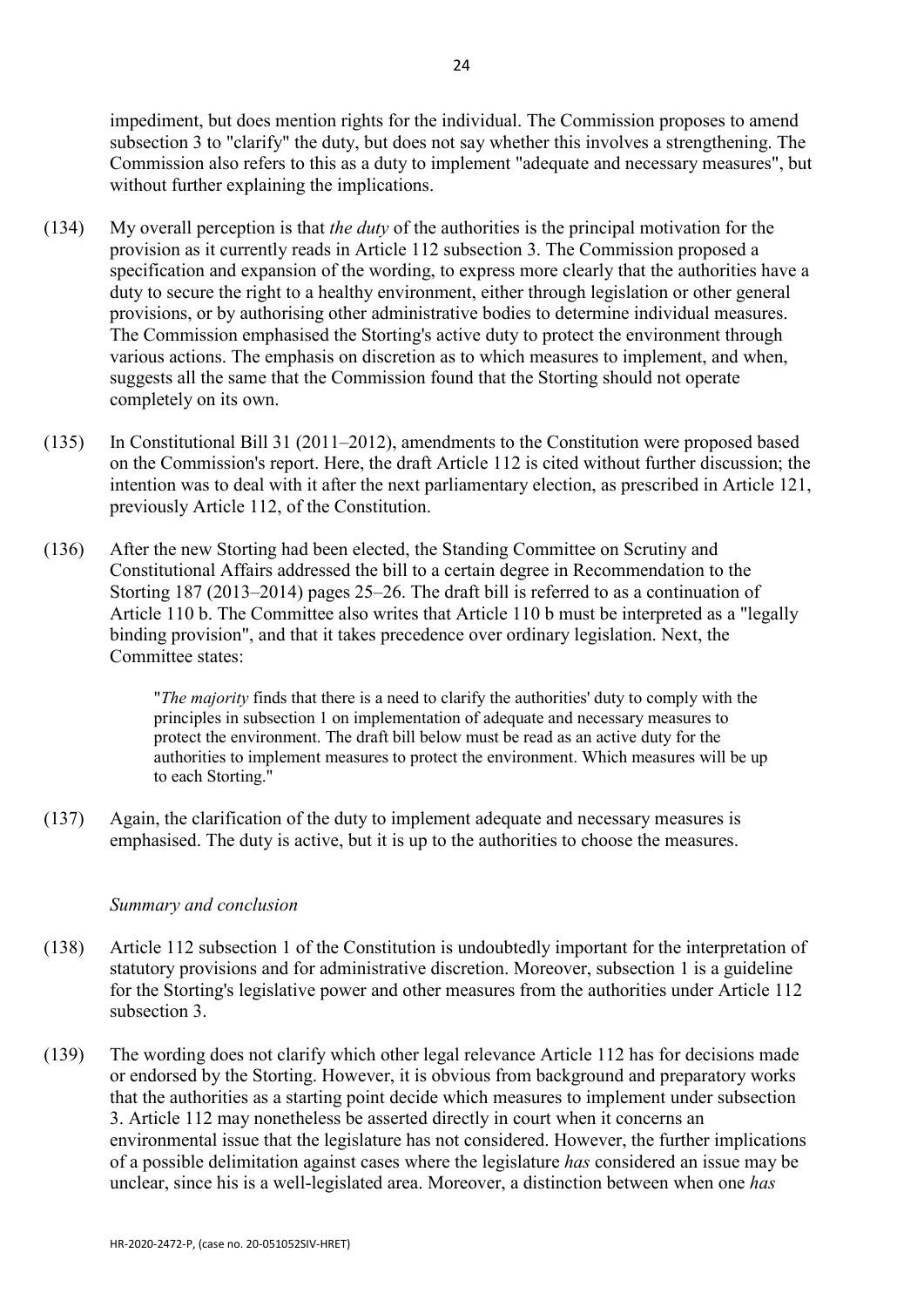considered an issue and when one has *not,* may be difficult to handle in practice.

- (140) It is repeatedly expressed in the preparatory works to Article 112 that it was intended to have legal significance – that it was to function as a guideline for the legislature, that it would be *lex superior* and give clear duties in subsection 1 second sentence and subsection 3, see subsection 1 first sentence. These are among the few factors pointed out by the Standing Committee on Scrutiny and Constitutional Affairs in 2014 – in prolongation of the statement that Article 112 is legally binding. However, the Committee was otherwise silent on this topic, and the scope of the statement is uncertain. In my view, this implies that the Storting to some degree agreed to be bound, but was generally reluctant to renounce its political leeway.
- (141) On the one hand, obvious rule-of-law considerations suggest that the courts must be able to set limits on the political majority when it comes to protecting constitutionalised values. On the other hand, decisions involving basic environmental issues often require a political balancing of interests and broader priorities. Democracy considerations also suggest that such decisions should be made by popularly elected bodies, and not by the courts.
- (142) Against this background, Article 112 of the Constitution must, when the Storting has considered a case, be interpreted as a safety valve. In order for the courts to set aside a legislative decision, the latter must have grossly neglected its duties under Article 112 subsection 3. The same must apply for other Storting decisions and decisions to which the Storting has consented. Consequently, the threshold is very high.
- (143) Against the background of the parties' contentions before the Supreme Court, I mention that these duties may involve both positive and negative measures. The purpose of the constitutional provision would largely be lost if the provision does not also involve a duty to abstain from making decisions violating Article 112 subsection 3.
- (144) In other words, Article 112 of the Constitution is not merely a declaration of principle, but a provision with a certain legal content. However, one can only to a limited extent build directly on a constitutional provision in a case before the court.
- (145) For an administrative decision in which the Storting has *not* been involved, Article 112 of the Constitution will have relevance as an interpretative factor and as a factor in the exercise of discretion. Apart from this, the case gives no cause to elaborate further on how thoroughly such decisions should be reviewed.

#### *Some particular interpretation issues*

- (146) The application of Article 112 of the Constitution when it comes to greenhouse gas emissions raises some particular interpretation issues.
- (147) First, with reference to a comment from the State, there is no basis for claiming that climate is not covered by Article 112 of the Constitution. On the contrary, climate is mentioned by the Lønning Commission as an example of what the provision is meant to cover, see my previous citations from the report.
- (148) For decisions involving climate, typically those dealing with greenhouse gas emissions, the question is whether the effect of the decision should be considered in isolation or together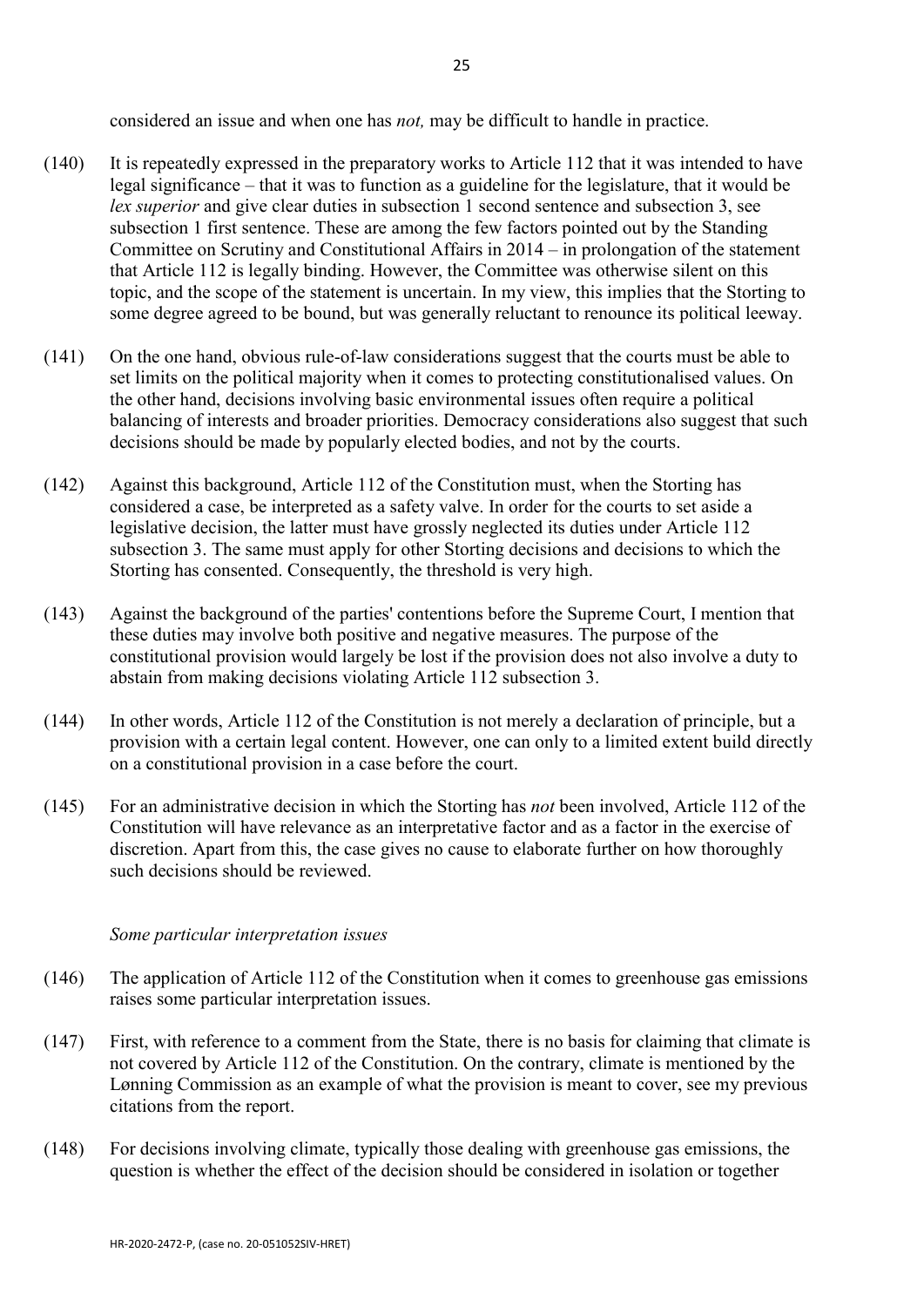with other emissions. We know the principle of requiring an overall assessment from section 6 subsection 2 of the Pollution Control Act and section 10 of the Nature Diversity Act. In my view, a validity challenge must take the specific decision as its starting point. On the other hand, the decision cannot be considered in isolation, but as a part of a whole. Yet, it cannot be so that when contesting individual measures, one may challenge the environment, climate or petroleum policy as a whole.

(149) A final question is whether it is relevant to consider greenhouse gas emissions and effects outside Norway. Is it only emissions and effects on Norwegian territories that are relevant under Article 112 of the Constitution, or must the assessment also include emissions and effects in other countries? Article 112 does not provide general protection against actions and effects outside the realm. However, if Norway is affected by activities taking place abroad that Norwegian authorities may influence directly on or take measures against, this must also be relevant to the application of Article 112. An example is combustion of Norwegianproduced oil or gas abroad, when this causes harm also in Norway.

# *Is the decision invalid?*

## *Factual circumstances*

- (150) The damaging effects presented by the environmental groups as a consequence of the decision in the  $23<sup>rd</sup>$  licensing round are partially related to greenhouse gas emissions from national exploration drilling and petroleum production, partially to emissions nationally and globally in connection with combustion of petroleum, and partially to the risk of local environmental damage because of the petroleum production.
- (151) The Court of Appeal found that emissions from the exploration drilling were so marginal that they could be precluded in the assessment under Article 112 of the Constitution. This has not been disputed by the appellants. The issue is thus limited to the emissions from *possible future petroleum production.*
- (152) At the time of the decision, it was uncertain whether one would find oil or gas in such magnitudes that production would be profitable. Before profitable discoveries are made, one may therefore not quantify, but only estimate, possible emissions. Some estimates from the production itself are provided the Court of Appeal's judgment paragraph 3.2:

"Professors in economy Mads Greaker and Knut Einar Rosendahl have estimated the  $CO<sub>2</sub>$ emissions from such production at 22 million tonnes [high scenario] and 4,5 million tonnes [low scenario] respectively, that will be distributed over the production period. In the environmental assessment, the  $CO<sub>2</sub>$  emissions are estimated at 568 000 tonnes in a high scenario and 286 000 tonnes in a low scenario, in the year with the highest emissions, see the environmental assessment page 60. Compared with total annual emissions from the Norwegian continental shelf of approx. 15 million tonnes (2015), or total Norwegian emissions of 50–60 million tonnes, it concerns a minor contribution. Compared with global emissions, the emissions are of even less significance."

(153) This estimate was based on the impact assessment for the opening of the southeast Barents Sea; that is, a larger area than the blocks awarded in the  $23<sup>rd</sup>$  licensing round. In addition, blocks in the south Barents Sea fell outside this estimate.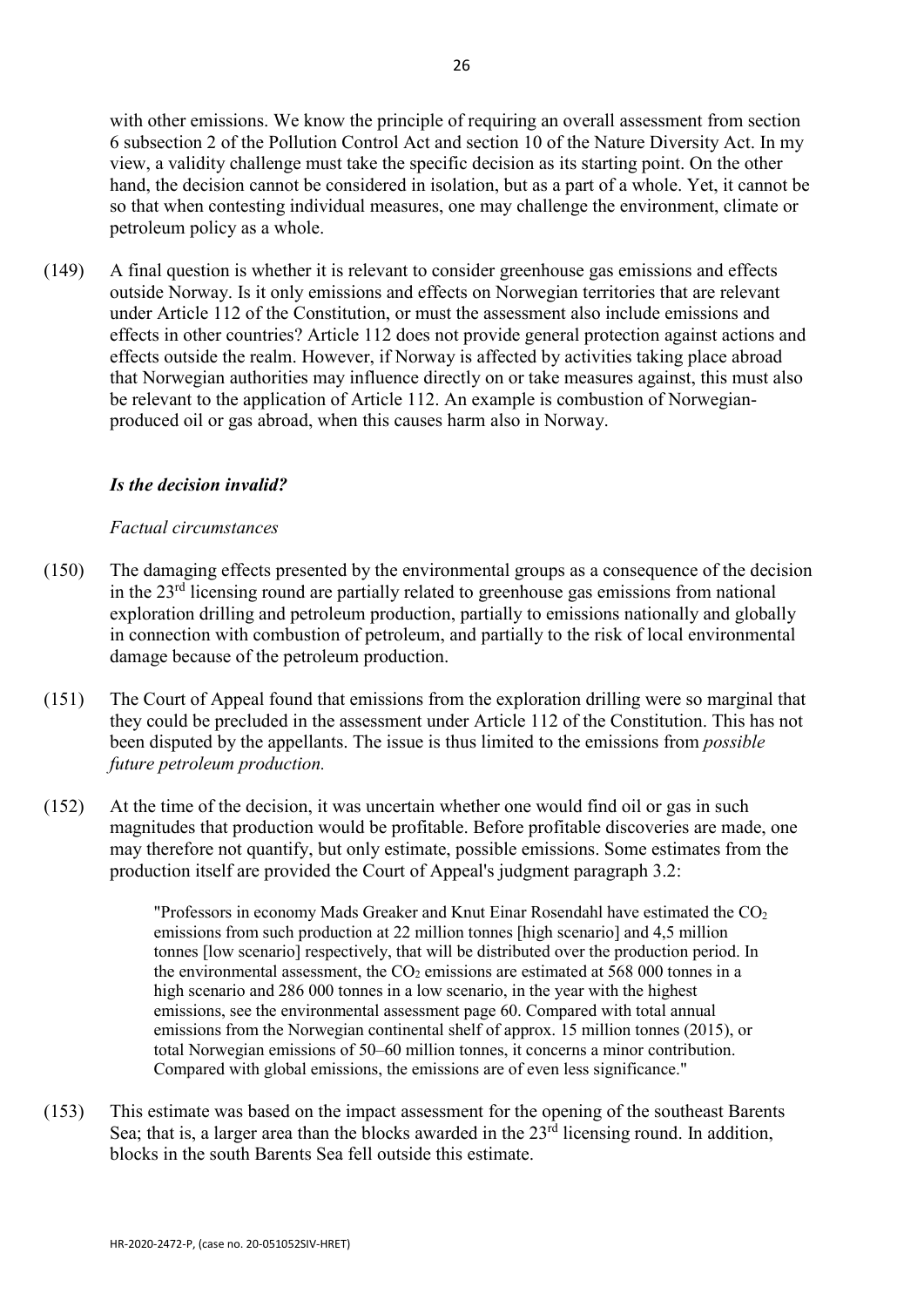- (154) The decision must be reviewed based on the factual situation at the time the decision was made. Yet, subsequent development may shed light on whether the assessment of facts was adequate at that time. The areas awarded under two of the production licences were later returned. Furthermore, an application has been made for a return of 62 percent of the area under the latter licence. This illustrates the uncertainty in the estimates made in the licensing rounds. The parties have not presented updated information to give a more complete picture.
- (155) Around 95 percent of greenhouse gas emissions from petroleum production are mostly from *combustion abroad after export*. The effects on the climate are thus particularly relevant when combustion emissions, that mainly take place abroad, are included. As mentioned, Article 112 of the Constitution only covers the environment in Norway. Although we do not have figures demonstrating to which extent combustion emissions abroad cause damage in Norway, there is no doubt that global emissions will also affect Norway.
- (156) It has not been contended that there is a risk of *local environmental damage* due to the 23rd licensing round. However, the impact assessment contains calculations of *the risk* of uncontrolled blowout causing environmental damage. For the exploration phase, it is concluded that if three exploration wells are drilled per year, one may expect one occurrence of serious environmental harm for seabirds per 15 000 years or moderate environmental harm per 6 000 years. For the ice edge, the figures are one event per 11 000 and 7 500 years, respectively. During the development and operational phase, the likelihood of blowout causing moderate environmental harm for seabirds is one occurrence per 4 000 years, and moderate environmental harm for the ice edge is one occurrence per 20 000 years. Although the consequences of oil spill may be dramatic, the risk is low.

## *The individual assessment*

- (157) When a production licence follows directly from the Storting's endorsement of the opening of the relevant areas, there is little left for the Supreme Court to control. The decision may then only be invalidated under Article 112 of the Constitution when the duty under subsection 3 is seriously neglected. I find it clear that this strict condition is not met, and will therefore only briefly comment on the measures implemented in the climate and environment area:
- (158) A number of general and individual measures have been implemented to reduce *the national greenhouse gas emissions*. Among them are the levy of CO<sub>2</sub> tax, investment in renewable energy, support of technology for carbon capture and storage, support of green technology and green transition in general, and not least the joining of the EU Emissions Trading System.
- (159) When it comes to *greenhouse gas emissions from combustion abroad* after Norwegian petroleum export, I believe one must accept that the Storting and the Government build their Norwegian climate policy on the division of responsibilities between states in accordance with international agreements. Here, the clear principle is that each state is responsible for combustion on its own territory.
- (160) A number of measures have been taken to prevent *local environmental harm*. A strict safety regime applies to the Norwegian continental shelf. For instance, a separate licence is required for each exploration drilling, in which special conditions may be laid down. If profitable discoveries are made, as mentioned, a new impact assessment will be prepared in connection with applying for approval of a PDO, which may also be subject to special conditions.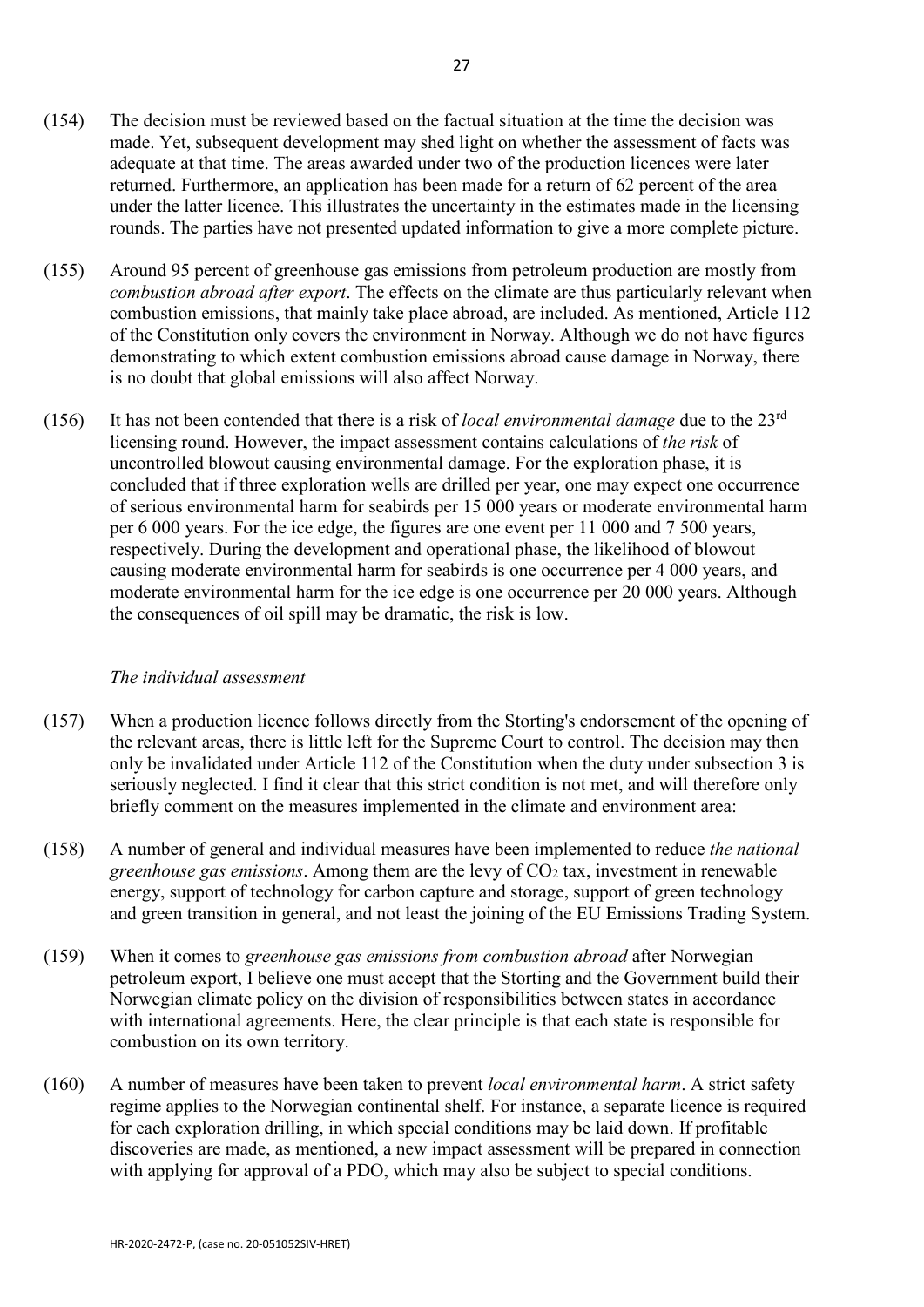In Report to the Storting 41 (2012–2013) page 2, it is set out that the drilling time will be subject to restrictions, for instance that no drilling may take place less than 50 km from the ice edge between 15 December and 15 June.

- (161) As mentioned, when challenging a decision's validity, one must use that decision as a starting point. The appellants do not argue within such a scope. Their arguments are largely connected to the existing petroleum production. A key point for the environmental groups is that Norway must take a proportionally larger share of the climate cuts than other countries, because we produce oil and gas creating large emissions, and because we have the economic capacity to do so. Norway must therefore, they claim, cut at least 60 percent of the greenhouse gas emissions within 2030. The environmental groups also contend that until a detailed legal framework and climate accounts are in place, the authorities cannot commence production in new areas. It is held that the tolerance limit must be clearly stated in the planning – and that a system is required to prevent that this limit is not exceeded.
- (162) It is unlikely that the courts, when assessing an individual decision, may lay down such specific requirements based on Article 112 of the Constitution. The arguments of the environmental groups imply that crucial parts of Norwegian petroleum policy, with production and export, are put to the test. These views will also affect subsequent licensing rounds, and largely involve a controlled shutdown of Norwegian petroleum production. This aspect is not a subject matter in this case.
- (163) In addition, the Storting has stipulated specific targets for cuts in the greenhouse gas emissions. They are now provided in the Climate Change Act. As mentioned, the Storting and the Government have also implemented and planned several measures in order to reach the targets. At the same time, possible emissions from the southeast Barents Sea will not occur for a long time yet. As already pointed out, we are not dealing with serious negligence under Article 112 subsection 3 of the Constitution.

# *Is the decision incompatible with Article 2 or 8 of the ECHR, or Article 93 or 102 of the Constitution?*

- (164) The European Convention on Human Rights ECHR does not contain a separate provision on protection of the environment. Depending on the situation, Articles 2 and 8 of the ECHR may nonetheless apply in matters involving the environment. The same applies to the corresponding provisions in Articles 93 and 102 of the Constitution.
- (165) The ECHR has been incorporated into Norwegian law with precedence over other legislation, see sections 2 and 3 of the Human Rights Act. It is clearly within the objective and activities of the environmental groups to protect environmental and climate interests. Although the groups may not have a right to submit an application to the European Court of Human Rights for violation of Articles 2 and 8, the groups may assert violations of the ECHR in Norwegian courts under section 1-4 of the Dispute Act. The same applies to violations of the corresponding provisions in Articles 93 and 112 of the Constitution.
- (166) Article 2 of the [ECHR p](https://lovdata.no/pro#reference/lov/1999-05-21-30/emkn/a2)rotects the right to life. The Article may impose positive duties on the authorities, including when it comes to hazardous business activities. However, the risk of loss of life must be "real and immediate", see the Grand Chamber judgment 30 November 2004 *Öneryıldız v. Turkey* paragraph 100–101. Jon Fridrik Kjølbro, *Den Europæiske*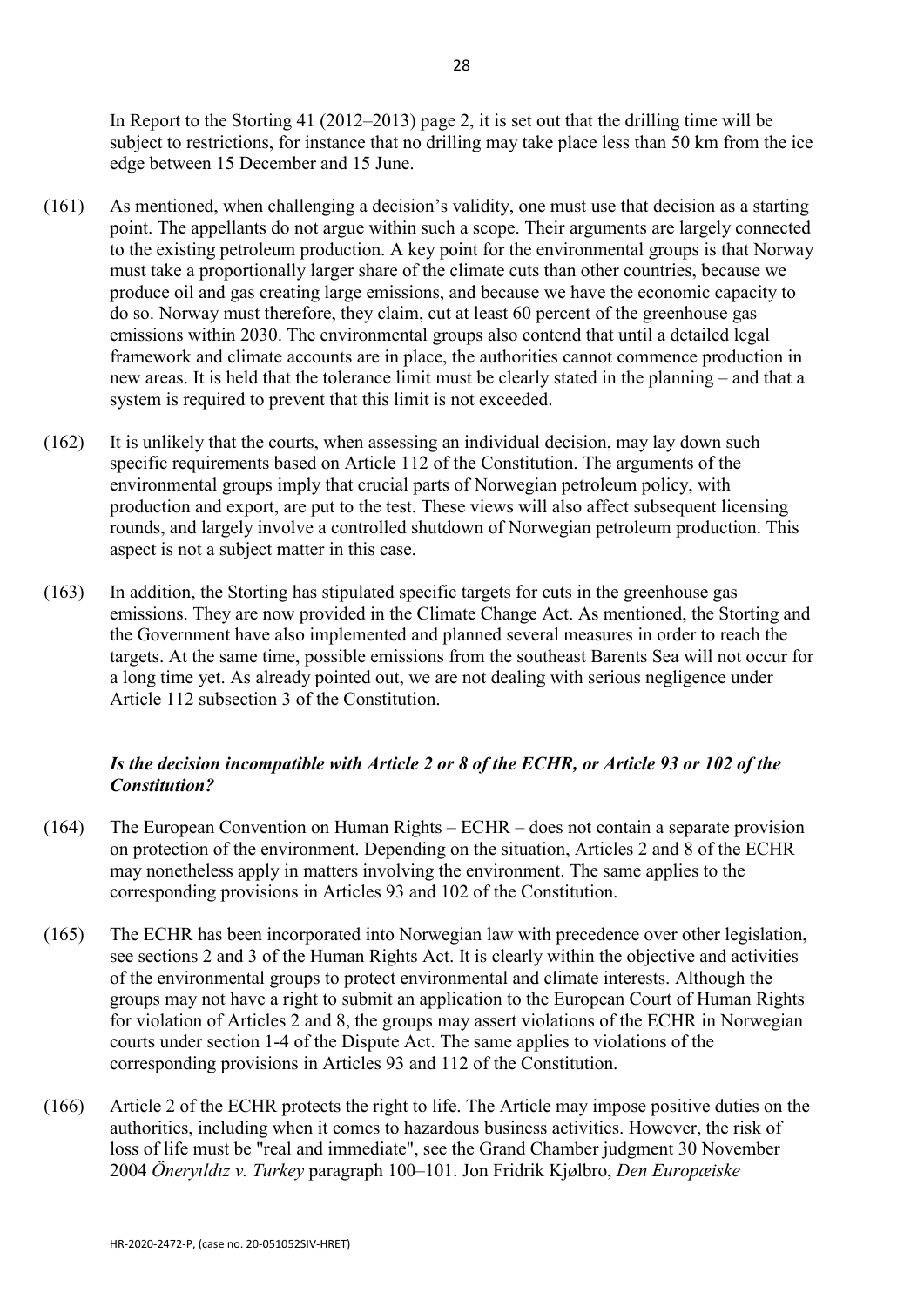*Menneskerettighedskonvention – for praktikere* [the European Convention on Human Rights – for practitioners], 5th edition, 2020, page 238 uses the expression "relevant and imminent risk of life".

- (167) There is no doubt that the consequences of climate change in Norway may lead to loss of human lives, for instance through floods or landslides. The question is yet whether there is an adequate link between production licences in the 23<sup>rd</sup> licensing round and possible loss of human lives, which would meet the requirement of "real and immediate" risk.
- (168) In my view, the answer is no. First, it is uncertain whether or to which extent the decision will actually lead to greenhouse gas emissions. Second, the possible impact on the climate will be discernible in the more distant future. Although the climate threat is real, the decision does not involve, within the meaning of the ECHR, a "real and immediate" risk of loss of life for citizens in Norway. Thus, no violation of Article 2 of the ECHR is found.
- (169) [Article 8](https://lovdata.no/pro#reference/lov/1999-05-21-30/emkn/a8) of the ECHR protects private life, family life and the home. Case law from the Court of Human Rights shows that the Article imposes positive duties on the State. In certain cases, this may have the result that the State has a duty to protect the environment. The Article has primarily been invoked in connection with local pollution of the environment. The Court stated the following in judgment 2 December 2010 *Ivan Atanasov v. Bulgaria* [paragraph](https://lovdata.no/pro#reference/avgjorelse/emd-1999-48939-1/a66) 66:

"In today's society the protection of the environment is an increasingly important consideration... However, Article 8 is not engaged every time environmental deterioration occurs: no right to nature preservation is included as such among the rights and freedoms guaranteed by the Convention or its Protocols... Indeed, that has *been noted twice by the Council of Europe's Parliamentary Assembly, which urged* the Committee of Ministers to consider the possibility of supplementing the Convention in that respect (see paragraphs 56 and 57 above). The State's obligations under Article 8 come into play in that context only if there is a direct and immediate link between the impugned situation and the applicant's home or private or family life... Therefore, the first point for decision is whether the environmental pollution of which the applicant complains can be regarded as affecting adversely, to a sufficient extent, the enjoyment of the amenities of his home and the quality of his private and family life."

- (170) The Court thus pointed out that that Article 8 cannot be applied to any environmental harm, and that a right to protection of the environment in itself is not included in the rights and liberties guaranteed under the ECHR with protocols. The Court also mentioned that the Council of Europe's Parliamentary Assembly had twice urged the Committee of Ministers to consider the necessity of supplementing the ECHR – without success. The State's obligations under Article 8 therefore only come into play if there is a direct and immediate link between the impugned situation and the applicant's home or private or family life. The Court then listed, in paragraphs 67–73, a number of cases concerning local environmental harm. Common for these cases is that they dealt with hazardous activities a few hundred meters to a few kilometres away from private homes. In addition, the environmental threat in these cases has been immediate.
- (171) To this point, the Court of Human Rights has not assessed applications related to climate. However, the Court has recently communicated an application from six youths against Norway and 32 other countries. The case concerned the failure to cut emissions with particular reference to forest fires and heatwaves in Portugal in 2017 and 2018. Nonetheless, there is nothing in present case law to suggest that the subject matter in climate cases will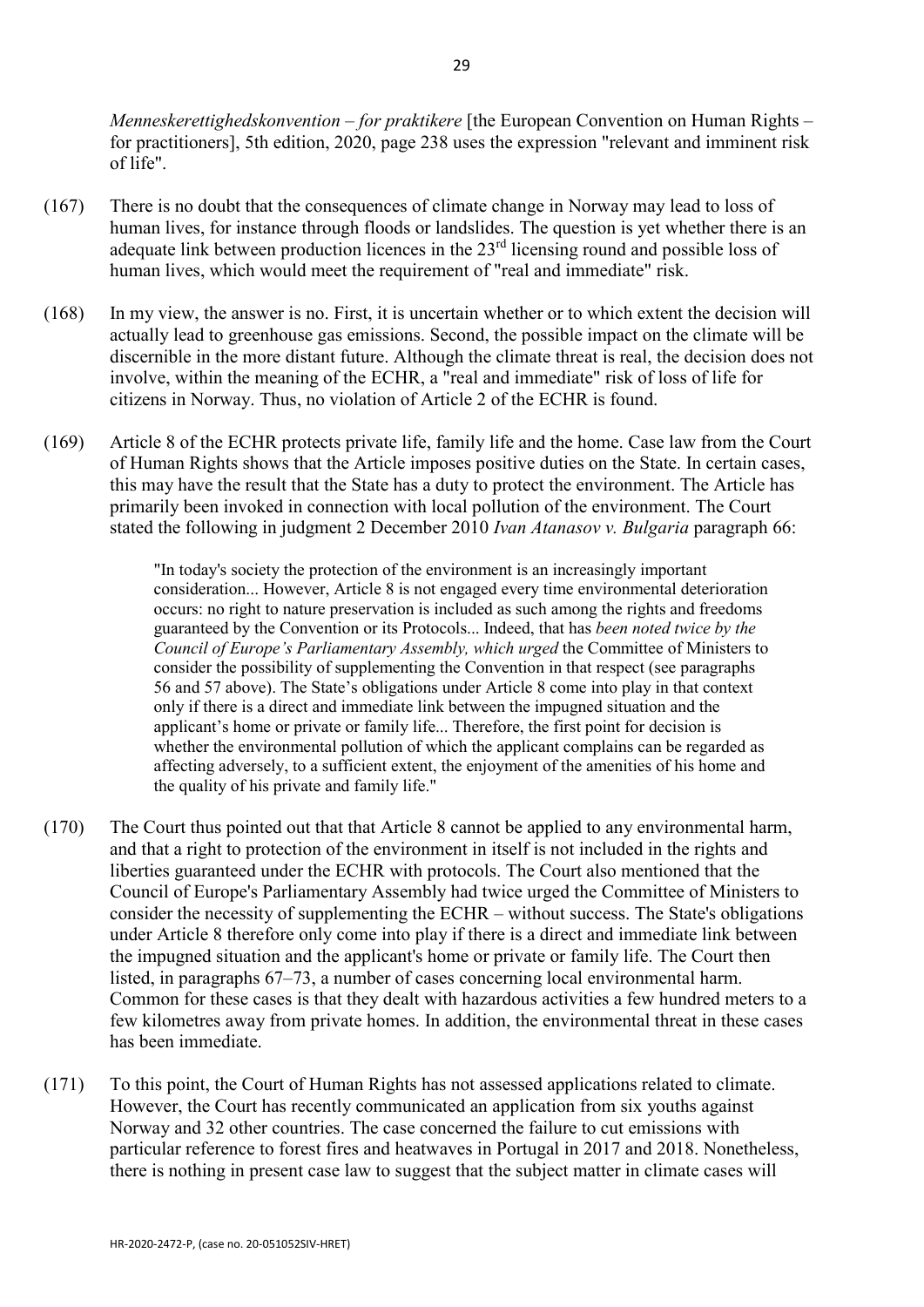differ from that in cases concerning environmental harm in general. With the significance the Court until now has ascribed to "direct and immediate", I find it clear that the effects of possible future emissions due to the licences awarded in the 23<sup>rd</sup> licensing round do not fall within Article 8 of the ECHR.

- (172) During the appeal hearing, particular attention has been given to the Urgenda case from the Netherlands. In this case, a declaratory judgment was sought by the Dutch environmental organisation Urgenda against the Dutch State. Urgenda requested a judgment affirming that the Dutch state had a duty within 2020 to reduce greenhouse gas emissions by 40 percent, or at least 25 percent, compared with 1990. The Dutch Supreme Court – *Hoge Raad* – upheld in a judgment 20 December 2019 (ECLI:NL:HR:2019:2007, unofficial English translation) the rulings of the lower instances, ordering the Dutch state to reduce greenhouse gas emissions by 25 percent within 2020, compared with 1990. Among other things, Hoge Raad cited Articles 2 and 8 of the ECHR.
- (173) The judgment from the Netherlands has little transfer value to the case at hand. First, the Urgenda case questioned whether the Dutch government could reduce the general emission targets it had already set. It was thus not a question of prohibiting a particular measure or possible future emissions. Secondly, it was not a question of challenging the validity of an administrative decision.
- (174) The environmental groups have finally mentioned that the Court of Human Rights may identify the content of the rights on the basis of international agreements constituting "common ground" between the Member States, see the Grand Chamber judgment 12 November 2008 *Demir and Baykara v. Turkey* [paragraphs 85–86.](https://lovdata.no/pro#reference/avgjorelse/emdn-2000-55723/a85) Such a principle may hardly be applied to environmental issues, as the ECHR does not have a separate environment provision. In any case, it has not been demonstrated that the production licences constitute a breach of our international obligations.
- (175) I add that most of the supporting documents that have been submitted and added to the case in accordance with section 15-8 of the Dispute Act, generally relate to international obligations, both under the ECHR and international law in general. These contain nothing that changes my assessments.
- (176) Against this background, the decision is not a violation of Article 2 or 8 of the ECHR.
- (177) The environmental groups have also contended that the decision is a violation of the corresponding provisions in Articles 93 and 102 of the Constitution. In the present case, the scope of these provisions does not extend beyond that of Articles 2 and 8 of the ECHR. This is particularly true, since the Constitution, as opposed to the ECHR, has a separate provision on the environment.
- (178) Against this background, the decision is also not a violation of Article 93 or 102 of the Constitution.

# *Is the part of the royal decree concerning the southeast Barents Sea, invalid due to procedural errors?*

*Introduction*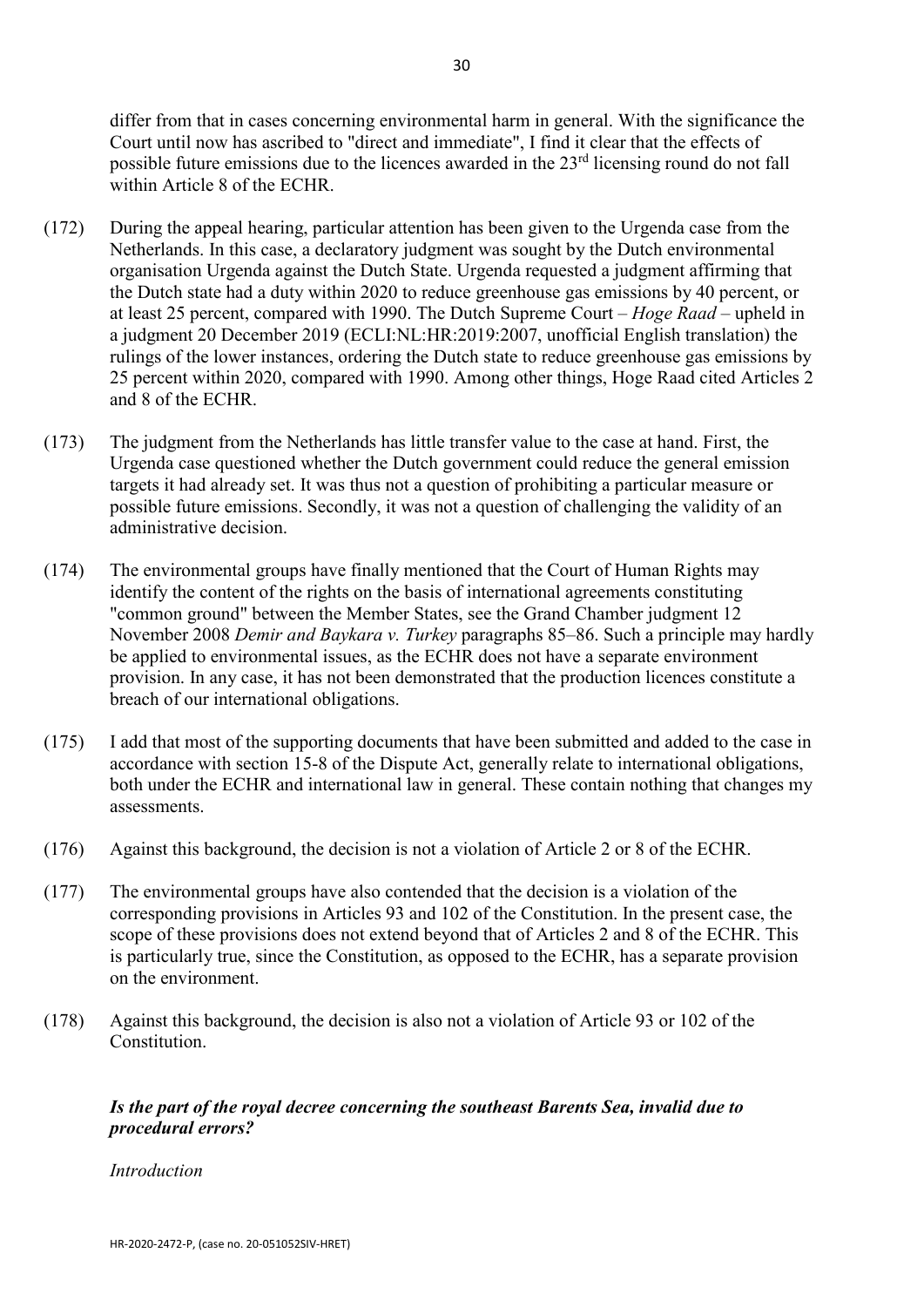- (179) The procedural errors asserted by the appellants, relate to the decision to open the southeast Barents Sea with a view to awarding production licences, see section 3-1 of the Petroleum Act. It has not been claimed that the same errors were made when awarding the licences in the Barents Sea south. First, the appellants claim that the information presented to the Storting on the economic prospects of opening the southeast Barents Sea, contained errors. Second, they claim that there were errors in the assessment of the potential climate harm related to opening of the area for petroleum production. In addition, they claim that the oil price dropped so dramatically from the opening decision was made until the licences were awarded that a new assessment of the economy should have been carried out.
- (180) The opening decision is not decisive for rights and duties of private persons, see the Public Administration Act section 2 subsection 1 (a), and is therefore not an administrative decision within the meaning of the Public Administration Act. The opening decision is yet crucial to the process leading up to the production licences awarded under section 3-3 of the Petroleum Act. Procedural errors at the opening decision may therefore affect the validity of subsequent licensing. This is an issue for preliminary ruling.
- (181) The alleged procedural errors relate to the opening process for the southeast Barents Sea in 2013. The south Barents Sea was opened already in 1989, and no procedural errors have been asserted relating to this decision. The procedural issue thus only concerns the most recently awarded area in the southeast Barents Sea from the 23<sup>rd</sup> licensing round, since two of the three areas have been returned to the State.

# *The Constitution's requirements of procedure and judicial review*

- (182) The body permitting an encroachment on nature is responsible for implementing the measures and assessments required in Article 112 subsection 3 of the Constitution, see subsection 1. As I have already described, the courts must exercise restraint in reviewing the political balancing of interests. However, restraint is less required when it comes to assessing the procedure. The courts must control that the decision-making body has struck a fair balance of interests before implementing "measures" according to Article 112 of the Constitution subsection 3, see subsection 1. A number of procedural rules are laid down to ensure this, to which I will return.
- (183) Article 112 subsection 2 of the Constitution contains a procedural requirement. The decisionmaking body must ensure that the right conferred on the citizens under the provision is fulfilled. The citizens have a right to information on the environmental effects of a planned encroachment on nature. The objective of the knowledge is to ensure that the citizens may exercise the right under Article 112 subsection 1, see the wording finally in subsection 2. This may for instance take place through public consultation rounds during the further process. The provisions set quality standards to the procedure. The larger effects an administrative decision has, the stricter the requirements for clarification of consequences. Correspondingly, the assessment of the procedure must be more thorough the larger the impact of the measures.
- (184) For the petroleum activities, the constitutional procedural requirements have been regulated through the Petroleum Act and the Petroleum Regulations. When these rules are interpreted and applied, it must be in the light of Article 112 of the Constitution. Petroleum activities have many consequences, which all have a great impact on society. The procedure of opening of new areas must thoroughly clarify the upsides and the downsides of the opening.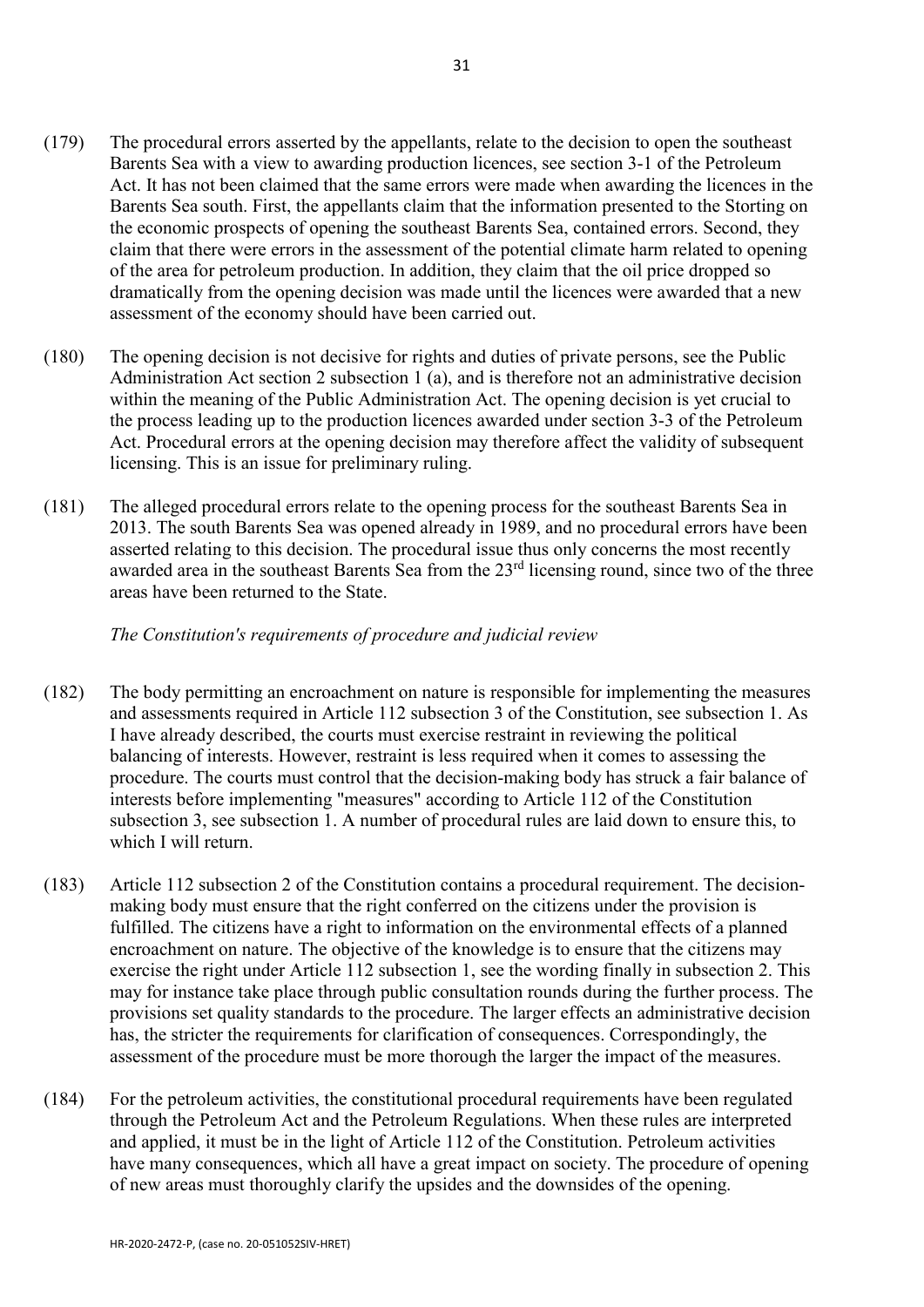#### *Procedural requirements in petroleum legislation*

- (185) As mentioned, the rules of procedure for opening of new marine areas for petroleum production follow from the Petroleum Act and the Petroleum Regulations. Moreover, the procedural requirements may be supplemented by the principle of the duty to clarify the case in section 17 of the Public Administration Act, even if the Act does not apply directly to the Storting, see section 4 subsection 4. In addition, Council Directive 2001/42/EC on the assessment of the effects of certain plans and programmes on the environment, the "SEA Directive", contains requirements for an environmental assessment of projects. The SEA Directive has been incorporated into Norwegian law, including in sections 6 a–6 c of the Petroleum Regulations.
- (186) Section 3-1 subsection 1 of the Petroleum Act, which I have already quoted, requires a broad assessment and balancing of various interests and possible effects of the petroleum production: commercial effects, environmental effects, risk of pollution and economic and social effects. The assessment must include all stages of the petroleum production, see section 1-6 (c), from exploration to development, extraction, transport, exploitation and termination. In other words, the operational phase is included, even if it is primarily the effects from the exploration phase that must be clarified under section 3-1, see Proposition to the Odelsting no. 43 (1995–1996) page 33–34. The provisions do not regulate which interests are more important, but are meant to ensure a solid fact base for the assessment of whether a new area should be opened for petroleum production.
- (187) According to section 3-1 subsection 4 of the Petroleum Act, the Ministry determines the procedure in the individual case. Although the Ministry has a wide leeway when it comes to which investigations and assessments to carry out, it must be borne in mind that the purpose of the assessment is to provide the Government and the Storting with a solid basis for decision making. In this respect, it must be emphasised that petroleum extraction has a large impact on society in general, that various interests clash, and that the views among the political parties and among people vary. This implies that the assessment tends to be more extensive than what is the case for other decisions.
- (188) It follows from chapter 2 of the Petroleum Regulations that an impact assessment must be prepared before new areas are opened for petroleum production. Among other things, the assessment must address "relevant environmental targets", "important environmental factors", "the effects of opening" on the environment and possible remedies, see section 6 c subsection 1 (b), (d), (e) and (j) of the Petroleum Regulations. The impact assessment shall be subject to broad public consultation, see section 6 c subsection 3.
- (189) As mentioned, these rules contribute to implementing the SEA Directive in Norwegian law. The objective of the SEA Directive is to provide for a high level of protection of the environment by requiring an environmental assessment early in the decision-making process, before the scope of individual decisions is set, see the Ministry of Petroleum and Energy's published comments to the Regulations on amendments to the Petroleum Regulations 20 January 2006, item 3 (I). Article 7 of the SEA Directive sets out that if a project in a Member State "is likely to have significant effects on the environment in another Member State", this other Member State must be notified. In other words, the SEA Directive is not drafted with a purely national perspective on the environmental effects of a project. Article 7 has been implemented in section 22 c of the Petroleum Regulations, in chapter 4 concerning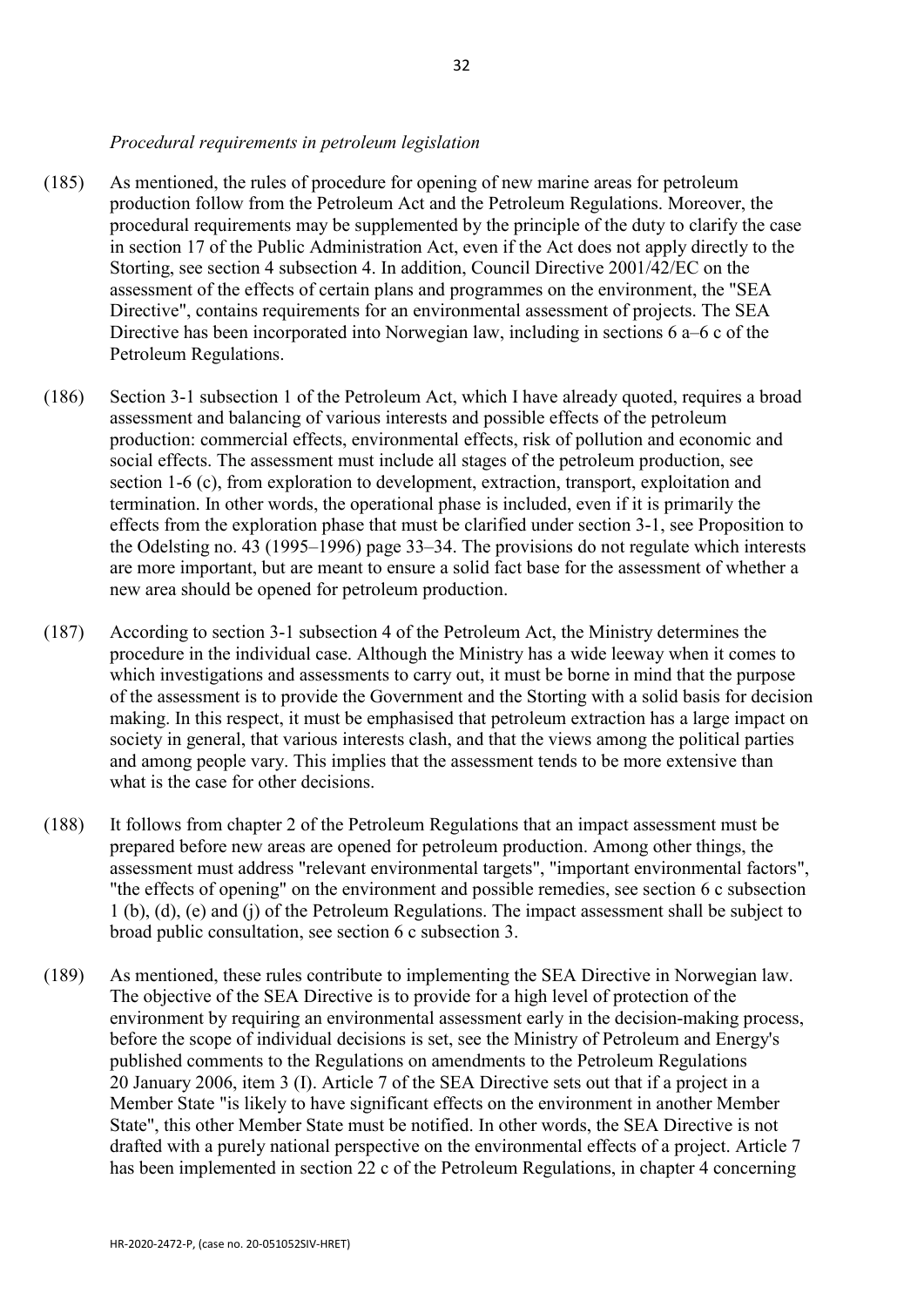extraction. Nonetheless, the provision applies to the extent it fits the opening phase, see section 6 a subsection 3 first sentence.

- (190) An impact assessment is not required in connection with awarding of production licences. Here, the usual criterion in section 17 subsection 1 of the Public Administration Act applies, that the case is "clarified as thoroughly as possible" before a licensing decision is made. Considered in context, the consequence of section 17 of the Public Administration Act is that the impact assessment made before the opening decision must also address the natural consequence of that decision – that production licences are awarded.
- (191) If a discovery is suitable for development, the licensee must prepare a plan for development and operation of the petroleum discovery – a PDO – see section 4-2 of the Petroleum Act. The project must be approved by the Ministry. The applicant must carry out an impact assessment addressing, among other things, the effects the development and operation of the discovery will have on the environment, see section 22 a subsection 1 (a) of the Petroleum Regulations.
- (192) It would be most natural to clarify and assess environmental issues related to the development and operation of the specific discoveries in connection with the impact assessment for the PDO, see also Proposition to the Odelsting no. 43 (1995–1996) page 33–34. However, the condition is that this excludes issues affecting the overall assessments that are mandatory at the opening decision.

# *Were the economic effects of possible future petroleum production inadequately assessed at the opening of the southeast Barents Sea?*

- (193) Section 3-1 of the Petroleum Act establishes that before new areas are opened, the possible economic effects of the petroleum production must be assessed. Petroleum production is defined in section 1-6 (c) as all activities related to subsea petroleum discoveries, including the exploitation thereof. This implies that also the economic aspects of the operational phase must be clarified and balanced. At the same time, one does not know at the opening stage what reserves will be found, and all estimated economic effects will be highly uncertain. The requirement in section 3-1 of the Petroleum Act must therefore be that, to the extent possible, a realistic picture is presented of the *potential* scope of the economy during the operation phase.
- (194) It is mentioned in Report to the Storting 36 (2012–2013) page 13 on the opening of the southeast Barents Sea that the resource estimate for the southeast Barents Sea "shows significant anticipated recoverable resources and a large upside potential". On page 25, the anticipated recoverable resources are quantified.

"Anticipated recoverable resources for the southeast Barents Sea is estimated to 300 mill.  $\text{Sm}^3$  o.e., with a downside of 55 mill.  $\text{Sm}^3$  o.e. [standard cubic meters oil equivalents] (P95) and an upside of 565 mill. Sm3 o.e. (P05). De anticipated extractable resources are distributed on 50 mill. Sm<sup>3</sup> fluid and 250 billion. Sm<sup>3</sup> gas, respectively."

(195) The estimates were based on seismology from 2011 and 2012 and discoveries in adjacent areas. At the same time, it is emphasised several times that the resource estimates are uncertain, and that exploration wells must be drilled to demonstrate petroleum deposits. The scope of the anticipated recoverable resources is probably the most relevant factor to describe the possible socio-economic consequences. The future oil and gas prices are so uncertain that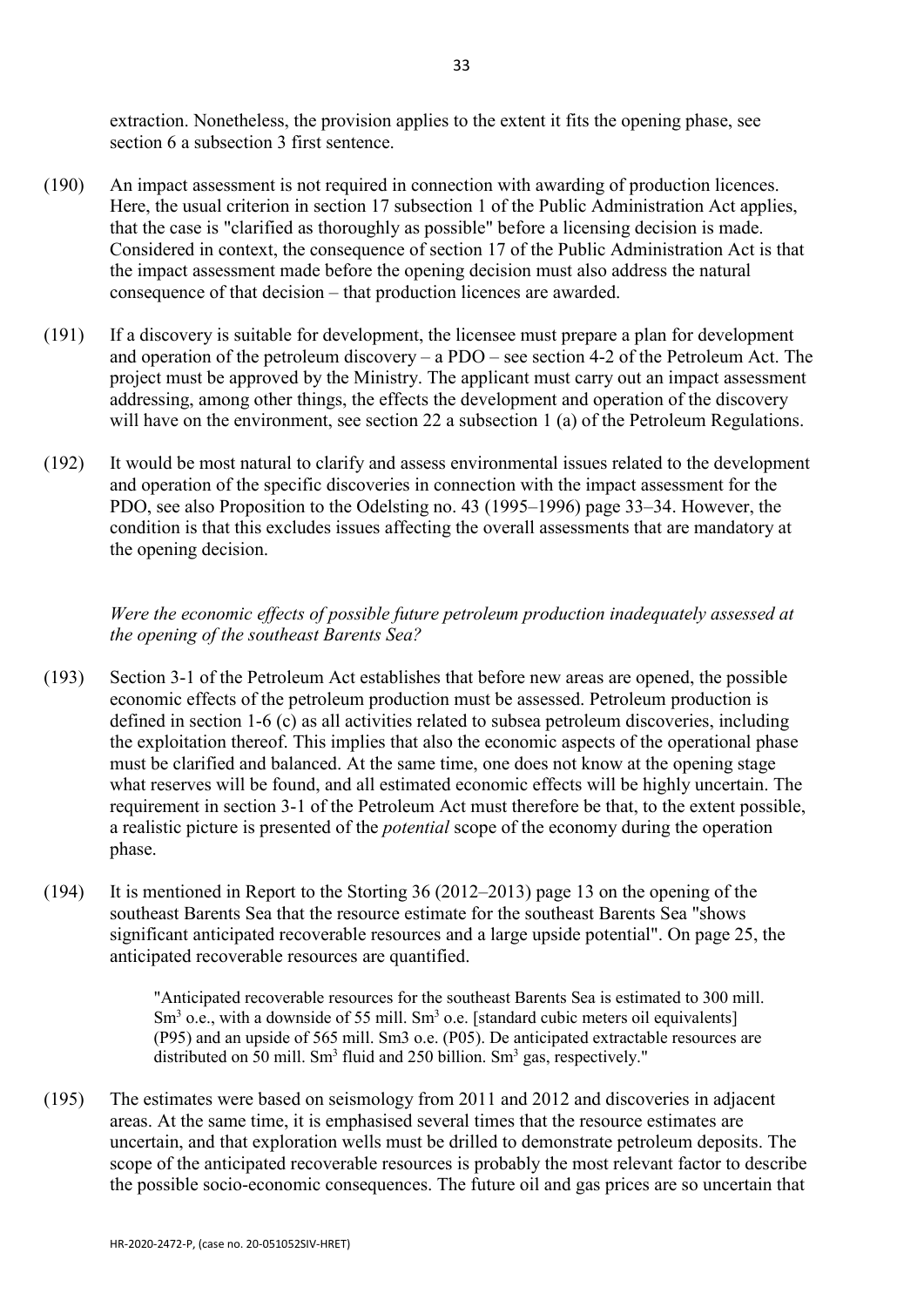estimating the profitability is exceedingly difficult.

(196) Item 6.1 of the opening report presented the main results from the impact assessment. On pages 25–26, the anticipated economic effects of opening the southeast Barents Sea are commented as follows:

> "If profitable discoveries are made, petroleum production in the southeast Barents Sea may give significant profitable production. Oil and gas resources in the scenarios were estimated to have a net value of NOK 280 billion in a high scenario and NOK 50 billion in a low scenario. The scope will be closely linked to the amount of extractable resources demonstrated in the area. The efforts made for recovery of these resources give grounds for repercussions. Repercussions will be created in all phases of the business.

> On a national level, it is estimated that the activity will give an annual added value of up to NOK 10 billion and an annual net employment effect of 1 200 persons. For the low scenario, the corresponding figures are approximately NOK 3 billion and 500 persons. These repercussions are in addition to the income from the sale of oil and gas."

- (197) This information was taken into account by the Storting, see Recommendation to the Storting 495 (2012–2013) page 9.
- (198) The environmental groups contend that the information provided in the opening report contains several errors. First, it was not stated that the estimated net value in the two scenarios were summarised figures for the entire economic life and not a calculated current value based on discounting. Furthermore, there are errors in the assessment of repercussions. Finally, failing to consider it was an error not to consider the price of CO<sub>2</sub>.
- (199) The information on the profitability of possible discoveries has been obtained from the Petroleum Directorate. Late February 2012, the Ministry of Petroleum and Energy asked the Petroleum Directorate for estimates on "gross production value, undiscounted and discounted profitability, exploration costs, operation costs and investment costs". On 8 March the same year, the Directorate had made calculations showing that "profitability expressed in net present value (NPV) in a high activity level is around NOK 35 billion, while NPV is around NOK 0 billion in the low activity level", provided a discounting with a real interest of 4 percent. Net undiscounted cash flow was NOK 135 billion and NOK 15 billion, respectively. These figures were submitted to the Ministry on 12 March 2012.
- (200) There was disagreement between the Ministry of Petroleum and Energy and the Petroleum Directorate as to whether the income should be presented with discounted figures. The appellants claim that it appears from an internal e-mail in the Directorate of 13 March 2012 that the Ministry perceived the figures as too negative. The appellants also claim that the documentation shows that the Ministry wished to present opening of the southeast Barents Sea as attractive by, among other things, excluding figures updated by the Directorate in February 2013.
- (201) I will not take a stand as to whether or not the figures presented in the opening report should have been discounted to begin with, since this is also a question of what is more instructive. Undiscounted figures says little bout profitability, but when they – like here – are submitted in the currency value at the time, one might say that they give a clearer picture of the likely overall gross production value during the economic life of the area than discounted figures. Discounted figures could make the profitability seem more precise, and thus more certain for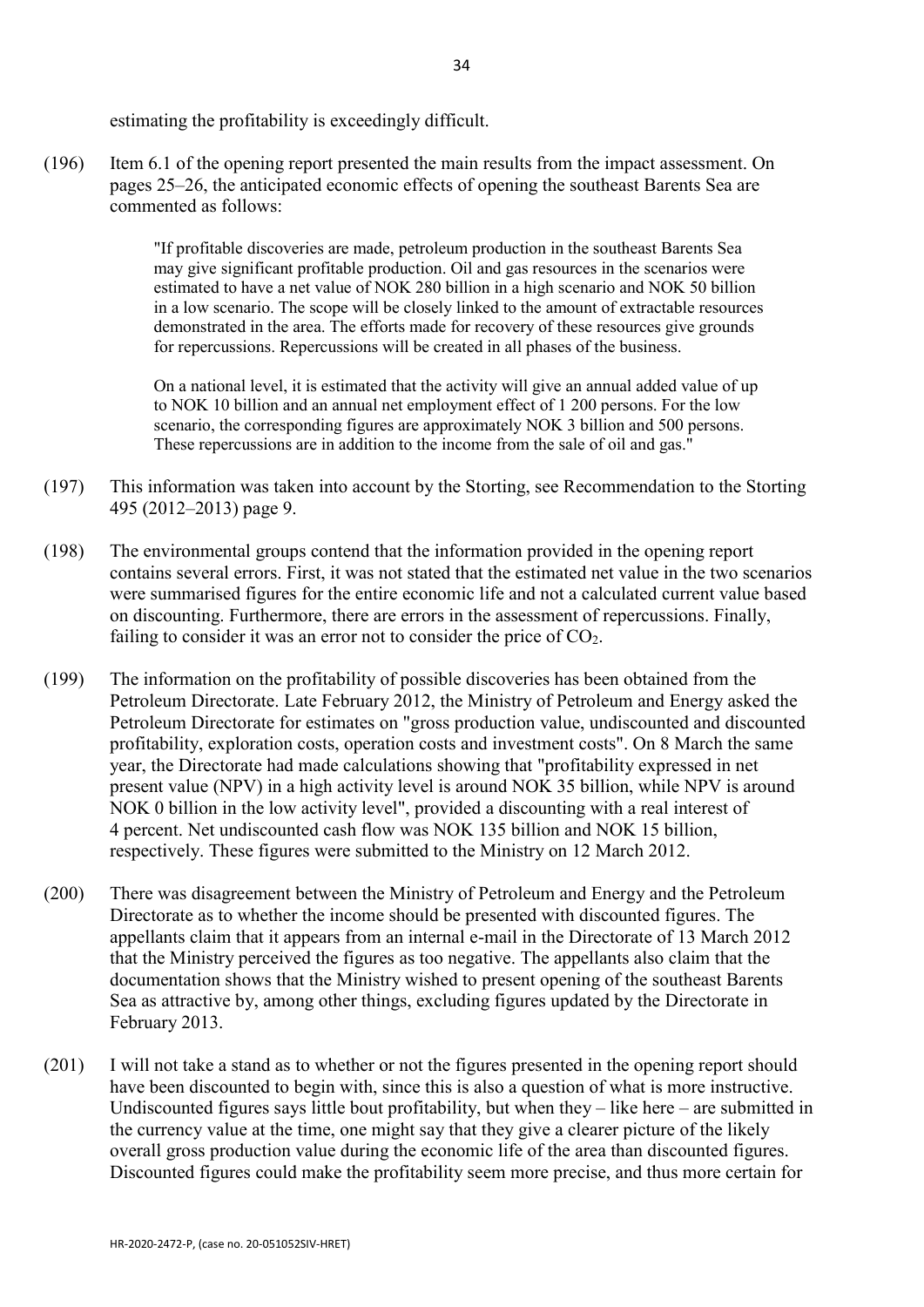readers than there is a genuine basis for, since the calculations are based on loose estimates. The reason why the figures were presented as they were is unclear, but I will not elaborate further on this.

- (202) What was undoubtedly unfortunate was the failure to clearly state in the opening report that figures were presented in currency value at the time, but not discounted. The risk of misinterpretations could have been easily avoided by explaining the calculation method.
- (203) The environmental groups have asserted that the economic analysis also has other weaknesses, including the calculation of the repercussions. The State has acknowledged that the value added is too high, and that the correct figures would be around one third of the figures presented. The error lies in the same income partially being counted several times. The environmental groups contend that the error is significant. Although it concerns billions of kroner, which is a lot in itself, I do not consider it much compared to the total figures.
- (204) Finally, it has been presented as an error that the price of  $CO<sub>2</sub>$  has not been considered with regard to either extraction or combustion.  $CO<sub>2</sub>$  pricing is part of the international efforts to reduce climate emissions. It is uncertain how the CO<sub>2</sub> price will develop in the period ahead. In a written submission to the Supreme Court, Professor Knut Einar Rosendahl has stated that it is uncertain, and debatable, with which  $CO<sub>2</sub>$  price one should operate. It is therefore difficult to see how this should have been considered in the impact assessment in any other way than by highlighting the issue – which ought to have been done.
- (205) A reader with economic insight would probably have seen that the figures were not discounted – or would at least have raised some questions. When this was not done by any of the consultation bodies or by the Storting, it suggests that such economic views were not prominent. Also, there is no indication that the Ministry believed that the extraction would be non-profitable if discounted figures were used as a basis. The State chose to have direct ownership through direct economic engagement with the petroleum activities in the three production licences awarded in the southeast Barents Sea, managed by Petoro AS.
- (206) Considerations other than profitability, such as keeping exploration drilling on the Norwegian continental shelf at a certain level, district considerations and security policy considerations, also seem to have been contributory factors, see Recommendation to the Storting 495 (2012– 2013).
- (207) Overall, I can therefore not see that the lack of discounting or the omission to specify that the figures were not discounted, or the other inaccuracies in the information, may have had a decisive effect on the decision to open the southeast Barents Sea. Therefore, this can also not imply that the decision to award production licences in the  $23<sup>rd</sup>$  licensing round is invalid, see the principle in section 41 of the Public Administration Act.

*Were the climate effects of possible future petroleum activities inadequately assessed at the opening of the southeast Barents Sea?*

(208) The impact assessment for the opening of the southeast Barents Sea addressed the national greenhouse gas emissions from petroleum production. However, the emissions created by combustion of exported Norwegian oil and gas were not specifically mentioned.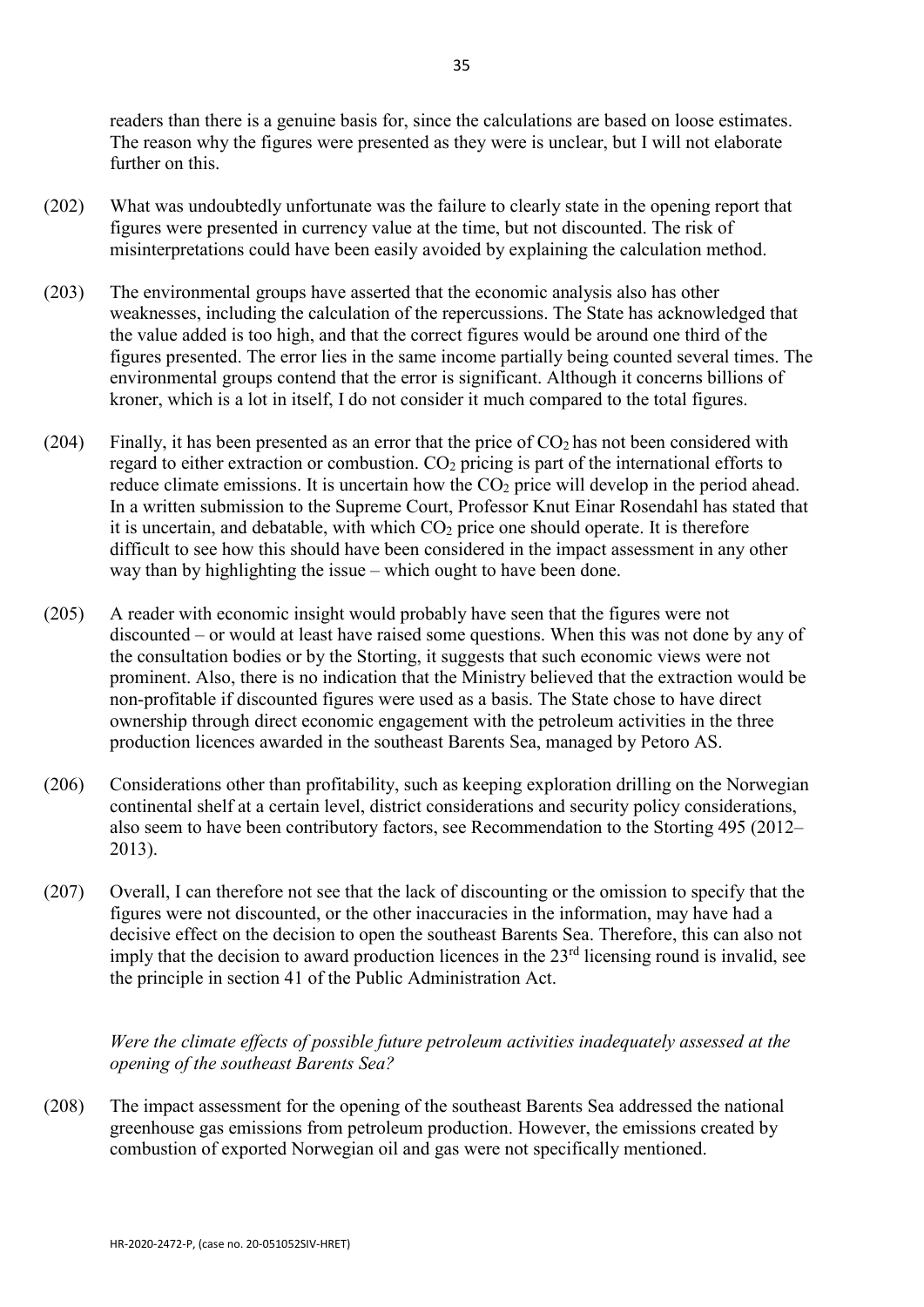- (209) The environmental groups contend that the impact assessment at least should have identified and considered the combustion effect abroad. The issue is thus whether an impact assessment should have been made for possible combustion emissions if a production licence were awarded and the PDO approved after the opening, and in that case, whether that constitutes an error that invalidates the later decision to award production licences.
- (210) Section 6 c subsection 1 (e) of the Petroleum Regulations sets out that an impact assessment in connection with an opening of a new area must also describe the climate effects. Section 6 c subsection 1 (b) requires that the impact assessment describes the relevant environmental goals. The same requirements are found in Article 5 (1) of the SEA Directive, see Annex I (f). A footnote sets out that the information on environmental effects "should include secondary, cumulative, synergistic, short, medium and long-term permanent and temporary, positive and negative effects". A similar duty is included in section 21 subsection 2 of Regulations on impact assessments. The European Court of Justice writes the following in judgment 10 September 2015 in Case C-473/14 *Dimos Kropias Attikis* paragraph 50:

"Given the objective of Directive 2001/42, which consists in providing for a high level of protection of the environment, the provisions which delimit the directive's scope, in particular those setting out the definitions of the measures envisaged by the directive, must be interpreted broadly (judgment in Inter-Environnement Bruxelles and Others, C‑567/10, EU:C:2012:159, paragraph 37). Any exceptions to or limitations of those provisions must, consequently, be interpreted strictly."

- (211) The standpoint of the European Court of Justice suggests that the provisions in the SEA Directive will be interpreted according to purpose, and that there is no basis for interpreting the wording strictly. However, considering the other aspects of the case, I find it unnecessary to discuss whether this implies that the consequences of greenhouse gas emissions after combustion of exported oil and gas, in EU/EEA countries or other countries, also fall within the duty in the SEA Directive.
- (212) The preparatory works to the Petroleum Act must be interpreted to mean that assessments of possible global greenhouse gas emissions primarily require a consent of the plan for development and operation (PDO), see Proposition to the Odelsting no. 43 (1995–1996) page 33–34.
- (213) The scope of the assessment and time for assessing individual factors, are also, according to the SEA Directive, dependent on an assessment of what is reasonable and appropriate, see Article 5 (2) of the SEA Directive.

"The environmental report prepared pursuant to paragraph 1 shall include the information that may reasonably be required taking into account current knowledge and methods of assessment, the contents and level of detail in the plan or programme, its stage in the decisionmaking process and the extent to which certain matters are more appropriately assessed at different levels in that process in order to avoid duplication of the assessment."

(214) I will first consider *when* the climate effects must or should be assessed. The issue at hand is when the assessment of global climate effects should be made in an ongoing process. It is closely linked to the question of when the authorities have obtained the knowledge otherwise required for the assessment to fulfil its purpose – and be included as a natural part of a decision-making basis.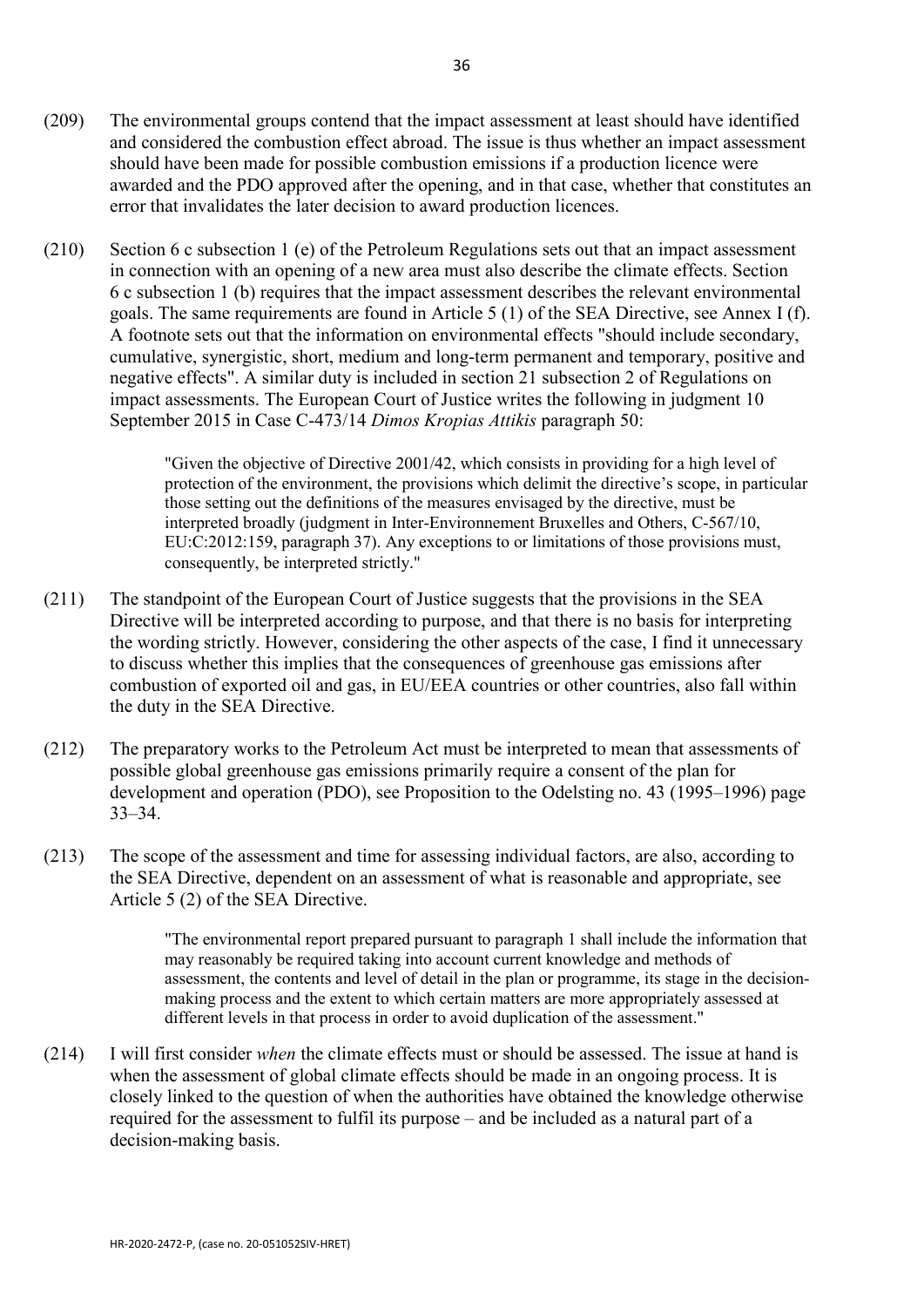- (215) The parties agree that possible petroleum extraction with a legal basis in the licence awarded in the 23rd licensing round will take place in 2030 at the earliest. That would be 17 years after the opening decision and 14 years after the decision to award production licences.
- (216) When the opening decision was made in 2013, the climate effects of petroleum extraction in the southeast Barents Sea were highly uncertain – as one did not know if oil or gas would be found. The uncertainty related to whether petroleum would be found at all, or whether it would be found in such a scope that it would be profitable. This uncertainty still prevails. To this point, no profitable discoveries have been made, and I reiterate that areas under two out of three licences have been returned and that an application has been made to return 62 percent of the area under the third and final licence. As mentioned, this sheds light on the situation when the southeast Barents Sea was opened. Against this background, the time of possible approval of the PDO must clearly be the time most suited to assess the specific global climate impact of the extraction to be considered then.
- (217) In my view, it is also crucial that there will be no significant global environmental consequences of the opening or the exploration. The effects will not occur until profitable discoveries have been made, and an application have been sent and licences have been awarded for development and operation.
- (218) I emphasise that a production licence, despite its wording, is not an unconditional right to extraction even if profitable discoveries should be made. Extraction requires an approved PDO under section 4-2 of the Petroleum Act. With the PDO, an impact assessment will normally be carried out – which must also include emissions into air, see section 22 (a) of the Petroleum Regulations. Emissions into the air comprise greenhouse gas emissions. The authorities will thus have to consider greenhouse gas emissions when assessing the application.
- (219) The Ministry may refuse to approve a PDO, or set conditions for the approval. The appellants nonetheless believe that a refusal of a PDO or approval subject to conditions that virtually implies a refusal is unrealistic, such that an impact assessment will lose its function. They mention in particular that the licensee – and indirectly the State – at this stage normally will have incurred large exploration costs, based on the assumption that these will covered by the development of a profitable discovery.
- (220) The legal starting point is clear: Extraction requires an approved PDO. The law does not lay down criteria for the approvals. Admittedly, the licensee is ensured an exclusive right to extraction through a production licence, but the effect of this is primarily that no one else may extract. Before the PDO is approved, the licensee may not enter into significant contracts or commence any building without the consent of the Ministry, see section 4-2 subsection 5 of the Petroleum Act. This is to ensure that companies do not incur too large expenses or commitments during the exploration phase. The preparatory works stress that such a consent is also not instructive to subsequent processing of an application for a PDO, see Proposition to the Odelsting no. 43 (1995–1996) page 43. This emphasises that the licensee does not have a legal claim for approval of its PDO.
- (221) Also, within the scope of section 4-2 of the Petroleum Act and general public administration law, there is nothing to prevent the authorities, when approving a PDO, from laying down so strict requirements that the licensee chooses not to proceed with the project.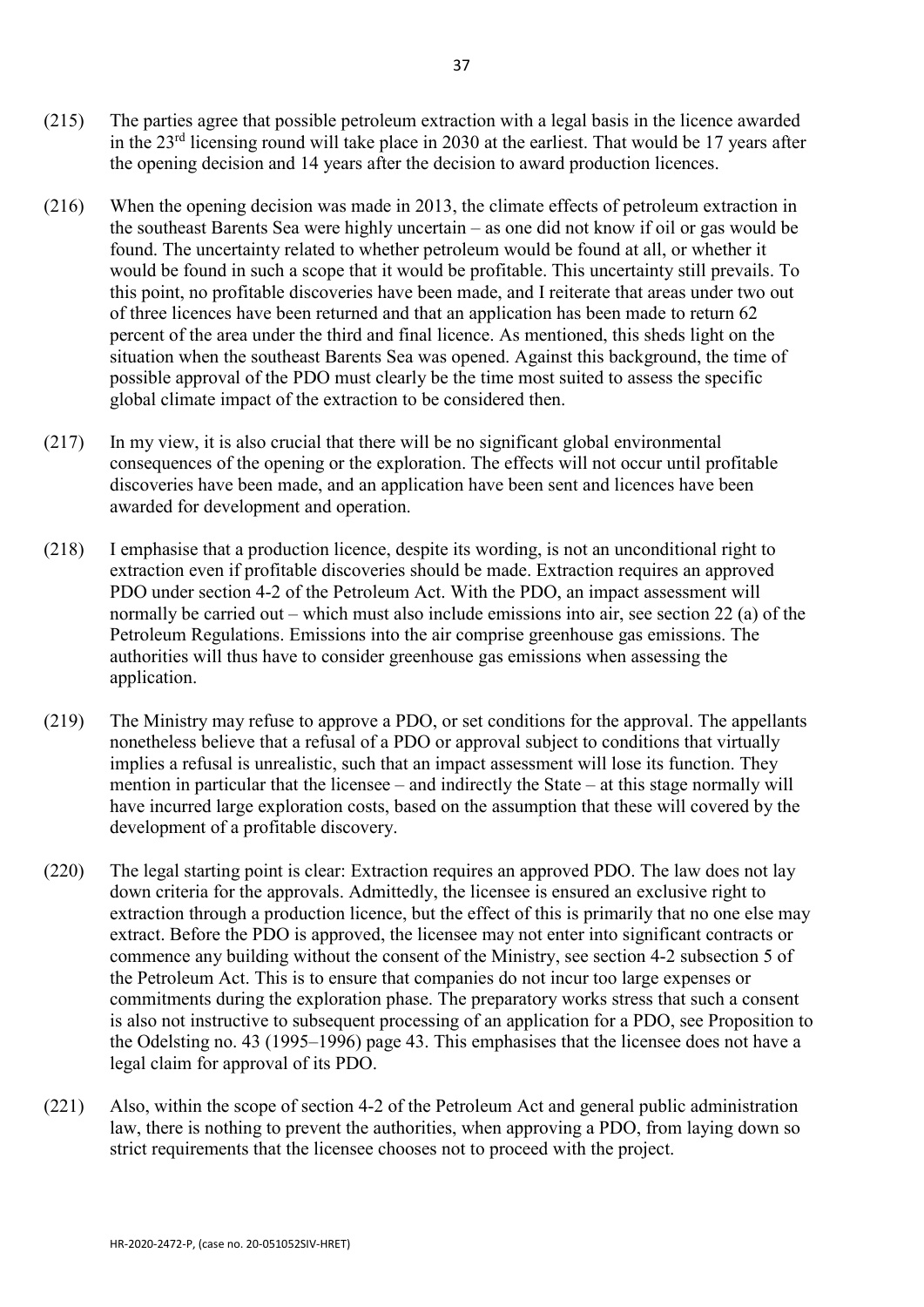- (222) I agree with the Court of Appeal that section 4-2 of the Petroleum Act in any case must be interpreted in the light of Article 112 of the Constitution. If the situation at the extraction stage has become such that allowing the extraction would be incompatible with Article 112, the authorities will have both a right and a duty not to approve the project.
- (223) In other words, the situation is that, at the opening of the southeast Barents Sea it was highly uncertain whether petroleum would be found, or how much. Neither the opening nor the exploration will have significant global environmental effects. And the authorities will have a right and an obligation to disprove the PDO if the general consideration for the climate and environment at the time so indicates. I find that this, considered in aggregate, must be essential for the establishment of the requirements for calculation of global greenhouse gas emissions due to possible recovery and export of petroleum 17 years ahead.
- (224) There is also reason to say something about the *content and the scope* of the assessment of the global climate impact.
- (225) An impact assessment is to map environmental effects of the measure cause and effect. The relevant environmental issues to be clarified will vary based on the type of measures and the geographic placement. For instance, in the Barents Sea, the special challenges relating to the ice edge and the polar front must be clarified. The climate effect of the measures are in a special position, since they are not geographically limited. The effect of greenhouse gas emissions and other greenhouse gasses is in principle the same irrespective of where on Earth the emissions take place. In my view, this is a completely basic feature to be emphasised when determining the contents of the duty to identify the likely effects on the environment, see also Article 5 (2) of the SEA Directive.
- (226) It has not been contended that oil or gas from the Barents Sea is in a special position, or that the impact assessment must contain extensive research. However, the environmental groups claim that the impact assessment should have addressed and considered the combustion effect abroad. This is only a question of using available science on a chosen future fact. It is therefore difficult to see what an assessment in connection with a decision to open the southeast Barents Sea in 2013 should contain – apart from known effects of petroleum combustion.
- (227) Admittedly, it would have been easy, considered in isolation, to *calculate* the greenhouse gas emissions based on estimates for a high and low recovery scenario respectively. This is done according to guidelines adopted by the IPCC, see 2006 IPCC Guidelines for National Greenhouse Gas Inventories. These have subsequently been updated. The greenhouse gas emissions are derived from potential production volumes. Thus, it does not involve a professional discussion of climate effects based on various possible causes, but a calculation operation based on estimated figures. I agree that it would give a more comprehensive picture if such examples, in the form of a calculation, were presented in the impact assessment, but that would not have provided any knowledge or insight to significantly strengthen the decision-making basis.
- (228) Here, I emphasise that despite the specific emissions not being calculated in detail, the effects of global greenhouse gas emissions were essential in the basis for the administrative decision. At the time of the opening, there was no doubt that, if petroleum was found and later extracted, the known climate effects of production and combustion of oil and gas would occur.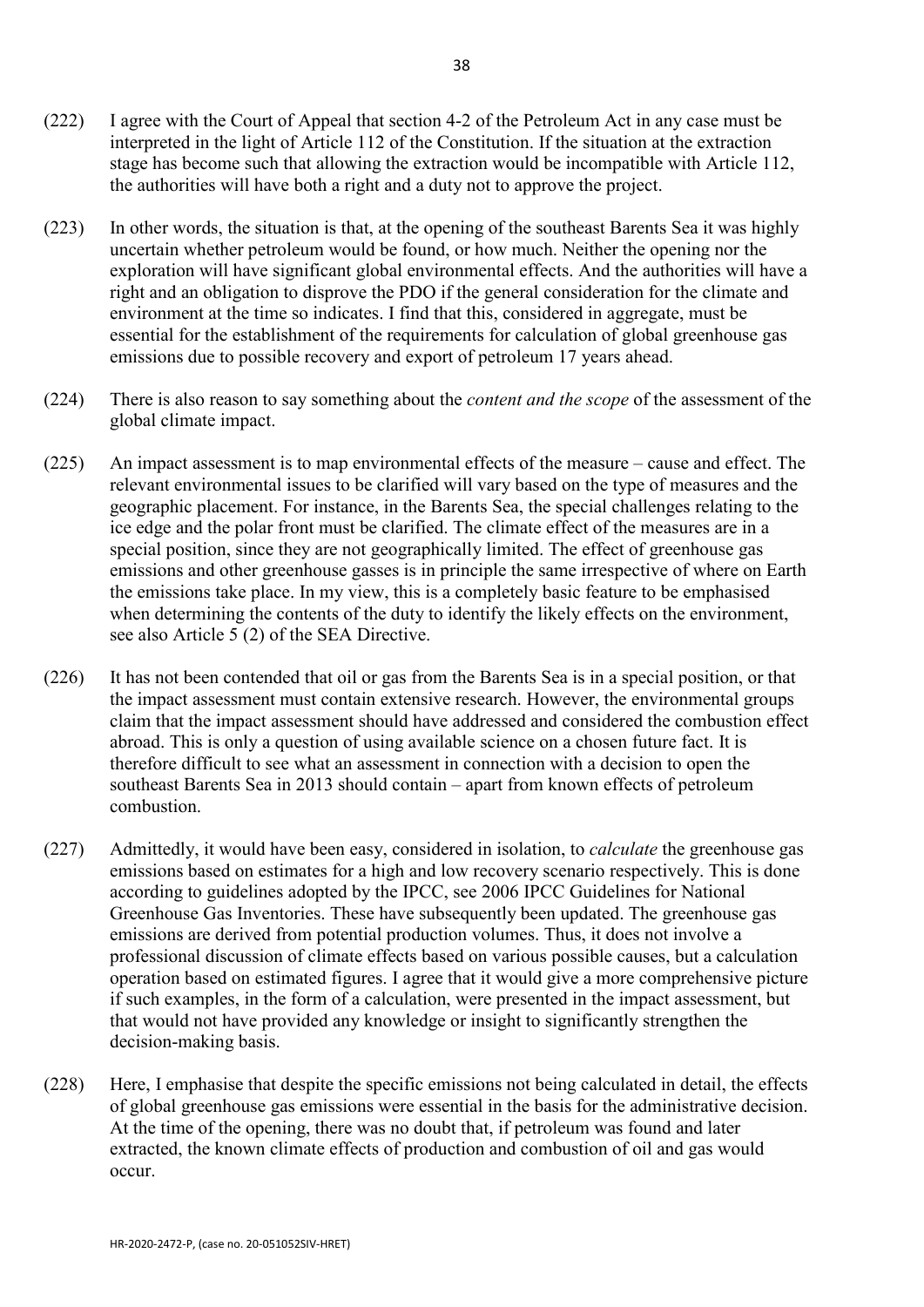- (229) Although the effects of combustion of Norwegian oil and gas from the southeast Barents Sea after possible export were not specified in the impact assessment itself – or later in the opening report – the relevance of the opening for the global climate was high on the political agenda. The climate effects were identified and commented on in several turns during the process and included in the decision-making basis of the Storting and the Government:
- (230) During the public consultation following the impact assessment, a number of organisations, including Nature and Youth and Greenpeace, addressed in a joint consultation round statement the global greenhouse gas emissions. Among other things, they mentioned that "the UN's climate panel established that the emissions of greenhouse gasses must be reduced by up to 85 percent within 2050, and 40 percent within 2020 to avoid temperature increase of more than  $2^{\circ}$ C", and that it would be "to choose the wrong path" to open the areas "in a time where the world's emissions must be reduced". The organisations further pointed at the weaknesses of the international emissions trading system and the fact that the International Energy Agency (IEA) had demonstrated that 75 percent of the discovered fossil resources in the world must remain if one is to reach the two-degree target.
- (231) The environmental assessment and the comments thereto from the consultation round were gathered in an appendix to the Storting report on the opening of the southeast Barents Sea, Report to the Storting 36 (2012–2013). The statements from the consultation round are commented by the Ministry in the appendix.
- (232) In response to the consultation statements from Nature and Youth and Greenpeace and others, it is mentioned that the opening of the southeast Barents Sea is assessed under general regulations in accordance with the Government's overall climate targets and with the climate report – Report to the Storting 21 (2011–2012) – that formed the basis for the "climate" settlement" in the Storting in 2012, see Recommendation to the Storting 390 (2011–2012). The report is based on the IPCC reports that provide a thorough account of climate change due to global greenhouse gas emissions and the necessity of reduced emissions.
- (233) The Ministry also mentioned in appendix to the Report to the Storting 36 (2012–2013) that Norway is bound by the European emissions trading system, stating that "this will for the period 2012–2020 reduce the total emissions from Norway and EU by around 11 million tonnes of  $CO<sub>2</sub>$  in 2020".
- (234) Combustion emissions abroad are a general effect of Norwegian petroleum production and petroleum policy. At the same time, the net effect of the combustion emissions is complicated and controversial, since it is linked to the global market and the competition situation for oil and gas. If gas is replaced by coal, cuts in the gas export will have a negative  $CO<sub>2</sub>$  effect. If the gas competes with gas from other providers, the effect may be zero. Cuts in Norwegian oil production may be replaced by oil from other countries. And the total emissions will not necessarily be affected if Norwegian oil or gas is used within the sector subject to an emission trading system. To me, it is here sufficient to mention that the net effect of Norwegian export of oil and gas for the global emissions is complicated and controversial. There is clearly a need to consider all emissions from Norwegian petroleum production as a whole. In my view, it would have been up to the Ministry and the Government to decide whether it was appropriate to refer to and to discuss the question of climate effects on a superior level – i.e. as a part of the Norwegian climate policy – rather than addressing them in the individual environmental assessment.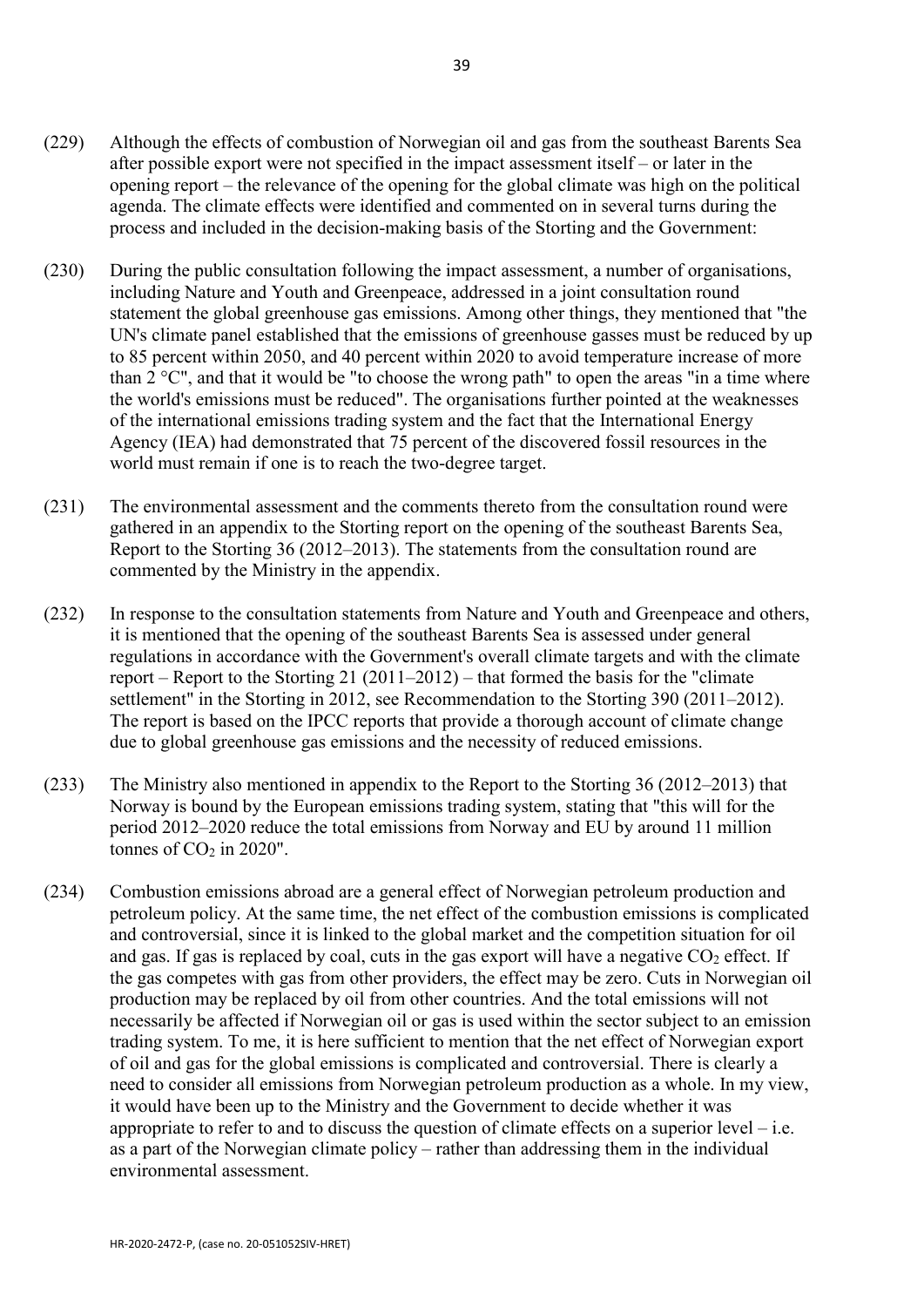- (235) It is set out in the opening report for the southeast Barents Sea, Report to the Storting 36 (2012–2013) page 36, that the Government built on the conclusions from the consultation rounds, in addition to the environmental assessment. During the discussion of the report in the Standing Committee on Energy and Environment, the representative from the Christian Democratic Party voted against the opening due to the global emissions, see Recommendation to the Storting 495 (2012–2013) page 6. The subject was also addressed during the debate in the Storting, see *Stortingstidende* (2012–2013) page 4699. A broad majority supported the opening decision.
- (236) The Storting has on a number of occasions discussed bills for complete or partial out-phasing of the Norwegian petroleum production due to the global greenhouse gas emissions. All propositions have been rejected with a broad political majority. Propositions have been made to stop the awarding in the 23<sup>rd</sup> licencing round with such reasoning, see Recommendation to the Storting 206 (2013–2014) and Recommendation to the Storting 274 (2015–2016). The first of these bills was rejected shortly after Article 112 of the Constitution was adopted.
- (237) To give a complete picture, I mention that several bills have been made also after the  $23<sup>rd</sup>$ licensing round, see for instance Recommendation to the Storting 258 (2016–2017), Recommendation to the Storting 130 S (2017–2018), Recommendation to the Storting 253 (2017–2018), Recommendation to the Storting 368 (2017–2018) and Recommendation to the Storting 32 (2018–2019). The bills were rejected with reference to the role the petroleum production plays for Norwegian economy, and the fact that oil and gas production will also be possible in a low-emission society, see for instance Recommendation to the Storting 258 (2016–2017) page 3.
- (238) As demonstrated, global effects of combustion were thoroughly assessed at the opening of the southeast Barents Sea and repeated several times during the years that followed and until today. The climate report, which is based on the reports from the IPCC that thoroughly account for climate change due to global greenhouse gas emissions and the necessity of cuts, was an important factor in the assessments. I cannot see that the fact that the assessments were more general and not based on specific – but highly uncertain – calculations of global greenhouse gas emissions from an imagined petroleum export from the area – provided a poorer basis for decision-making – rather on the contrary.
- (239) Therefore, when I consider the discussion of the opening of the southeast Barents Sea in context, it is difficult to see that it is an error that the impact assessment did not give examples of greenhouse gas emissions based on one or several production volumes, and thereby the climate effects of possible combustion of Norwegian petroleum abroad considered in isolation.
- (240) This applies to more than the net effect of predicted future recovery. In addition, an assessment of the net effect of the global emissions would have to be based on an exemplification of distinct political priorities abroad and home, such as recovery and combustion of gas versus recovery and combustion of coal.
- (241) My conclusion is that no procedural errors were made relating to the climate effects during the impact assessment for the opening of the southeast Barents Sea in 2013. The climate effects are politically considered on a continuous basis – and will be subject to an environmental impact assessment in connection with a possible PDO application. Hence, this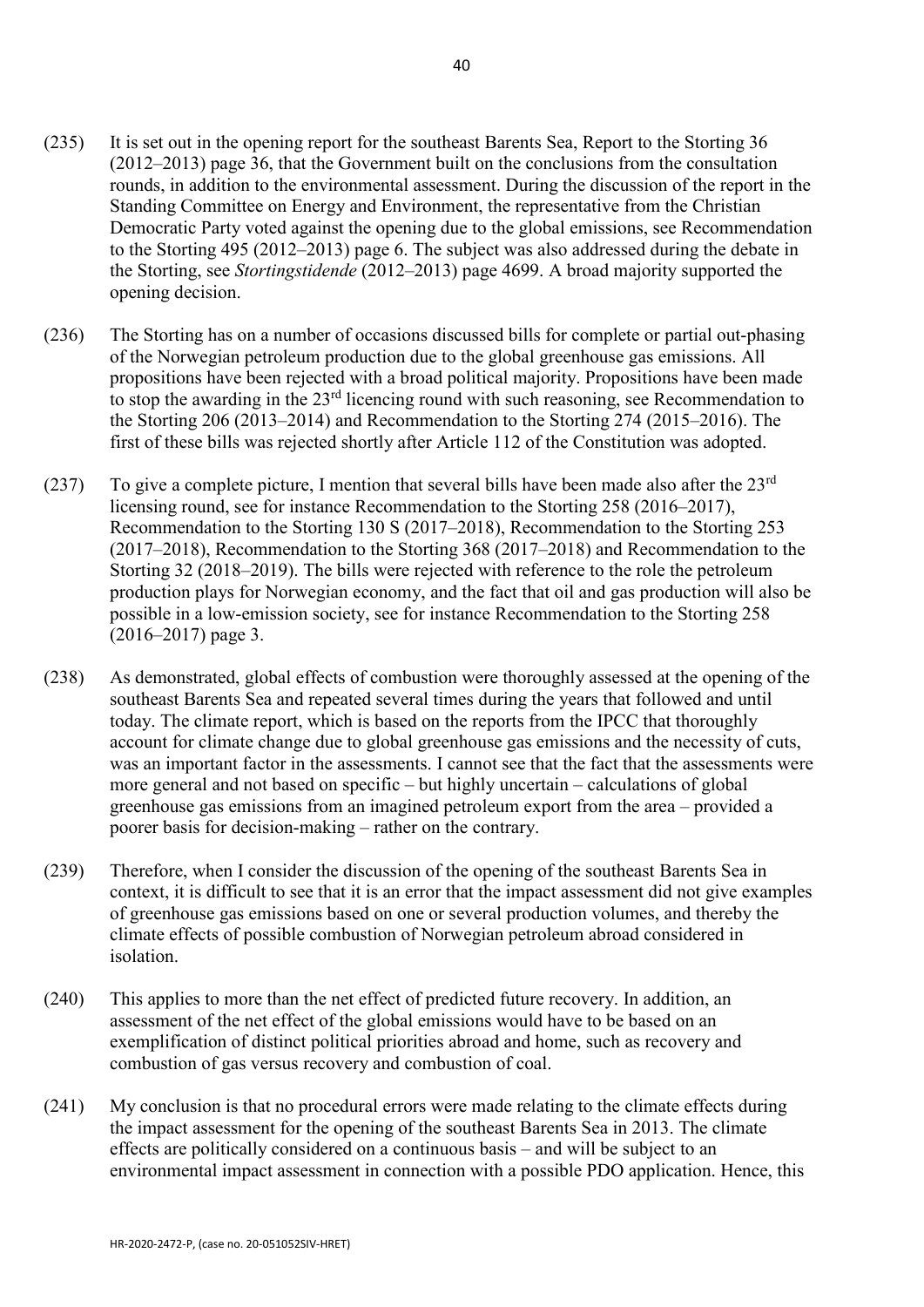cannot have the effect that the decision to award production licences in the  $23<sup>rd</sup>$  licensing rounds in 2016 is invalid on this basis.

- (242) Without it being decisive for my view, I add that possible errors in the impact assessment cannot in any case invalidate the decision.
- (243) Impact assessments must include identification of the political balancing issues that the authorities must consider. In the case at hand, the appellants seek the assessment of the combustion effect abroad. The Storting has considered this issue on a number of occasions, as I have already mentioned. Possible errors in the environmental assessment can therefore not have been relevant for the decision to open the southeast Barents Sea. Considerations other than the effect on the climate were nonetheless decisive. The authorities' policy was that measures to reduce global greenhouse gas emissions and the damaging effects thereof would be implemented by other means than stopping future petroleum production. The decision to award production licences in the 23rd licensing round is thus in any case valid, see the principle in section 41 of the Public Administration Act.
- (244) The European Court of Justice gave judgment on 25 June 2020 in Case C-24/19 *A. and Others*, concerning among other things the legal effects of breach of the SEA Directive. The Court establishes that Member States have a duty to ensure that environmental assessments are in accordance with the SEA Directive, when this is applicable. In the event of breach, national authorities and national courts have a duty to take measures, see paragraph 83:

"Under the principle of sincere cooperation provided for in Article 4(3) TEU, Member States are required to eliminate the unlawful consequences of such a breach of EU law. It follows that the competent national authorities, including national courts hearing an action against an instrument of national law adopted in breach of EU law, are therefore under an obligation to take all the necessary measures, within the sphere of their competence, to remedy the failure to carry out an environmental assessment. That may, for a 'plan' or 'programme' adopted in breach of the obligation to carry out an environmental assessment, consist, for example, in adopting measures to suspend or annul that plan or programme (see, to that effect, judgment of 28 July 2016, Association France Nature Environnement, C‑379/15, EU:C:2016:603, paragraphs 31 and 32), or in revoking or suspending consent already awarded, in order to carry out such an assessment (see, to that effect, judgment of 12 November 2019, Commission v Ireland (Derrybrien Wind Farm), C‑261/18, EU:C:2019:955, paragraph 75 and the case-law cited)."

- (245) I will not consider whether Article 3 of the EEA Agreement, corresponding to Article 4 (3) of the Treaty on the European Union, on sincere cooperation, implies a duty for the courts to remedy breach to the extent possible under national law.
- (246) I mention all the same that in the case at hand, neither the opening in 2013 nor the awarding of licences in 2016 has led to greenhouse gas emissions. The authorities will thus be able through the further process to remedy a failure to assess the combustion effect abroad of future petroleum recovery in the southeast Barents Sea before the opening in 2013. As mentioned, this will primarily take place at the PDO stage through the environmental assessment forming the basis for the authorities' decision whether to award licences for development and operation, on what conditions. However, it may also take place through a general political decision to downscale the petroleum activities if the Storting deems it appropriate. This must clearly be sufficient under the requirements laid down by the European Court of Justice. The basic intent behind the rules is to ensure that the environmental effects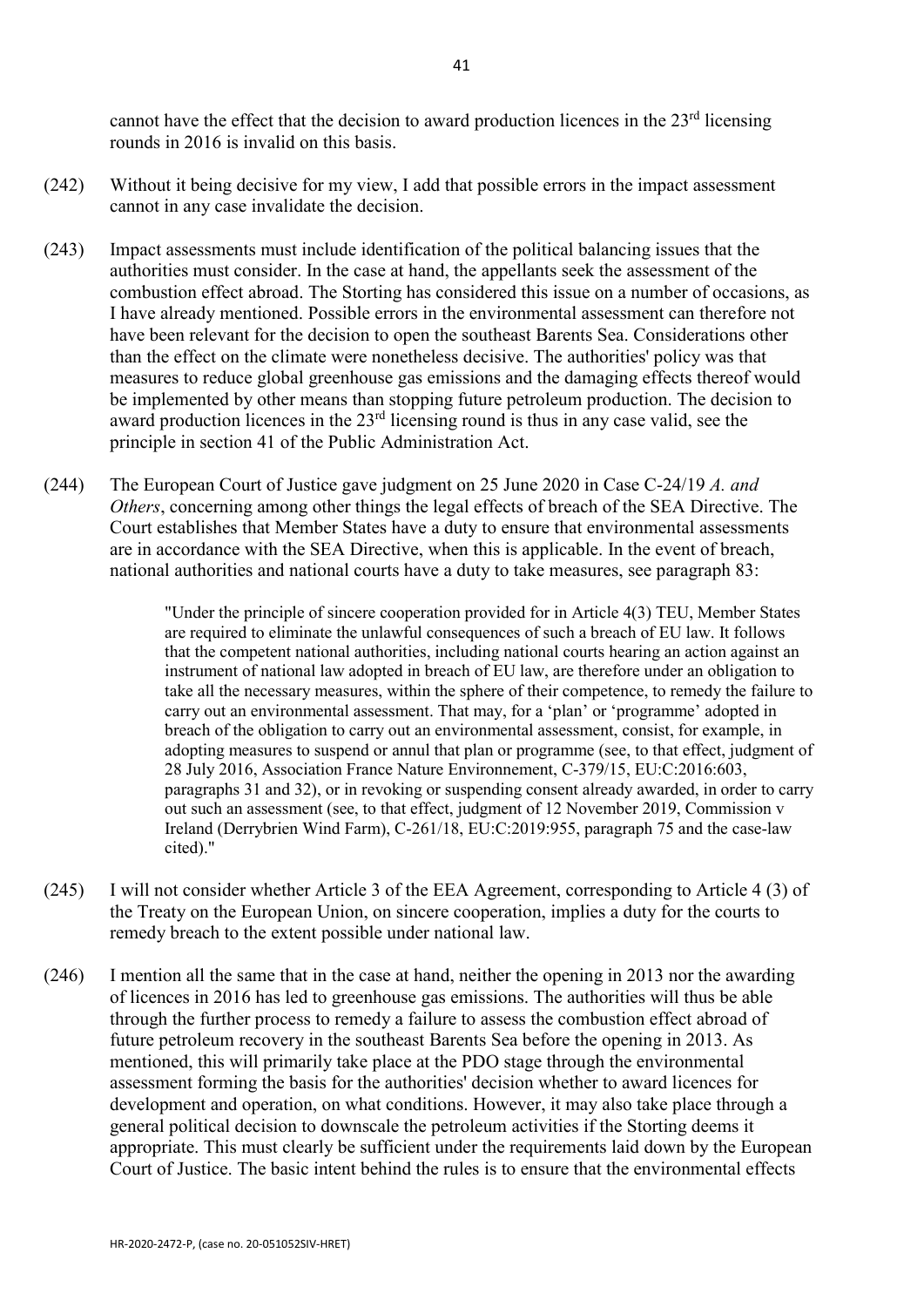are adequately clarified and assessed before possible implementation. This is reflected in the assessment regime applicable in this area, as a PDO cannot be approved until after an environmental assessment. In other words, the authorities are in full control of whether or not the environmental effect will occur.

# *Should the issue of opening have been reconsidered after the drop in the petroleum prices?*

- (247) The environmental groups have finally contended that the oil price dropped so drastically from the opening decision until the production licences were awarded, that a new assessment of the economy should have been prepared.
- (248) As already mentioned, a new assessment at this stage is not required under the Petroleum Act or the Petroleum Regulations. In principle, extraordinary circumstances might have the effect that Article 112 of the Constitution, or general public administration principles, implied that a new assessment was required of factors that had already been assessed prior to the opening decision.
- (249) All the same, I cannot see that the oil price changes between the opening decision and the awarding of production licences constitute such an extraordinary circumstance. The oil price has always fluctuated. And the economic calculations were highly uncertain, since one did not know whether profitable discoveries would be made. At the same time, one was aware that the oil price was low at the time of the decision. The economy of a possible development is in any case assessed later, when companies apply for a PDO approval. As mentioned, it follows from section 4-2 subsection 2 of the Petroleum Act, cf. section 21 of the Petroleum Regulations, that the plan is to present the economic aspects of the development. Therefore, an economic assessment at the stage of the awarding of licences is less required.
- (250) My conclusion is consequently that there were also no procedural errors that may result in invalidity in connection with the awarding of licences; that is, at the time the royal decree was granted.

# *Conclusion*

- (251) Against this background, the appeal must be dismissed. The State has not claimed costs.
- (252) I vote for this

J U D G M E N T :

The appeal is dismissed.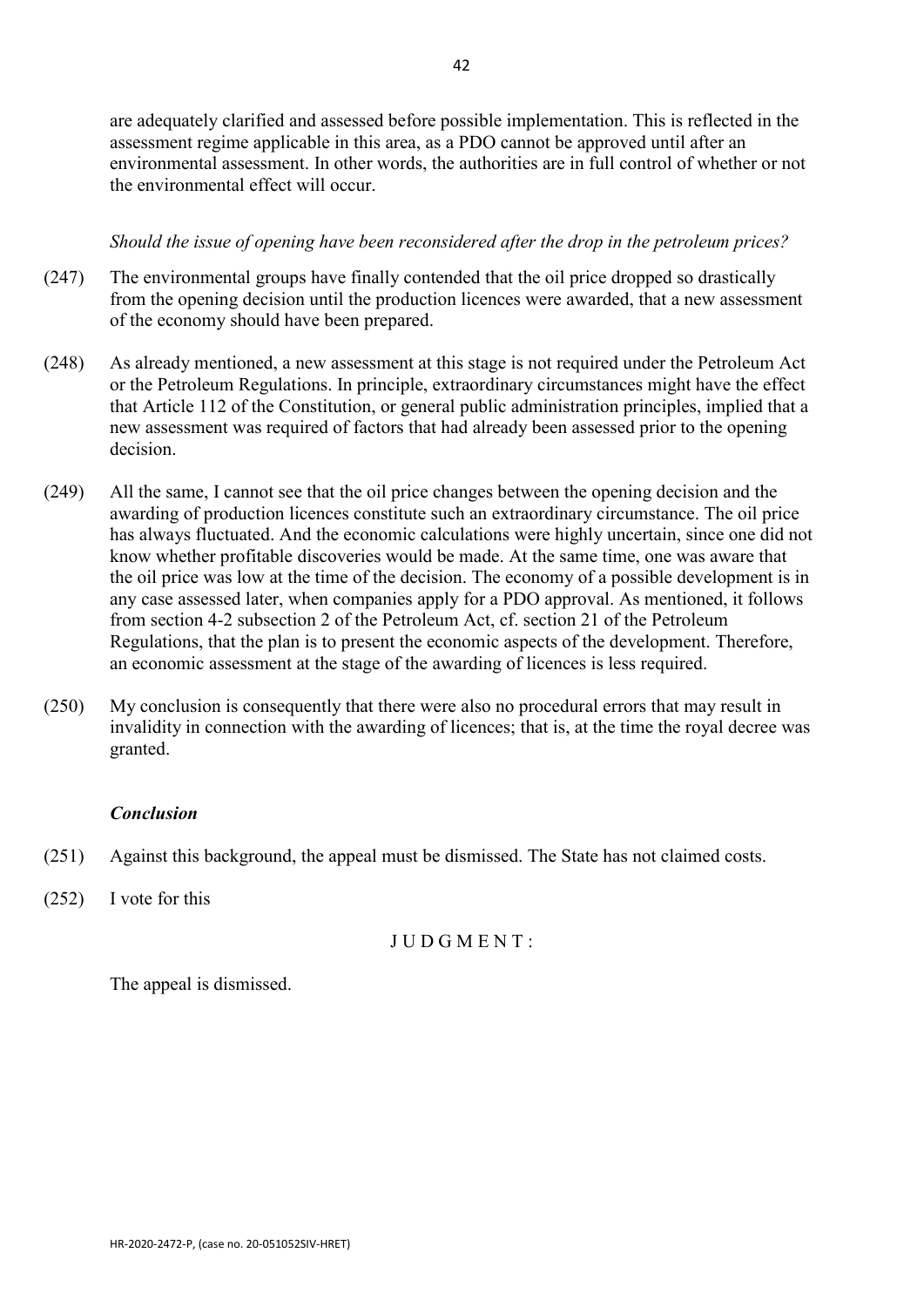#### (253) Justice Webster:

#### **Dissenting opinion**

#### *Introduction*

- (254) I agree with Justice Høgetveit Berg in all material respects as regards the interpretation and application of Article 112 of the Constitution. I also agree with him that the  $23<sup>rd</sup>$  licensing round does not amount to a violation of Articles 2 and 8 of the ECHR.
- (255) As concerns the procedure, I mainly support Justice Høgetveit Berg's presentation of the procedural requirements for opening of new areas for petroleum activities. The provisions on procedure in petroleum legislation must be read in the light of Article 112 of the Constitution. The impact assessment is to provide information to – and create a basis for participation from – the public in the decision-making process. The assessment must therefore be objective and sufficiently comprehensive and complete to give the public real insight into the effects of the planned encroachments.
- (256) As mentioned by Justice Høgetveit Berg, the courts should not exercise restraint when it comes to reviewing the procedure. Since the courts' review of the Storting's decision against the substantive contents of Article 112 of the Constitution is modest, there is even more reason to review the adequacy of the procedure.
- (257) I am somewhat more critical than Justice Høgetveit Berg to the economic information that was presented in the environmental assessment. Despite this reservation, I have concluded that I agree with Justice Høgetveit Berg's result on this point.
- (258) However, as for the assessment of the climate impact from combustion, I find that procedural errors have been committed, and that the production licences awarded in the  $23<sup>rd</sup>$  licensing round in the southeast Barents Sea are therefore invalid.

#### *Assessment of the climate impact*

- (259) Two types of climate effects have been addressed in the case: greenhouse gas emissions from petroleum production in Norway (production emissions) and emissions from combustion of the exported petroleum (combustion emissions). The latter mainly takes place abroad because the large majority of the recovered petroleum is exported.
- (260) I agree with Justice Høgetveit Berg that both types of emissions, as a starting point, fall within Article 112 of the Constitution. In my view, both types are also comprised by the duty to carry out an impact assessment. This follows from the Petroleum Act with pertaining regulations and the SEA Directive.
- (261) As concerns the Norwegian rules, I refer to Justice Høgetveit Berg's elaborations. The rules in sections 6 a to 6 c of the Petroleum Regulations implement the SEA Directive and must be interpreted in accordance therewith.
- (262) According to its Article 2, the SEA Directive applies to plans and programmes subject to preparation or adoption by the authorities. According to Article 3, an environmental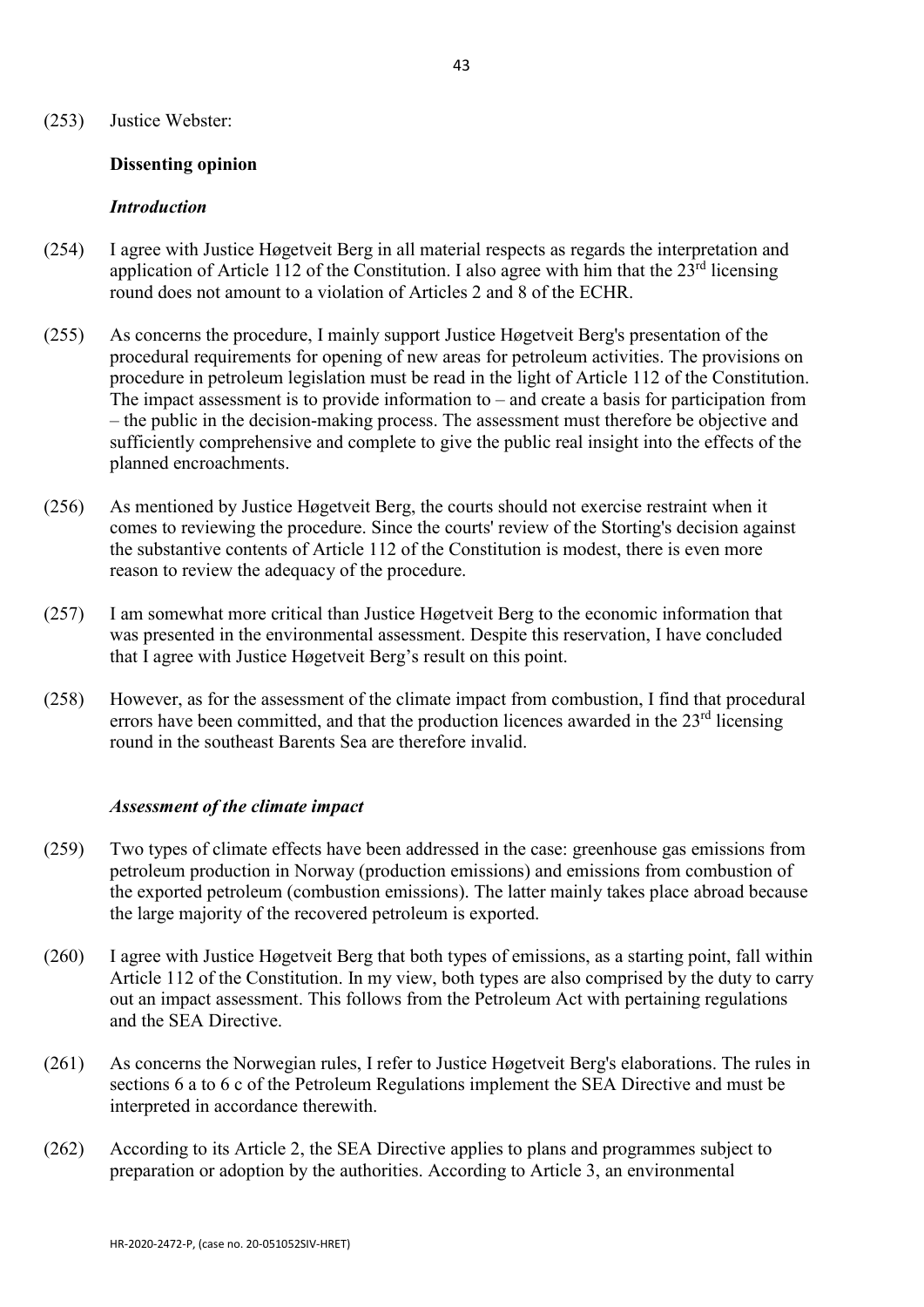assessment shall be carried out for plans "which set the framework for future development consent of projects", including projects involving extraction of petroleum, see the reference in Article 3 to Directive 85/337/EEC Annexes II (2) (f) and (g). In its comments to the amendments of the Petroleum Regulations in 2006, the Ministry of Petroleum and Energy assumes that the SEA Directive for offshore petroleum activities "[will be] applicable in connection with opening of new areas". In that regard, it is also stated that the PDO phase is regulated by Council Directive 85/337/EEC – currently Directive 2011/92/EU on the assessment of effects of certain public and private projects on the environment, the "EIA Directive".

- (263) The combustion emissions from Norwegian petroleum production are an environmental consequence of our petroleum industry. The emissions affect the global climate, including in Norway and in the EEA. The effects on the climate are "environmental effects of the petroleum production", see section 3-1 of the Petroleum Act, cf. section 1-6 (c), see also sections 6 c (d) and (e) of the Petroleum Regulations. Correspondingly, the global climate impact of the combustion of Norwegian petroleum is undoubtedly comprised by the term "environmental effects" in Article 5 of the SEA Directive, see Annex I (e) and (f). I also refer to the footnote in the Annex quoted by Justice Høgetveit Berg, stating that this includes secondary, cumulative and long-term environmental effects.
- (264) Section 6 c (e) of the Petroleum Regulations requires, at the outset, a description of all effects on the climate. The duty to clarify is not limited to the most significant effects. According to the SEA Directive, it is only "the likely significant effects", including climatic factors, which must be clarified according to Annex I (f). Climate change is a consequence of the total global emissions over time. It may therefore be questioned whether possible emissions from production and combustion of petroleum that might be extracted in the southeast Barents Sea will have a sufficiently significant environmental effect.
- (265) However, it follows from the European Court of Justice's judgment 24 November 2011 in Case C-404/09 *The European Commission v. Kingdom of Spain* paragraph 80, on the application of the EIA Directive, that an isolated assessment of the environmental impacts is not appropriate. The assessment must also include an analysis of the cumulative effects on the environment. This is not likely to be different under the SEA Directive, which in its footnote to Annex I contains the same formulation on "cumulative" effects as the corresponding footnote in the EIA Directive interpreted by the European Court of Justice. This means that the climate impact of opening the southeast Barents Sea cannot be assessed in isolation. Moreover, it is hard to envisage that any of the plans under the SEA Directive, see Article 3, in themselves may be deemed to have an adverse effect on the climate, if the SEA Directive is interpreted in this manner. Nonetheless, "climatic factors" are expressly mentioned in the SEA Directive among the environmental effects to be identified. I also refer to the European Court of Justice's judgment in Case C-473/14 paragraph 50, which is cited by Justice Høgetveit Berg, in which the Court states that the provisions that delimit the directive's scope must be interpreted broadly, and that any limitations of those provisions must be interpreted strictly.
- (266) Based on the production levels the authorities pictured at the opening of the southeast Barents Sea, I find that the climate impact of the production and combustion emissions – both individually and jointly – would be so considerable that it should have been assessed according to the SEA Directive. The production emissions alone are quantified in the Storting Report to be between  $600\,000$  and  $300\,000$  tonnes of  $CO<sub>2</sub>$  per year in a high emissions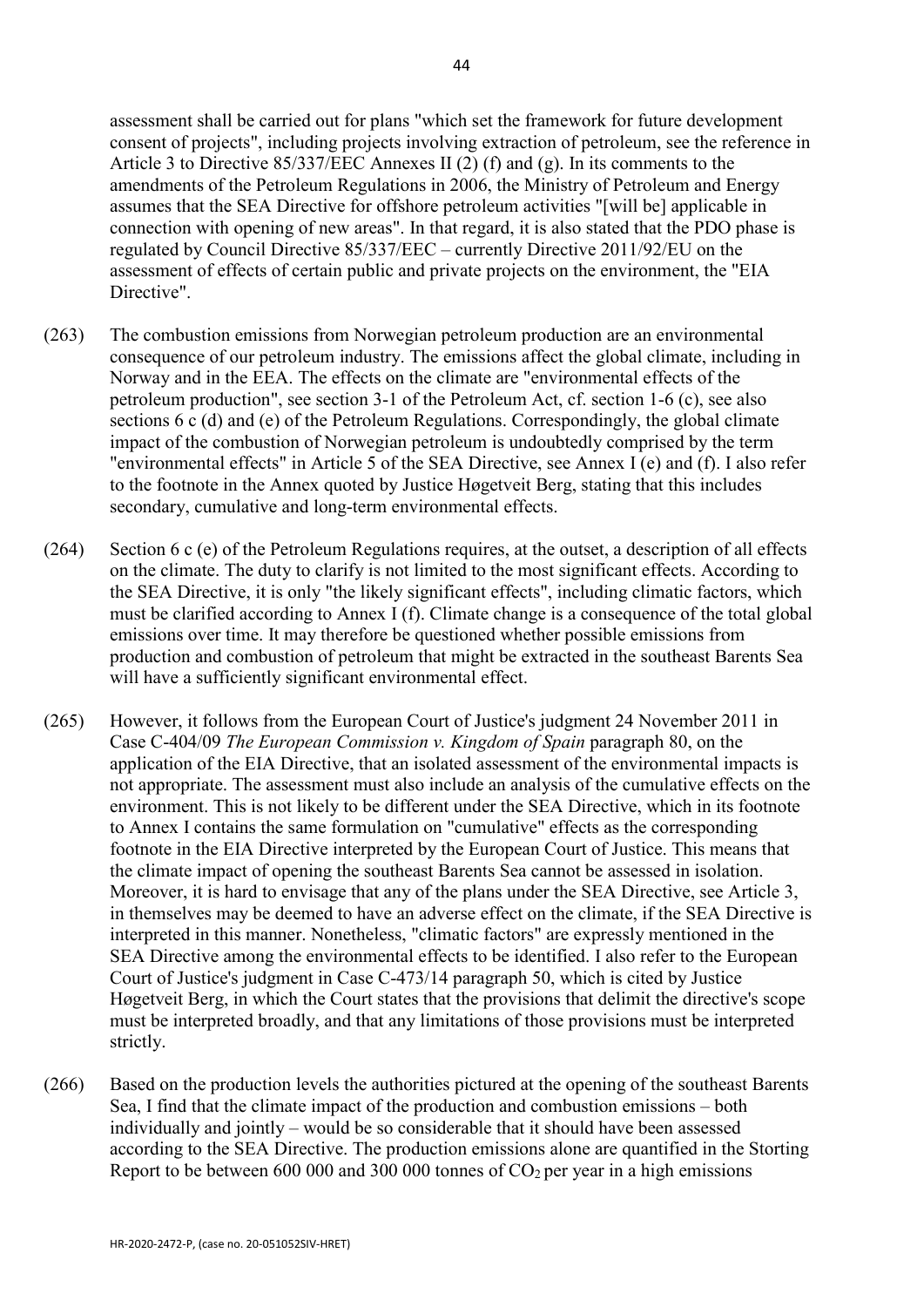scenario.

- (267) My conclusion is that under both the Petroleum Regulations and the SEA Directive, possible climate effects of combustion emissions must be "identified, described and evaluated" in connection with the opening decision, see Article 5 (1). This assessment must account for *environmental protection objectives* "at international, Community or Member State level which are relevant to the plan or programme" see Annex I (e). This includes an assessment of the plan's significance for Norway's national and international climate commitments and targets.
- (268) Furthermore, it follows from Annex I (g) that the information must describe "the measures envisaged to prevent, reduce and as fully as possible offset any significant adverse effects on the environment", see also section 6 c subsection 1 (i) of the Petroleum Regulations. In other words, the possibilities to limit the climate effects if the combustion emissions should have been assessed.
- (269) Finally, the environmental assessment must be carried out as early as possible in the process. The objective is that the assessment may influence the decision. It is, in fact, at this early stage that "the various alternatives may be analysed and strategic choices may be made", see the European Court of Justice's judgment 7 June 2018 in Case C-671/16 *Inter-Environnement Bruxelles ASBL* paragraph 63.
- (270) However, Article 5 (2) of the SEA Directive, stating that the environmental report shall include the information that may "reasonably be required", limits the duty to clarify. The assessment must reflect the level of detail in the plan. The plan could therefore be adjusted to the level of uncertainty at the opening stage. Apart from that, I do not envisage that the assessment must be more comprehensive than the assessment Justice Høgetveit Berg presupposes may be carried out at the PDO stage.
- (271) However, Article 5 (2) provides no basis for postponing the consideration of important aspects of the environmental effects, as the estimates become more certain and detailed at a later stage. That would be incompatible with the SEA Directive's objective. I reiterate that the strategic choices are made at this early stage.
- (272) The State acknowledges that the climate effects of combustion emissions have not been clarified and considered in the impact assessment. The combustion emissions have also not been assessed particularly for the southeast Barents Sea in other contexts. As far as I can see, the climate report, i.e. Report to the Storting 21 (2011–2012), does not address combustion emissions. It is correct, as pointed out by Justice Høgetveit Berg, that the combustion emissions have been addressed during the opening process, by the environmental groups among others. Despite this, the climate impact of the combustion has not been clarified to the extent required in the SEA Directive. Other assessments may thus not compensate for the lack of an impact assessment in connection with the opening decision.
- (273) Identifying and assessing the climate impact of combustion prior to the opening decision are also most compatible with Article 112 and the former Article 110 b of the Constitution. The protection of the environment in Norway under Article 112 is a perpetual obligation for the State and applicable at all stages of the process, from the opening of a new marine area for petroleum activities to a possible production is terminated and the area returned. The duty to clarify the case does not prevent the authorities from making the desired political decisions,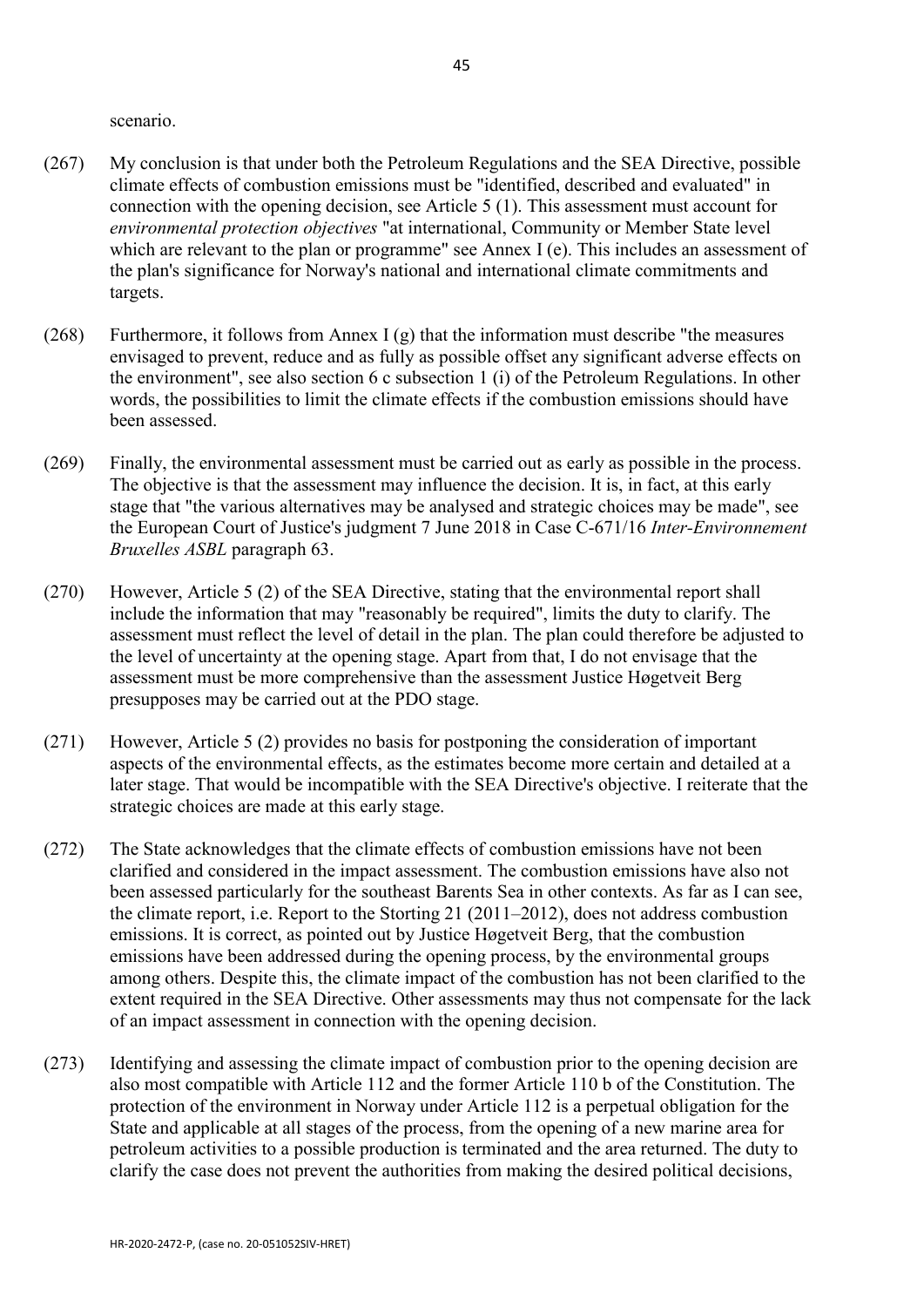but ensures compliance with the obligations in Article 112, including the citizens' right to information under subsection 2. Hence, there is every reason to ensure that the climate considerations are adequately assessed already before the opening decision. If, at this stage, it can be questioned whether extraction of possible discoveries may affect the climate, this should be clarified in connection with the opening of the area. Correspondingly, at the same stage, it is natural to consider possible measures to prevent adverse environmental effects of the combustion, see section 6 c subsection 1 (i) of the Petroleum Regulations and Article 3 of the SEA Directive Article 3, cf. Annex I (g).

- (274) In my view, the omission to identify, describe and assess the climate impact of combustion of petroleum that might be produced in the southeast Barents Sea was a procedural error. As it was uncertain prior to the opening decision which petroleum resources would be found, an overall analysis would have sufficed. The so-called scenarios could have been taken as a starting point. The assessment would have had to meet the requirements, and contain a description of environmental targets and remedies/precautions within the scope of Article 5 (2) of the SEA Directive.
- (275) This conclusion does not prevent the State from opening the southeast Barents Sea for petroleum activities, but it requires that the climate is considered in the assessment.

## *The consequence of the lack of a climate impact assessment*

- (276) The starting point in Norwegian law is that an administrative decision is valid unless there is reason to assume that a procedural error may have had a decisive effect on the contents of the the decision, see the principle in section 41 of the Public Administration Act. The decision will be invalid if there is a fair possibility that the error has affected the decision, see HR-2017-2247-A paragraph 93 et seq.
- (277) I do not rule out that the political debate in society in general and within the Government and the Storting, could have been different if the impact assessment had included the effects of combustion emissions.
- (278) On the other hand, climate, climate measures and emissions from the petroleum sector have been discussed on a regular basis in the Storting during the two last years. I refer to Justice Høgetveit Berg's account. There has been a clear majority in the Storting for continuing the petroleum activities on the Norwegian continental shelf despite the combustion emissions' adverse effects on the climate. It therefore seems unlikely that the outcome would have been different if the effects on the climate had been included in the impact assessment for the opening of the southeast Barents Sea. At the same time, it is futile to speculate on how political processes could and would have advanced had the impact assessment had a different content.
- (279) In my view, considering cause and effect only in the case at hand would be too narrow an approach. It is set out in the preparatory works to section 41 of the Public Administration Act that the assessment may also include other considerations, see Recommendation to the Odelsting no. 2 (1966–1967) page 16:

"The proposed wording is not intended to imply any change of case law and public administration theory as it leaves the more specific demarcation to the courts. The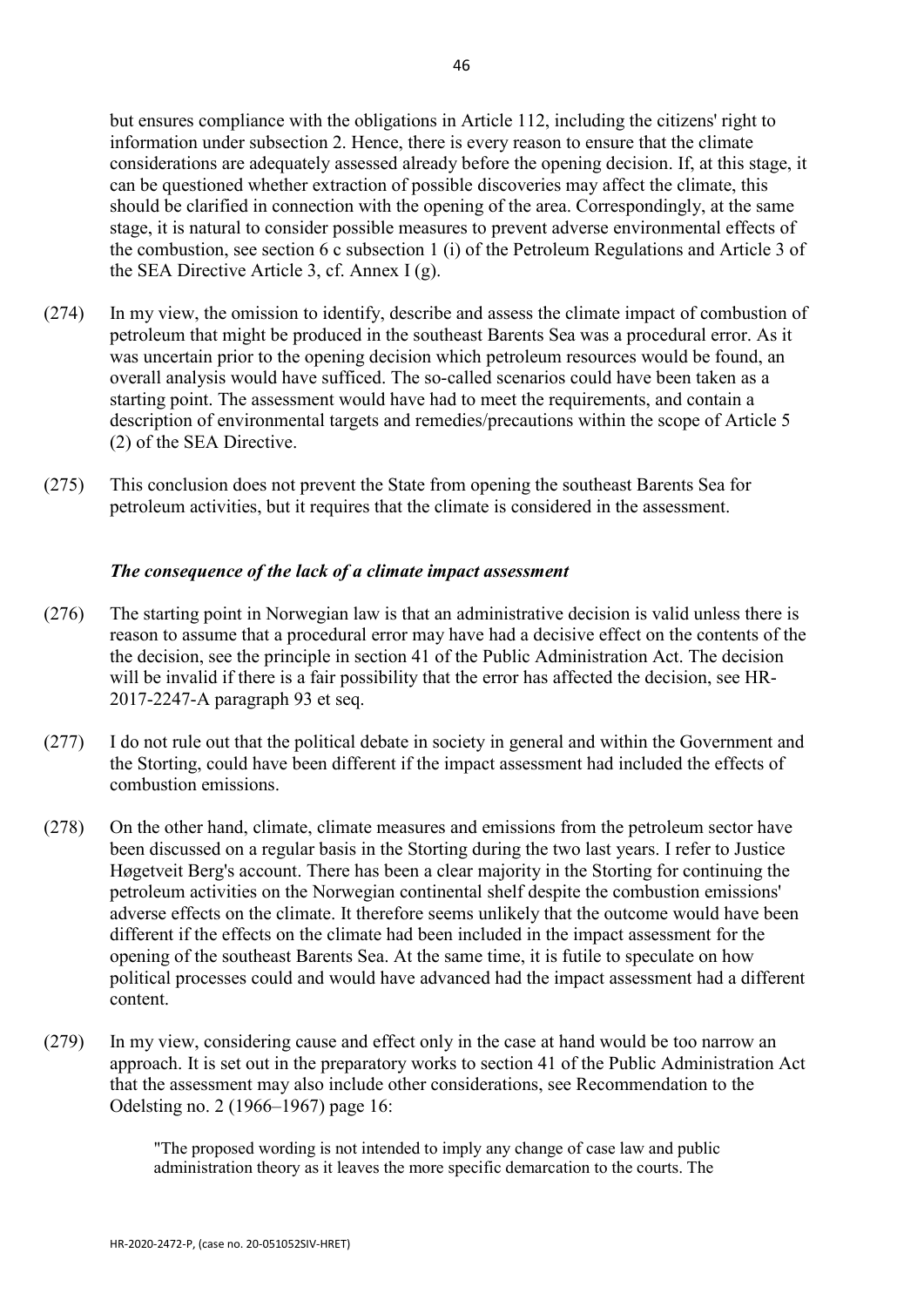provision gives to a certain extent a right to consider other circumstances – e.g. The effect of invalidity and the significance of the particularly strict enforcement of the procedural rules in the relevant area."

- (280) There are two circumstances in particular that in my opinion imply that the procedural rules must be strictly enforced in this case:
- (281) First of all, the duty to carry out an impact assessment under section 3-1 of the Petroleum Act meet the requirements under Article 112 subsection 2 of the Constitution, see Proposition to the Odelsting no. 43 (1995–1996) page 33. The provisions in the Petroleum Regulations, including the requirement of a climate impact assessment, must be seen in the light of this. Article 112 is to ensure that the citizens are informed of the effects of planned encroachment on the nature. The objective is to protect their rights under subsection 1. As clarified by Justice Høgetveit Berg, this concerns to a limited extent rights that may be asserted in court. The right to information under subsection 2, however, extends beyond the substantive rights of the individual under subsection 1. Subsection 2 gives an independent right to information – and the information has value beyond the individual decision made. Article 112 subsection 2 of the Constitution therefore implies that an ordinary assessment cannot be made of whether the error may have had an effect according to the principle in section 41 of the Public Administration Act. That might undermine the objective of the constitutional provision.
- (282) Secondly, the error relates to the implementation of Norway's international commitment under the SEA Directive. It follows from the European Court of Justice's judgment in Case C-24/19 paragraph 83, as cited by Justice Høgetveit Berg, that the public authorities in such cases "are [therefore] under an obligation to take all the necessary measures, within the sphere of their competence, to remedy the failure to carry out an environmental assessment". That may consist, for example, in "adopting measures to suspend or annul that plan or programme".
- (283) I disagree with Justice Høgetveit Berg that it would be sufficient to *postpone* the assessment until after the area has been opened and production licences awarded. To move the environmental assessment from the opening stage to the PDO stage would conflict with the SEA Directive's objective of integrating environmental considerations in the drafting and adoption of plans and programmes, see Article 1.
- (284) In addition, the approval of a PDO is covered by a different directive on environmental assessment, namely the EIA Directive – Directive 85/337/EEC, currently Directive 2011/92/EU. It follows from Article 11 of the SEA Directive that an environmental assessment under that directive cannot replace an assessment under the EIA Directive. It is reasonable to assume that this also applies the other way around – that a future environmental assessment according to the requirements of EIA Directive cannot replace an assessment under the SEA Directive. In judgment 22 September 2011 in Case C-295/10 *Genovaitė Valčiukienė* paragraph 59 the European Court of Justice stated that "an assessment of the effects on the environment carried out under Directive 85/337 is without prejudice to the specific requirements of Directive 2001/42 and cannot dispense with the obligation to carry out an environmental assessment pursuant to Directive 2001/42 in order to comply with the environmental aspects specific to that directive".
- (285) Such a postponement will thus not "remedy" the failure to prepare an environmental assessment already at the opening stage. A significant objective of the SEA Directive is to ensure that plans and programmes are subject to an environmental assessment "when they are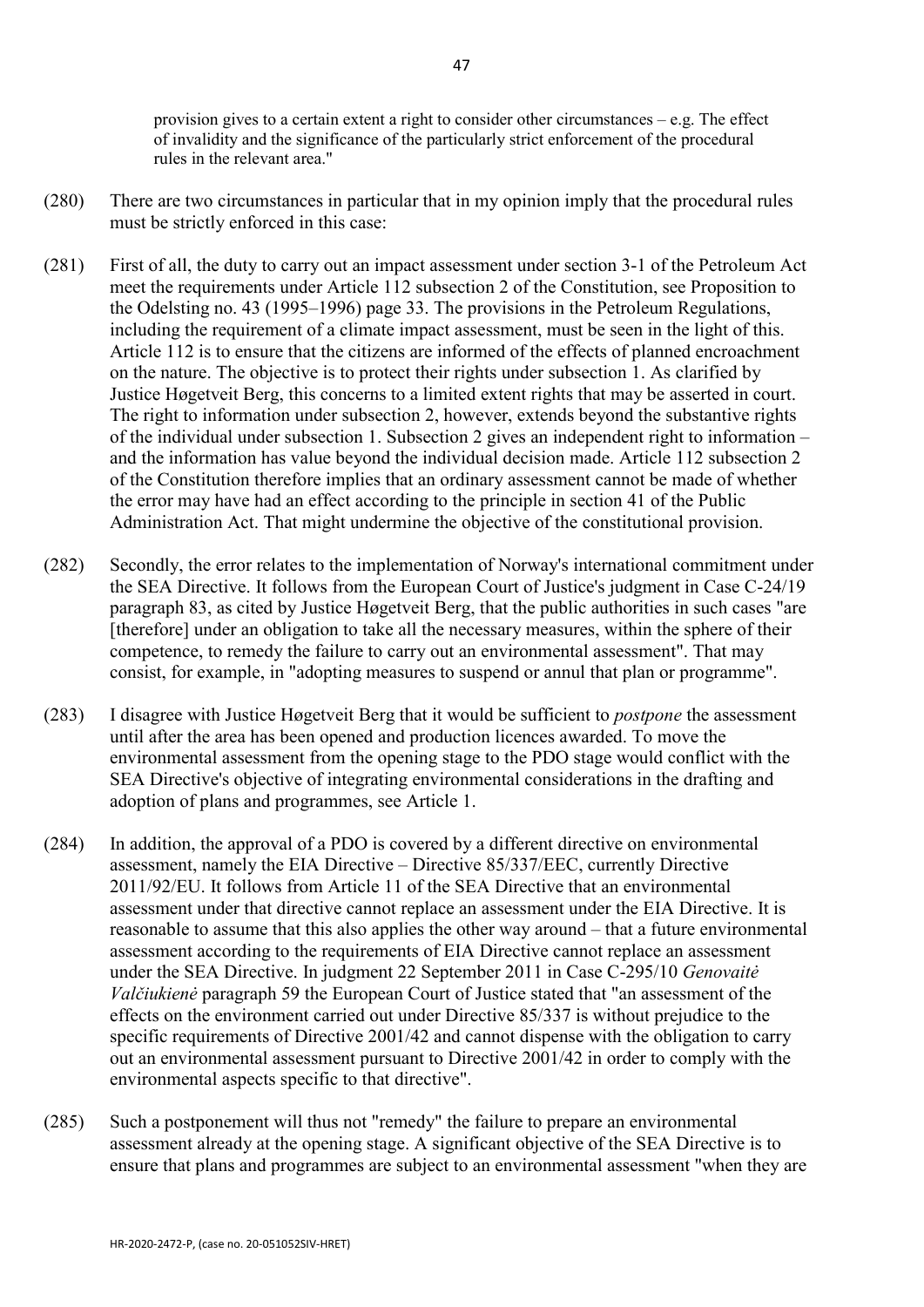prepared and prior to their adoption" see the judgment in Case C-671/16 paragraph 62. As mentioned, it follows from the next paragraph that the environmental assessment is supposed to be prepared as soon as possible to ensure that it has the intended effect. In my view, it is therefore not sufficient that the assessment has been made before the effect occurs.

- (286) Article 3 of the EEA Agreement states that the Contracting Parties shall ensure fulfilment of their obligations under the Agreement. This implies a duty for the courts to remedy violations of the SEA Directive's environmental assessment provisions to the extent possible under national law.
- (287) The cited statement in the preparatory works to section 41 of the Public Administration Act shows that there is room for interpreting the provision in the light of Norway's international commitments following from the SEA Directive. The provision must be interpreted in accordance the requirements laid down in the SEA Directive. I refer to Rt-2000-1811, where an account of the "presumption principle", i.e. that Norwegian law is presumed to be in conformity with international law, is provided on pages 1830–1831. In addition, the duty of loyalty in Article 3 of the EEA Agreement suggests the same.
- (288) The oil companies that were awarded the production licences in the southeast Barents Sea in the 23rd licensing round are not parties to the case. The outcome of the judgment will thus not have immediate effects on them. The consequence of invalidating the  $23<sup>rd</sup>$  licensing round is that the opening of the southeast Barents Sea must be reconsidered based on a new impact assessment. Under any circumstances, in such a situation, the licensees' interests do not decisively rule out invalidation of the licences. I have therefore concluded that the result of the inadequate assessment of the climate impact must be invalidity.

| (289) | Justice Bull:              | I agree with Justice Webster in all material respects<br>and with her conclusion.        |
|-------|----------------------------|------------------------------------------------------------------------------------------|
| (290) | Justice Falch:             | Likewise.                                                                                |
| (291) | Justice Østensen Berglund: | Likewise.                                                                                |
| (292) | Justice Skoghøy:           | I agree with Justice Høgetveit Berg in all material<br>respects and with his conclusion. |
| (293) | <b>Justice Matheson:</b>   | Likewise.                                                                                |
| (294) | Justice Falkanger:         | Likewise.                                                                                |
| (295) | Justice Normann:           | Likewise.                                                                                |
| (296) | Justice Kallerud:          | Likewise.                                                                                |
| (297) | Justice Ringnes:           | Likewise.                                                                                |
| (298) | Justice Bergh:             | Likewise.                                                                                |
| (299) | <b>Justice Thyness:</b>    | Likewise.                                                                                |